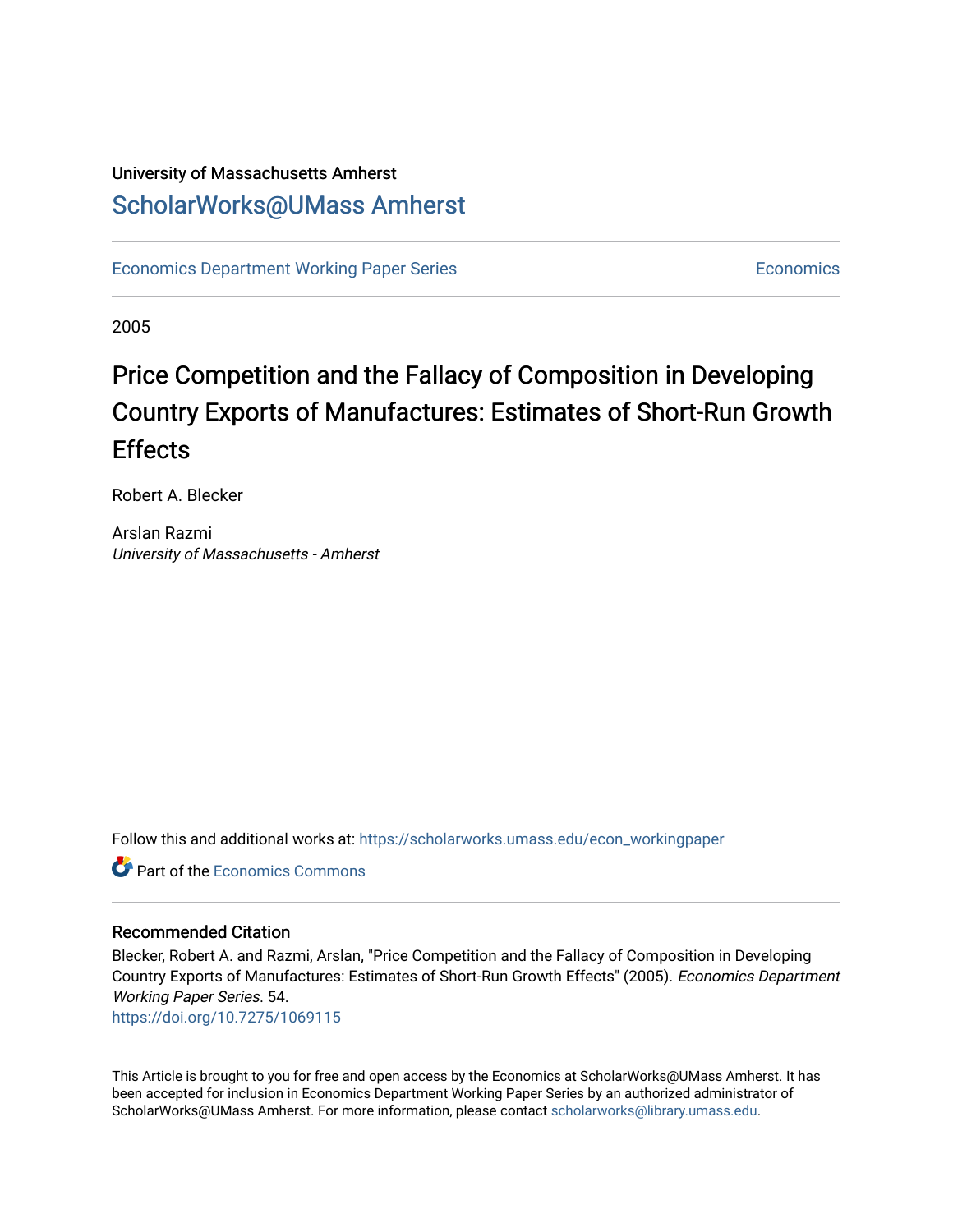# **DEPARTMENT OF ECONOMICS**

# **Working Paper**

**Price Competition and the Fallacy of Composition in Developing Country Exports of Manufactures: Estimates of Short-Run Growth Effects** 

by

Robert A. Blecker and Arslan Razmi

Working Paper 2005-18 Revised version, September 2006



# **UNIVERSITY OF MASSACHUSETTS AMHERST**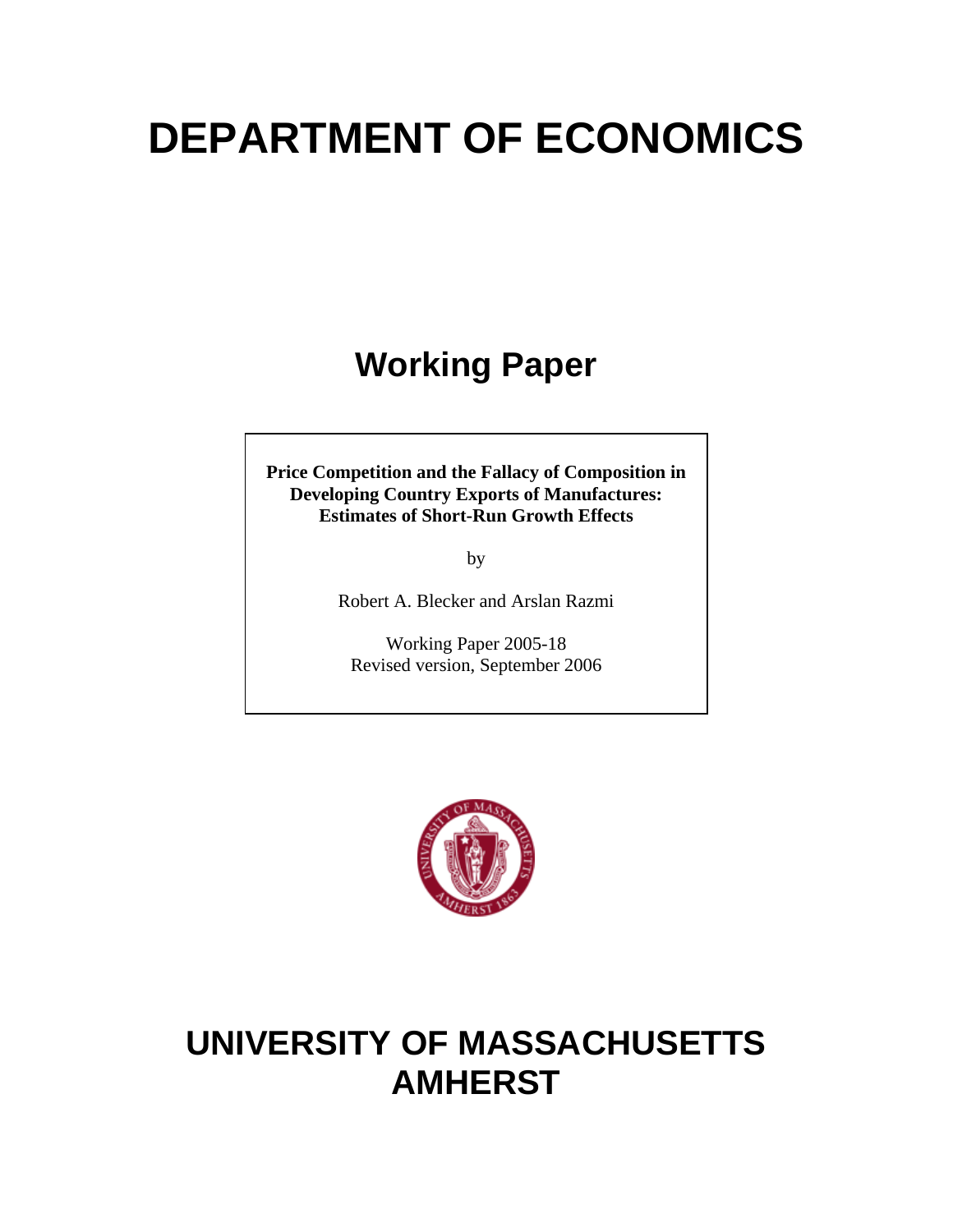## **Price Competition and the Fallacy of Composition in Developing Country Exports of Manufactures: Estimates of Short-Run Growth Effects**

by

Robert A. Blecker American University, Washington, DC, USA

and

Arslan Razmi University of Massachusetts, Amherst, MA, USA

> Revised August 2006

#### **Abstract**

 This paper studies whether intra-developing country price competition has significant effects on the short-run growth rates of developing countries that are specialized in manufactured exports. Regression estimates using the generalized method of moments (GMM) applied to annual panel data for 17 developing countries in 1983-2004 show that these countries exhibit a "fallacy of composition," in the sense that a real depreciation relative to competing developing country exporters increases the home country's growth rate in the short run. The results also suggest that real depreciations for these developing countries relative to the industrialized countries are contractionary.

**JEL Codes:** F43, O19, O14, F32

**Keywords:** Export-led growth, fallacy of composition, terms of trade, manufactured exports, contractionary devaluations, competitive devaluations.

**Contact Author:** Robert A. Blecker, Department of Economics, American University, 4400 Massachusetts Ave., N.W., Washington, DC 20016-8029, USA. Phone (202) 885-3767, fax (202) 885-3790, e-mail blecker@american.edu.

**Acknowledgements**: The authors would like to acknowledge helpful comments from Stephanie Seguino, Peter Skott, two anonymous referees, and participants in seminars at the Schwartz Center for Economic Policy Analysis (SCEPA) at The New School and the Graduate Faculty of Economics at the Universidad Nacional Autónoma de México (UNAM). The authors would also like to thank the Economic Policy Institute and SCEPA for financial support.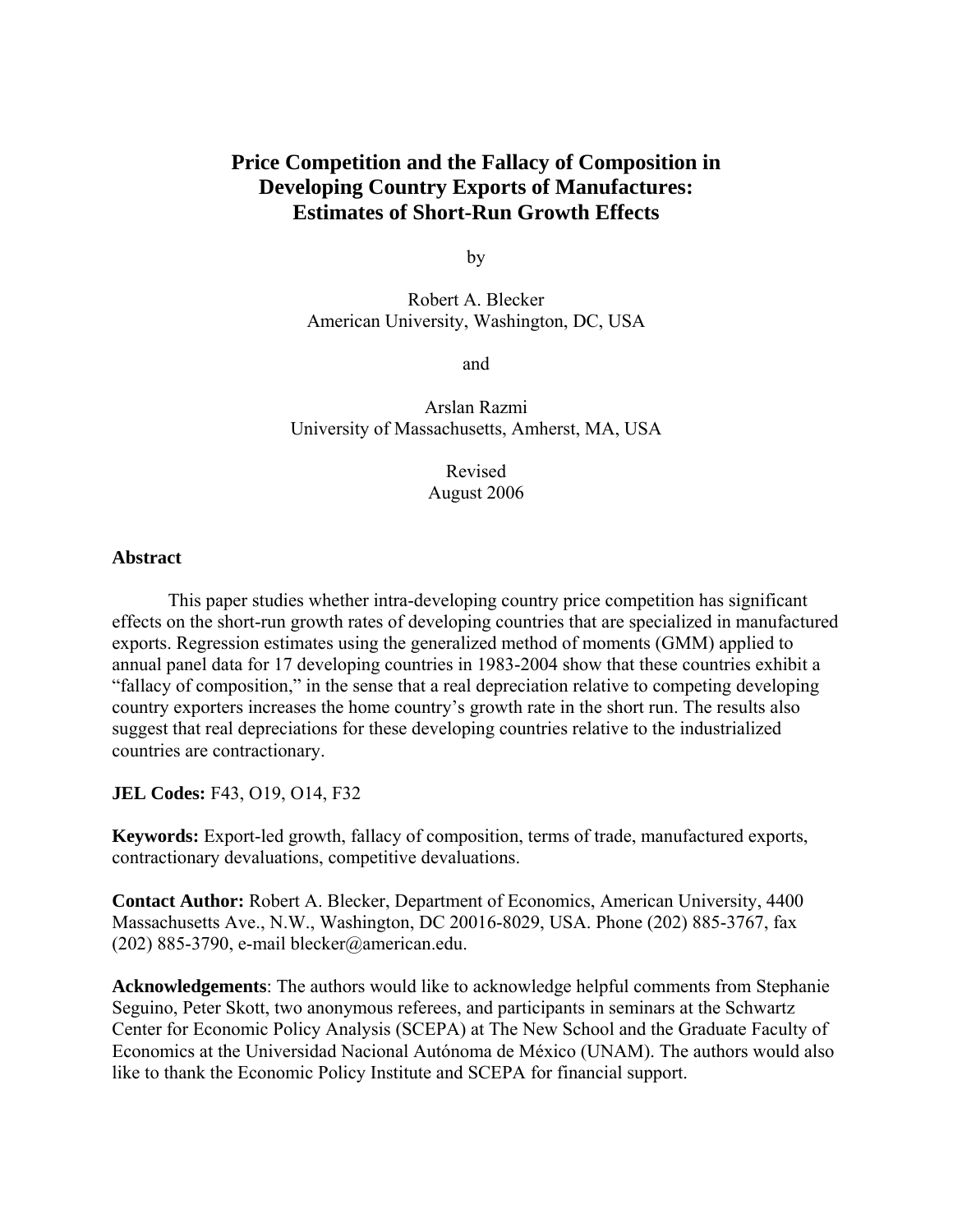## **Price Competition and the Fallacy of Composition in Developing Country Exports of Manufactures: Estimates of Short-Run Growth Effects**

#### **1. Introduction**

In the past several decades, many developing countries have re-focused their growth strategies on promoting manufactured exports, rather than manufactures for the domestic market ("import substitution") or exports of primary commodities. Since this strategy has been adopted by some of the most successful developing countries, including the "four Tigers" (South Korea, Taiwan, Hong Kong and Singapore) in the 1970s and 1980s and China more recently, economists have devoted a great deal of attention to analyzing the policies that are responsible for this success and whether (or how) they could be emulated in other developing nations. One branch of this literature has focused on whether "openness" to trade has positive effects on longrun average growth rates, and to what extent openness as conventionally measured reflects free trade policies as opposed to other policies or institutions.<sup>1</sup> A related literature has studied the degree to which the most successful cases of manufacturing export-led growth can be attributed to "free market" forces versus interventionist industrial policies.<sup>[2](#page-36-1)</sup>

A less studied dimension of this topic is whether the efforts of so many developing countries to export their way out of underdevelopment by specializing in similar types of manufactured products—mostly targeted on the same industrialized country markets—are leading to a "fallacy of composition." That is, will the success of some countries necessarily lead to the failure of others, or even to disappointing results for all countries attempting to follow the same strategy. This concern has received a new impetus from the recent emergence of China as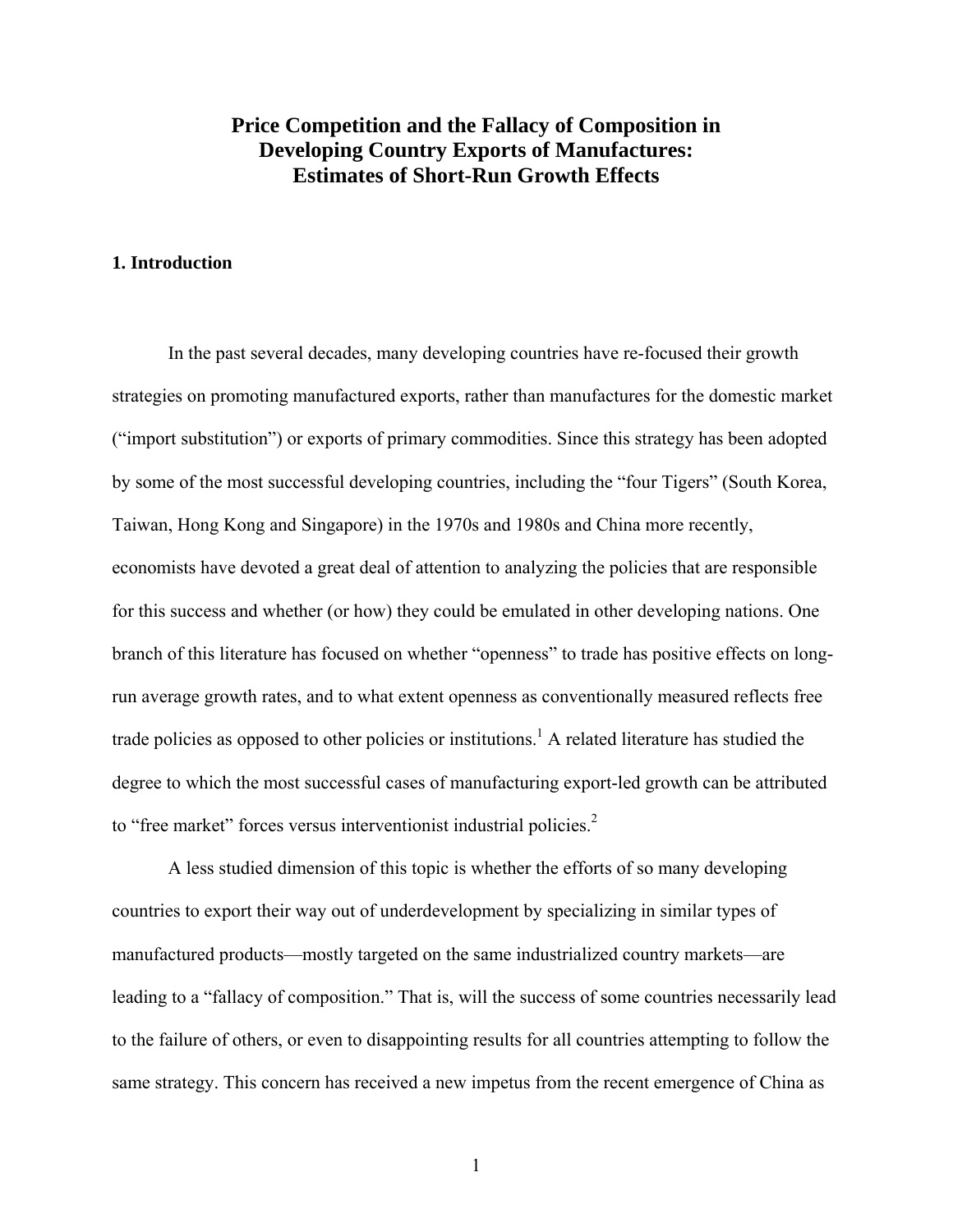an industrial export powerhouse—a phenomenon that is sometimes perceived as threatening not only established manufacturing producers in the industrialized countries but also newly emerging producers of manufactures in other developing nations. It must be emphasized that the issue of a potential fallacy of composition arises independently of the policy regime or institutional setting that generates export-oriented industrialization—although it is possible that different policies or institutions may permit better or worse responses to the problem, if the problem exists.

Concern over a fallacy of composition has taken several forms. One version is simply that the industrialized country markets for developing countries' exports of manufactures are limited quantitatively, and hence the success of some of the latter countries inevitably displaces other developing countries from those markets. A second version is the belief that oversupply of similar types of manufactured exports by large numbers of developing countries creates a problem of falling terms of trade. A third version focuses on the existence of intra-developing country price competition, through policies such as competitive devaluations or wage repression.

Most of the empirical literature on the fallacy of composition to date has studied the behavior of export quantities and/or prices in global markets. These studies have found evidence for quantitative displacement in export markets and price competition between developing country exporters, although evidence on declining terms of trade for developing country exports of manufactures is mixed. However, no studies have yet tested for effects of intra-developing country price competition on the growth of output in these countries.<sup>3</sup> This paper is the first to test for whether changes in relative prices or real exchange rates between different developing country exporters have significant effects on the short-run growth rates of the exporting nations. Specifically, we test the following fallacy of composition (FOC) hypothesis: that a reduction in the relative price of one developing country's exports (i.e., a real depreciation) with respect to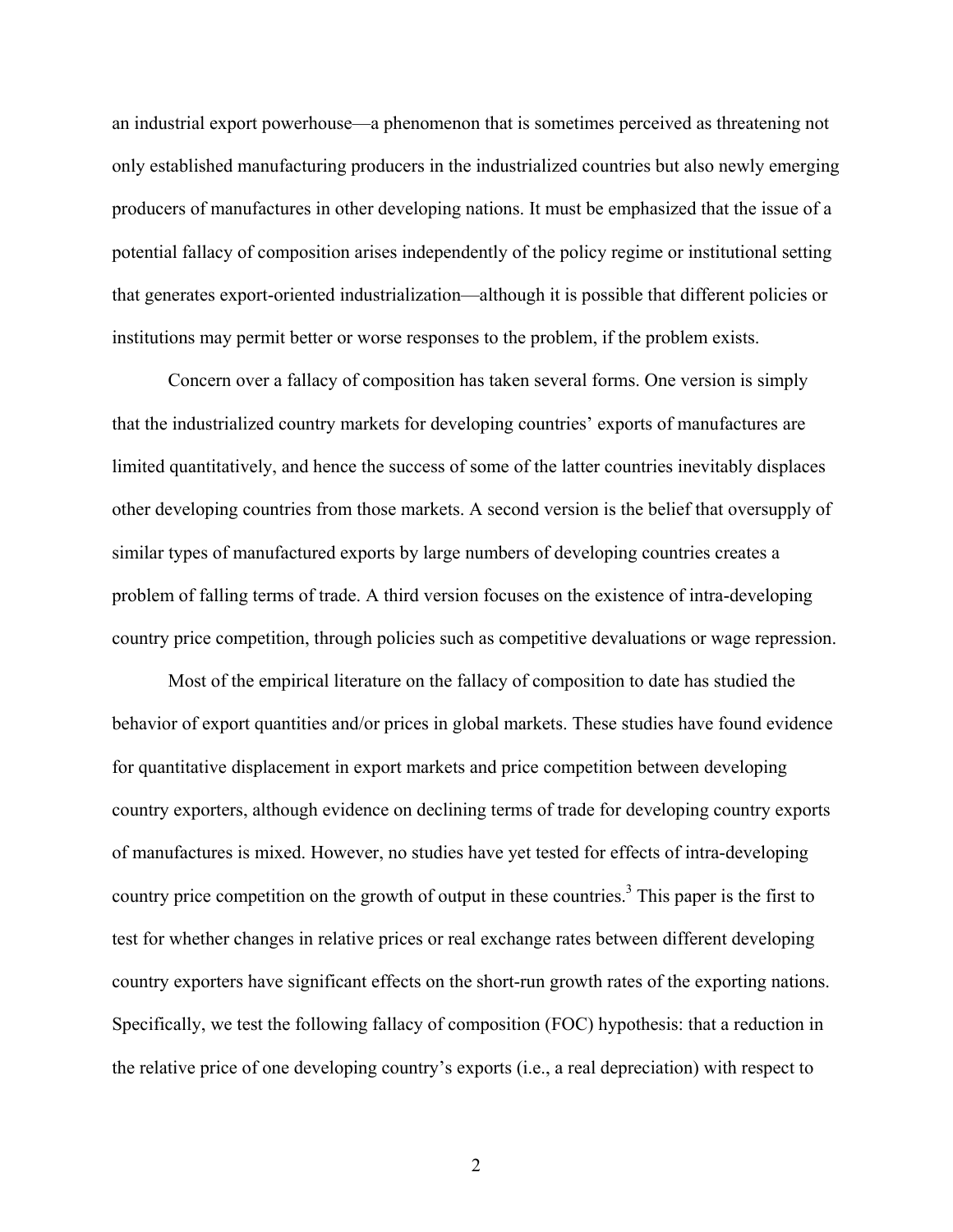competing developing nations' exports has a positive effect on that country's growth rate but a negative effect on the growth rate of its competitors (in the short run). Given this focus on relative prices or real exchange rates, our analysis is necessarily limited to the short run, and does not address long-run average growth rates as are typically considered in more general studies of the relationship between openness and growth.

A related but distinct literature has argued that currency devaluations<sup>4</sup> in developing countries are often contractionary in the short run. Devaluations can be contractionary if the stimulus to exports is relatively weak (e.g., because of low price elasticities), and/or if the stimulus to exports is offset by other, negative effects of a real devaluation. These contractionary effects include regressive distributional effects (i.e., lower real wages) that reduce domestic demand, reduced purchasing power over imports, and increased costs of servicing foreigncurrency denominated debt. The contractionary devaluation idea might appear to contradict our FOC hypothesis, because the former implies that a cheapening of a country's exports reduces the country's own growth. However, we think these two hypotheses are not mutually exclusive because the FOC applies to real depreciations relative to competing developing countries, while contractionary effects of devaluations are more likely when there is a real depreciation relative to the industrialized countries (since the latter countries are the primary sources of developing countries' imports and loans). Therefore, we also test the "contractionary devaluation" (COD) hypothesis: that a lower relative price of exports (real depreciation) of a developing country with respect to the industrialized countries has a negative effect on the depreciating country's own short-run growth rate, in spite of any possible stimulus to exports.

To test these twin hypotheses (FOC and COD) empirically, we utilize data for a sample of 18 developing countries and 10 industrialized countries covering the years 1983-2004. This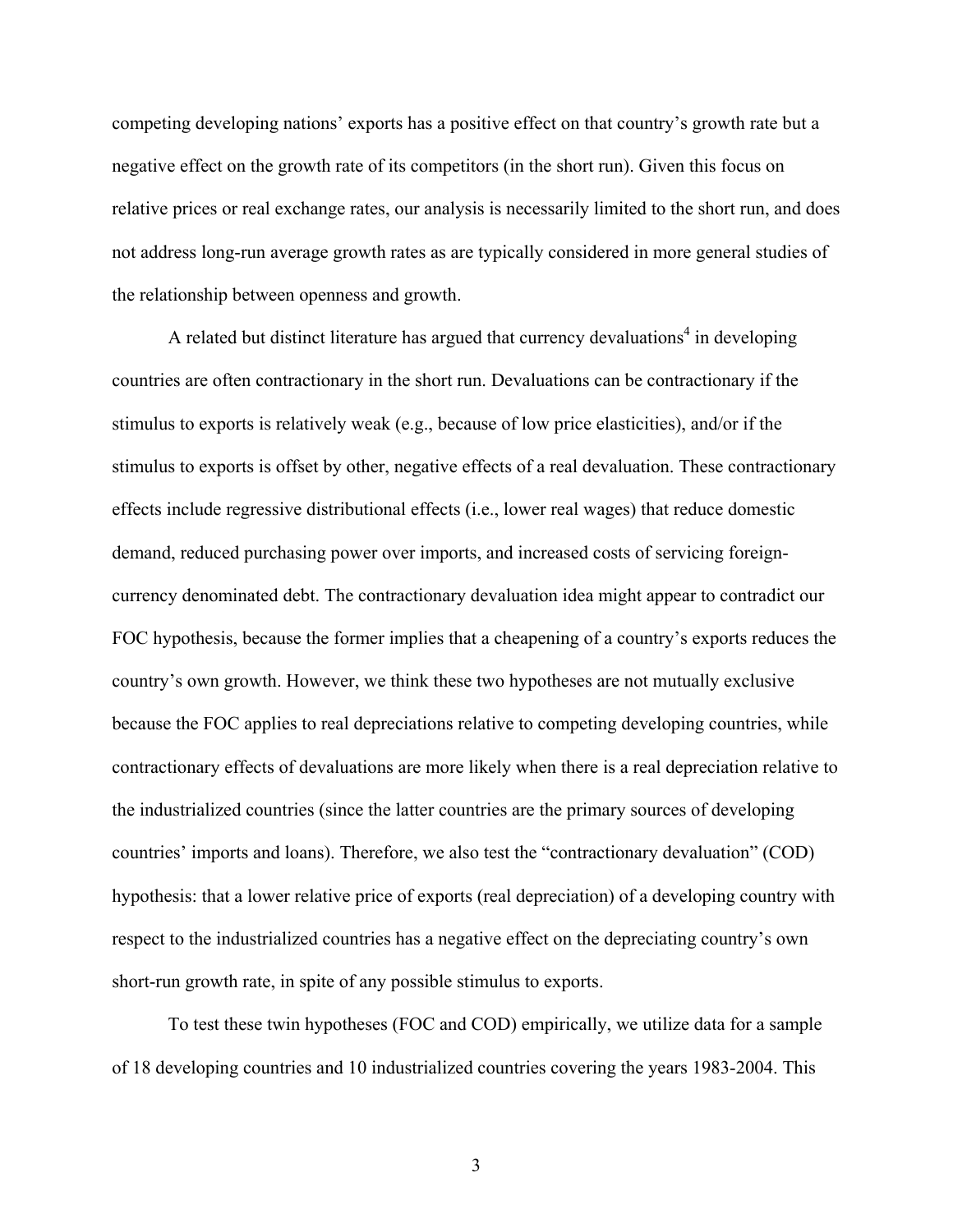data set includes all major developing countries for which manufactures constituted more than 70% of total exports as of 2000, which is approximately the average for all developing countries. This cut-off was used for two reasons: first, so that the behavior of manufactured exports can plausibly be hypothesized to have a significant impact on aggregate short-run growth; and second, so that aggregate export price indices (unit values) can plausibly be assumed to represent primarily the prices of manufactured goods (disaggregated export price indices for manufactures were not available for most of the countries in our sample). Instead of relying on conventional real exchange rate indices based on bilateral or multilateral trade shares with all trading partners, we construct separate trade-weighted real exchange rate indices for the developing countries relative to the importing industrialized countries and relative to each other. Different sets of relative prices or real exchange rates are used as a sensitivity test.

In addition to estimates using the whole panel, we also estimate smaller panels consisting of more homogeneous groups of countries along four structural dimensions: country size (and openness), ratios of manufactured exports to gross domestic product (GDP), the technological composition of exports, and the external debt-GDP ratio. As one would expect, using these more homogeneous groupings allows for more precise estimates and reveals interesting differences in the estimated coefficients based on different structural characteristics. The qualitative results of this estimation are not sensitive to the measure of relative prices (real exchange rates), but are sensitive to the econometric procedure used. Using the generalized method of moments (GMM), the results for most of the panels generally support the FOC and COD hypotheses, although there are some exceptions that reflect structural differences among different panels of countries. Using ordinary least squares (OLS) with fixed effects, however, there is relatively strong support for COD but not for FOC. Given that GMM yields more precise estimates in the presence of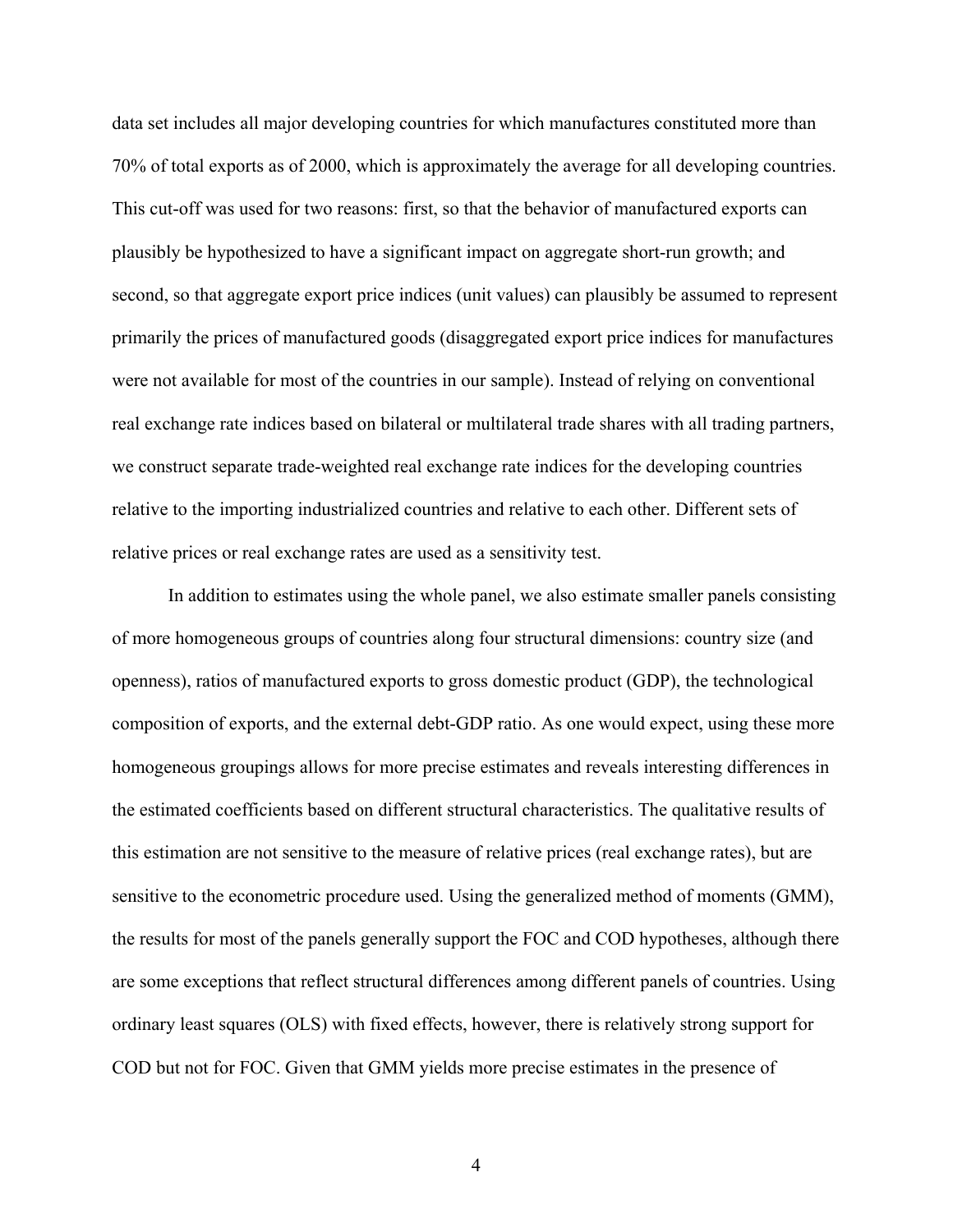endogeneity problems and dynamic effects, the GMM results are preferred, but the OLS results suggest caution in interpreting the findings and the need for further research on this topic.

#### **2. Literature review and testable hypotheses**

A large literature has found robust evidence for a positive relationship between openness to trade and long-run growth performance across countries.<sup>5</sup> However, as noted in the comprehensive survey by Winters (2004, p. F4), "Cross-country studies face problems in defining openness, in identifying causation and in isolating the effects of trade liberalisation." Yanikkaya (2003) reports evidence that more explicit measures of trade liberalization do not have significant, positive effects on economic growth, and some measures of trade barriers have a positive association with growth especially in developing countries. Rodrik et al. (2004) find that when proxies for institutional differences among countries are included in an equation for per capita income, the effects of openness become insignificant or have the "wrong" (negative) sign, suggesting that deeper institutional factors (such as rule of law) account for successful performance in regard to both trade and growth. Recently, some contributors to this literature (e.g., Pritchett, 2000; Rodrik, 2005) have begun to express radical skepticism that any meaningful results can be gleaned from cross-sectional or panel studies of long-run growth performance about issues of causality, especially with regard to the effects of policies that are likely to be endogenous to the growth process.

Pritchett (2000, p. 222) argues in particular that "The use of high-frequency [i.e., annual] panel data, particularly with fixed effects, to investigate long-run growth correlates is almost certainly pointless." However, the twin issues of a fallacy of composition (FOC) and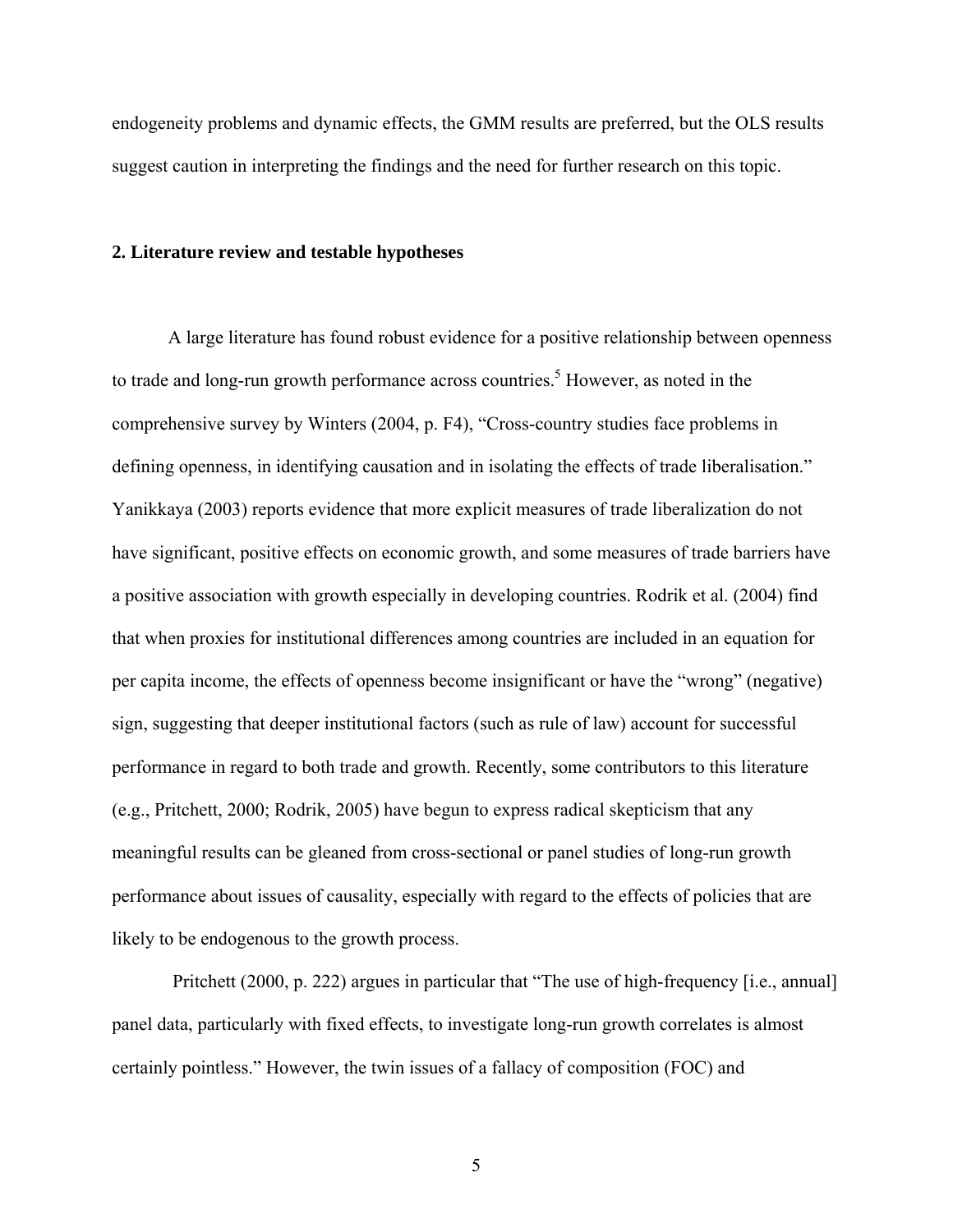contractionary devaluations (COD) addressed in this paper are not concerned with the determinants of long-run, average growth rates (or average, per capita income levels). The COD hypothesis is plainly concerned with short-run negative effects of currency depreciations on output, rather than effects on long-run growth. The FOC hypothesis can be interpreted in various ways, some of which may imply the existence of an international adding-up constraint on the long-run growth of individual countries. However, the tests for the FOC in this paper focus on intra-developing country price competition, based on a short-run macroeconomic model in which changes in a country's balance of payments can clearly impact upon its growth in the short run.<sup>[6](#page-36-5)</sup>

This paper is also distinguished from the more conventional trade-and-growth studies because we focus on a more limited, relatively homogeneous sample of countries and a more narrow research question. Rather than use a large sample of countries with diverse economic structures and income levels (many of the conventional studies use over 100 countries), we have deliberately selected a smaller subset of countries that have a common structural characteristic: a very high proportion of manufactures in their exports. The 18 countries in our data set are ones that have *already* achieved a high degree of external orientation and a common specialization in manufactures; the main question we are concerned with here is whether that common structural characteristic exposes them to significant price competition with each other that affects their growth in the short run. Although we do not go to the level of individual country case studies or analyze specific "episodes" of faster or slower growth as recommended by Pritchett (2000), we limit our analysis to countries with significant structural similarities and a time period (1983- 2004) when all of them successfully promoted exports of manufactures.

The existing literature on the FOC can be divided into three (overlapping) areas of focus: quantitative "crowding-out" in industrialized country markets; the "commoditization" of labor-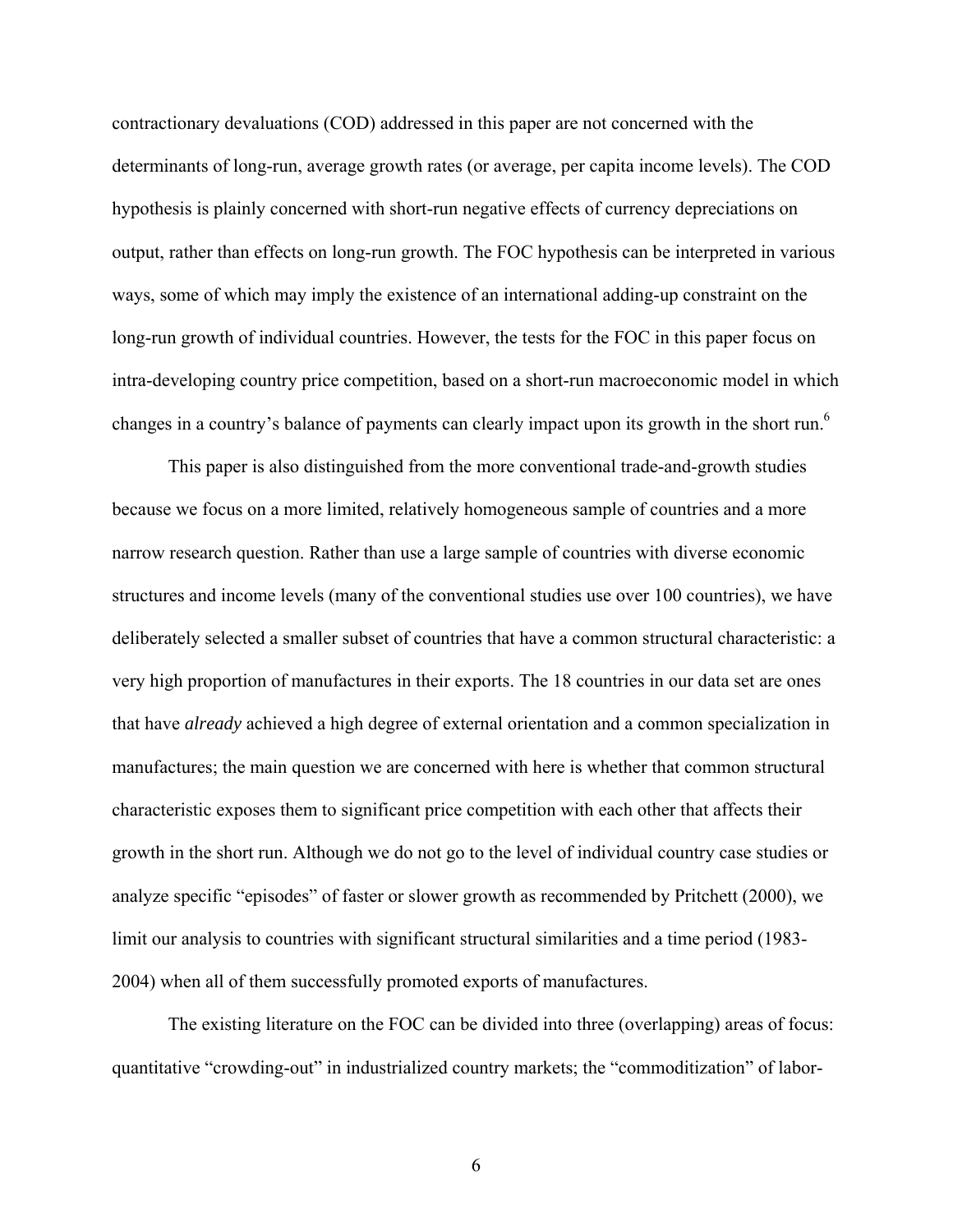intensive manufactures and the hypothesis of a decline in their terms of trade; and intradeveloping country price competition in global export markets.<sup>7</sup> Starting with quantitative crowding out, Cline (1982) argued that the rates of export growth achieved by the east Asian four tigers in the 1970s could not plausibly be generalized to a larger number of developing countries without provoking a protectionist response in the industrialized countries. Critics (e.g., Balassa, 1989) responded that competition among developing countries is limited by the graduation of the more advanced developing countries into the production of relatively more capital-intensive exports, leaving room for other countries to enter the market for relatively less sophisticated exports. Such responses supported the idea of a "flying geese" formation, in which successive waves of developing countries move from less technologically advanced, laborintensive goods to more technologically advanced, capital-intensive goods, and the advance of some countries allows new entrants to succeed in the markets for the less advanced products.<sup>8</sup>

Some studies have focused more narrowly on trends in US imports from Japan and the newly industrializing developing countries. Blecker (2002, 2003) found that new exporters (mainly China and Mexico) substantially displaced Japan and the four tigers' market shares in the US market. Palley's (2003) econometric estimates showed that imports from China significantly crowded out imports from the four tigers during the whole sample period 1978-99, while Mexican products displaced Japanese imports in the latter half of the period. Other analyses have focused on the entry of China into the global economy. Walmsley and Hertel (2000) used a dynamic general equilibrium model to analyze the effects of China's accession to the WTO. According to their simulations, although the world as a whole benefits from China's accession, its competitors in the labor-intensive apparel industry experience significant losses. An econometric study by Eichengreen et al. (2004) found that China's entry into the WTO would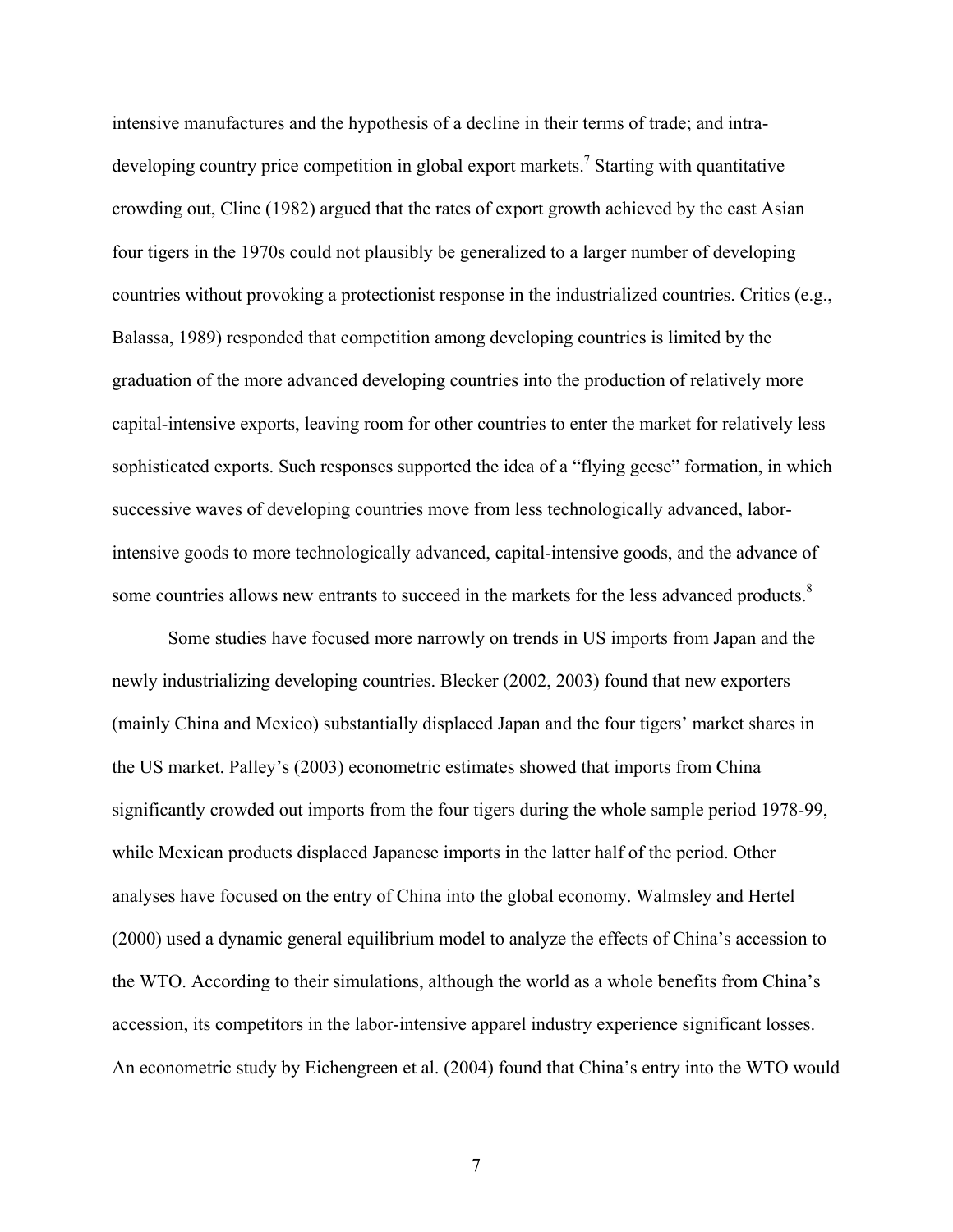have favorable effects on newly industrializing countries that export capital goods to China while hurting other developing countries that compete with China as producers of consumption goods.

The idea of commoditization is found mostly in studies of particular countries and markets, such as the work of Kaplinsky (1993) on export processing zones in the Dominican Republic and neighboring Caribbean nations. According to Kaplinsky, commoditization has occurred because so many countries have specialized in similar types of low-technology goods (e.g., apparel) in which they all have a static comparative advantage at the same time.<sup>[9](#page-36-8)</sup> He finds that these countries have used exchange rate devaluations to hold down wage costs in foreign currency (US dollars), and thereby to maintain external competitiveness. The result is a fall in the terms of trade, while real wages fail to rise (or even fall) leading to "immiserizing employment growth" and very limited gains from the expansion of exports.

The hypothesis of a declining trend in the terms of trade for primary commodity exports of developing countries in the  $20<sup>th</sup>$  century is now widely accepted (see Sapsford and Singer, 1998; Sapsford and Chen, 1998), but the idea of a similar trend for manufactured exports is more controversial (see, for example, Sarkar and Singer, 1991; Bleaney, 1993). Maizels, Palaskas, and Crowe (1998) and Maizels (2000) have found evidence for decreasing trends in the net barter terms of trade (NBTT) for manufacturing goods exported by developing countries using data for prices of imports of those goods into the EU and the US. However, some of these studies also found that the declines in the NBTT were more than offset by volume gains, so that the income terms of trade rose substantially. There are also important qualifications to these studies in terms of the generality, timing, and magnitude of the worsening NBTT, and other studies have found more mixed results.<sup>10</sup> Kaplinsky (1999, 2005) finds that the trends in the terms of trade have varied among different countries and for different types of manufactures, making any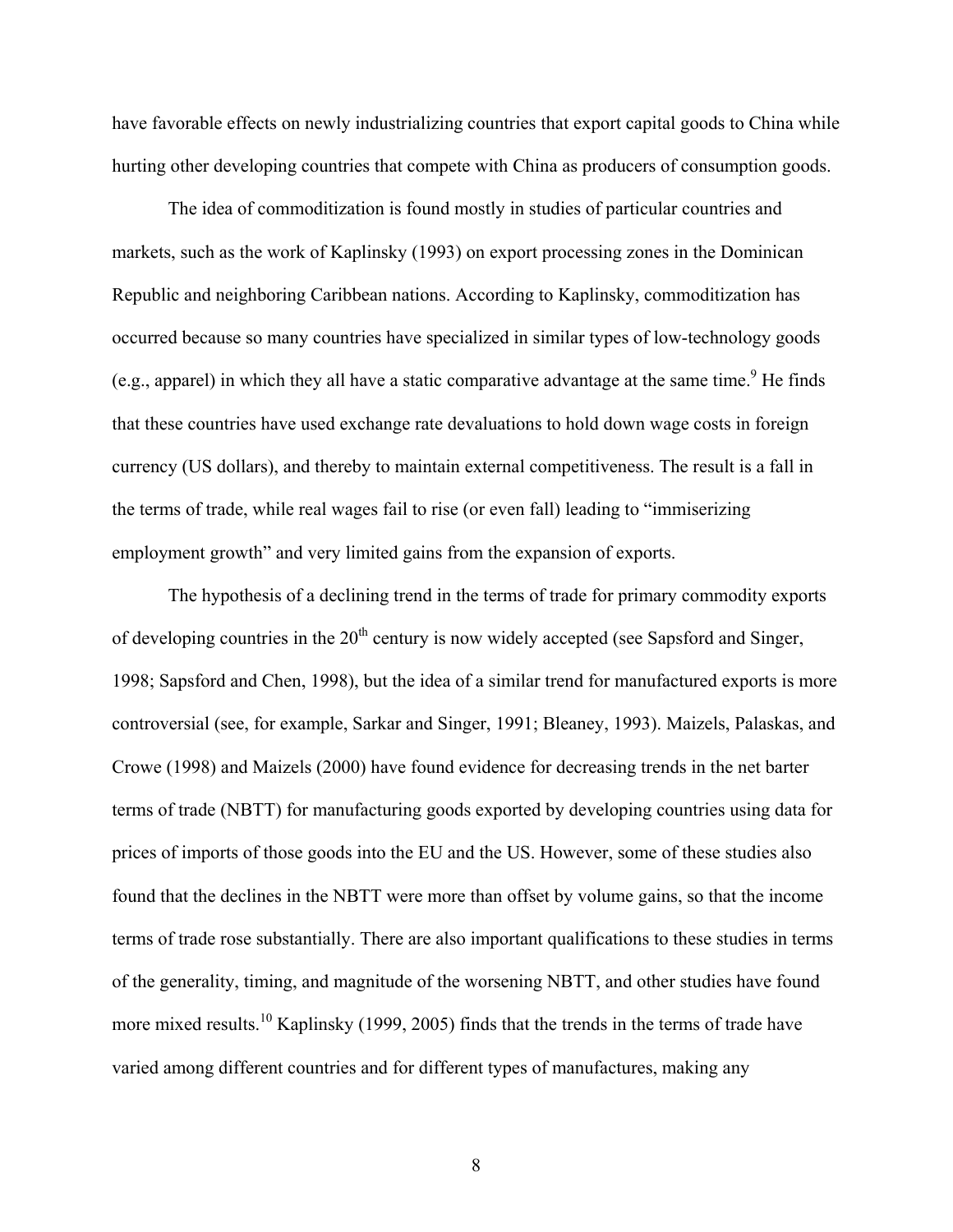generalizations difficult. Using more disaggregated data than most previous studies, Kaplinsky and Santos-Paulino (2006) find that prices of EU imports of manufactures have fallen the most for imports from lower-income countries and of less technologically advanced products.

Several econometric studies have confirmed that developing country exports of manufactures are sensitive to relative prices (real exchange rates) vis-à-vis competing exports from other developing countries. Faini et al. (1992) estimated export demand functions for 23 developing countries and found that, for most of those countries, competition with other developing country exporters was more significant than with industrialized country exporters. Muscatelli et al. (1994) found econometric evidence that intra-developing country competition was more important among a sample of five east and southeast Asian newly industrializing economies than between them and the industrialized countries. Razmi and Blecker (2006) have obtained broadly similar results using data for the same 18 developing countries considered here, including more recent data (for 1983 to 2001) than the previous studies, although with some exceptions (notably Korea, Taiwan and Mexico). Razmi and Blecker's panel estimates suggest that intra-developing country competition is significant only among countries exporting mainly low-technology products, while countries that export more high-technology products compete more with industrialized country producers and also have higher income (expenditure) elasticities for their exports. However, none of the econometric studies of intra-developing country price competition has yet studied the effects of this competition on the growth of output rather than exports.

Of course, changes in a country's export prices (whether due to changes in currency values or domestic production costs) will affect the country's real exchange rate with the industrialized countries as well as in relation to competing developing countries. This raises the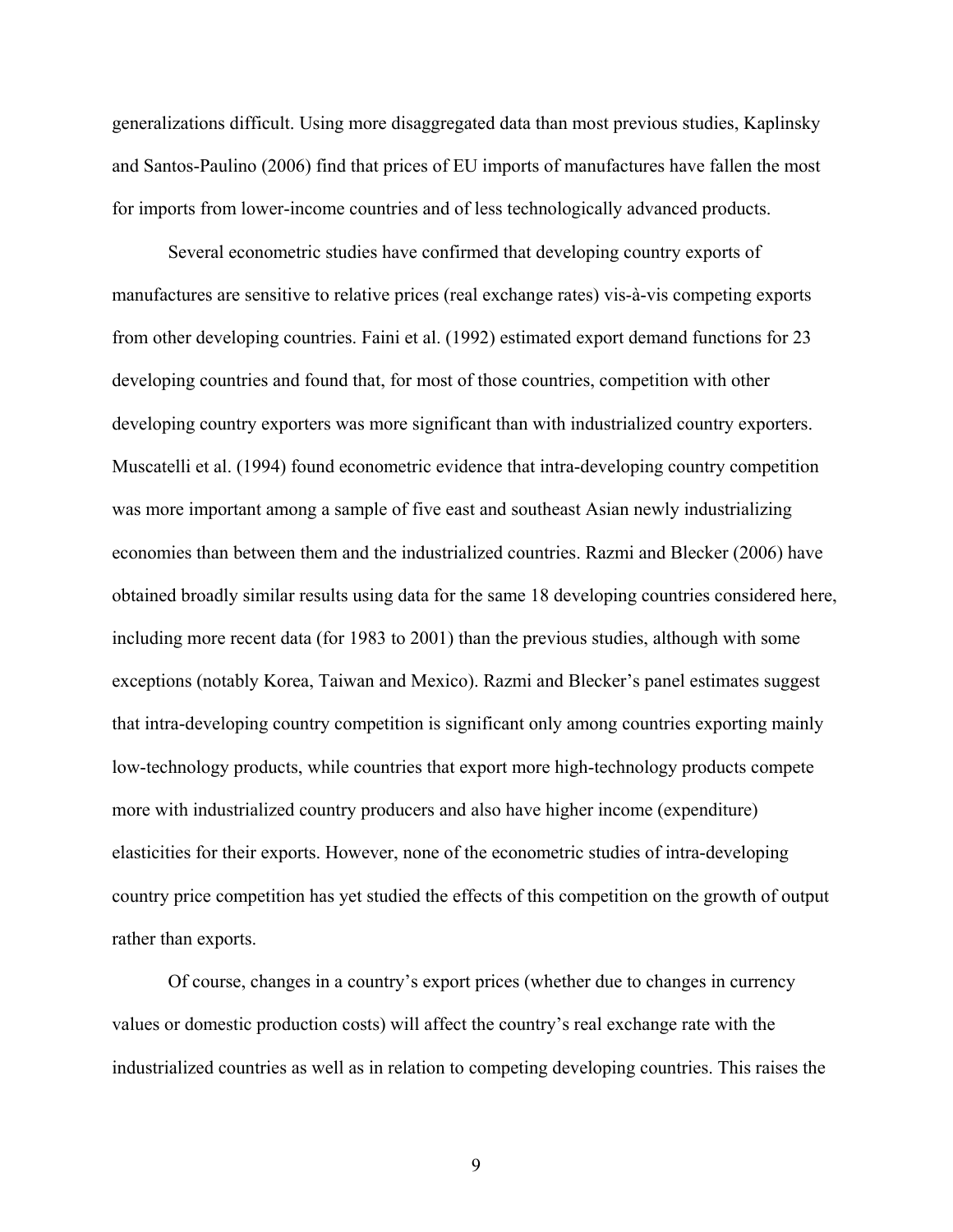classic question of whether real depreciations are expansionary or contractionary, an issue that has generally been considered (for the developing countries) with regard to their exchange rates with the major currencies of the industrialized nations. Standard open economy macro models imply that currency depreciations are expansionary on the demand side, provided that price elasticities satisfy the Marshall-Lerner condition (so that the trade balance improves) and there are unemployed resources in the devaluing country (so that output can increase). A real depreciation can also yield benefits on the supply side by increasing the price of traded goods relative to nontraded goods, which creates incentives to shift domestic production towards tradables and demand towards non-tradables, thereby freeing up a greater surplus for export.

A substantial body of literature has challenged this traditional view for developing countries, and has argued for potentially contractionary effects of real currency depreciation on several grounds.<sup>11</sup> The real balance and wealth effects of a devaluation are likely to be negative, if the devaluation leads to higher domestic prices. Especially, countries with significant foreigncurrency denominated debts will face increased debt servicing burdens as a result of a devaluation. A devaluation may also shift the distribution of income in favor of capital and against labor, by enabling firms to increase price-cost margins. If capital owners have a higher propensity to save than workers, then overall aggregate demand may fall in spite of increased exports (although this result can be reversed if investment demand is highly responsive to profitability).<sup>12</sup> On the supply side, an increase in the cost of imported inputs may increase domestic costs of production, and if wages are indexed, labor costs may also rise.

The literature on contractionary depreciations has focused mainly on nominal exchange rate changes or trade-weighted aggregate real exchange rates relative to the major currencies of the industrialized nations. This focus is probably justified, because some of the causes of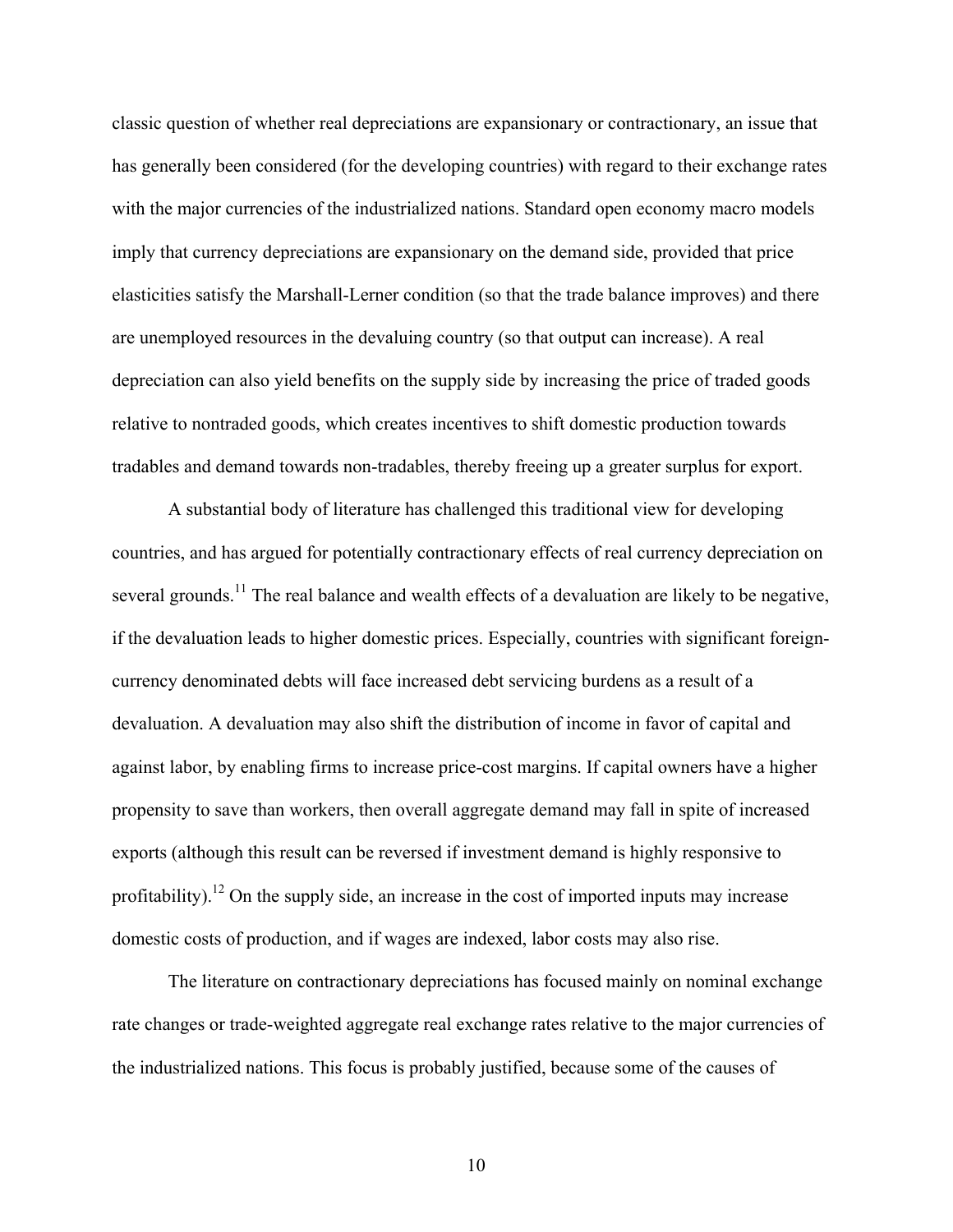contractionary devaluations—especially increased real debt burdens and reduced terms of trade (lower purchasing power over imports)—depend mainly on exchange rates relative to the industrialized countries, which are the main sources of loans and imports for developing countries. On the other hand, the existence of intra-developing country competition means that a real depreciation could provide a boost to a developing country's export and output growth. For these reasons, we hypothesize that a real depreciation relative to the industrialized country currencies is more likely to be contractionary, while a depreciation relative to competing developing countries is more likely to be expansionary. Thus, the specific hypotheses that will be tested in this paper consist in the following:

- **FOC**: A real depreciation (lower relative price of exports) with respect to competing developing countries in industrialized country markets for manufactures will *boost* short-run growth in the devaluing country but *reduce* it in the competing developing countries; and
- **COD**: A real depreciation (lower relative price of exports) with respect to industrialized countries will *reduce* short-run growth in a developing country if export gains are offset by contractionary effects such as reduced purchasing power over imports, increased foreign debt burdens, and regressive income redistribution.

It should be noted that these hypothesized effects of a depreciation of a given country's currency are likely to vary depending on whether it is matched by competitive depreciations of other developing countries and hence whether there is a competitive gain vis-à-vis the latter countries or not, as well as on structural characteristics of the countries such as their external debt burdens.

#### **3. Data set and modeling approach**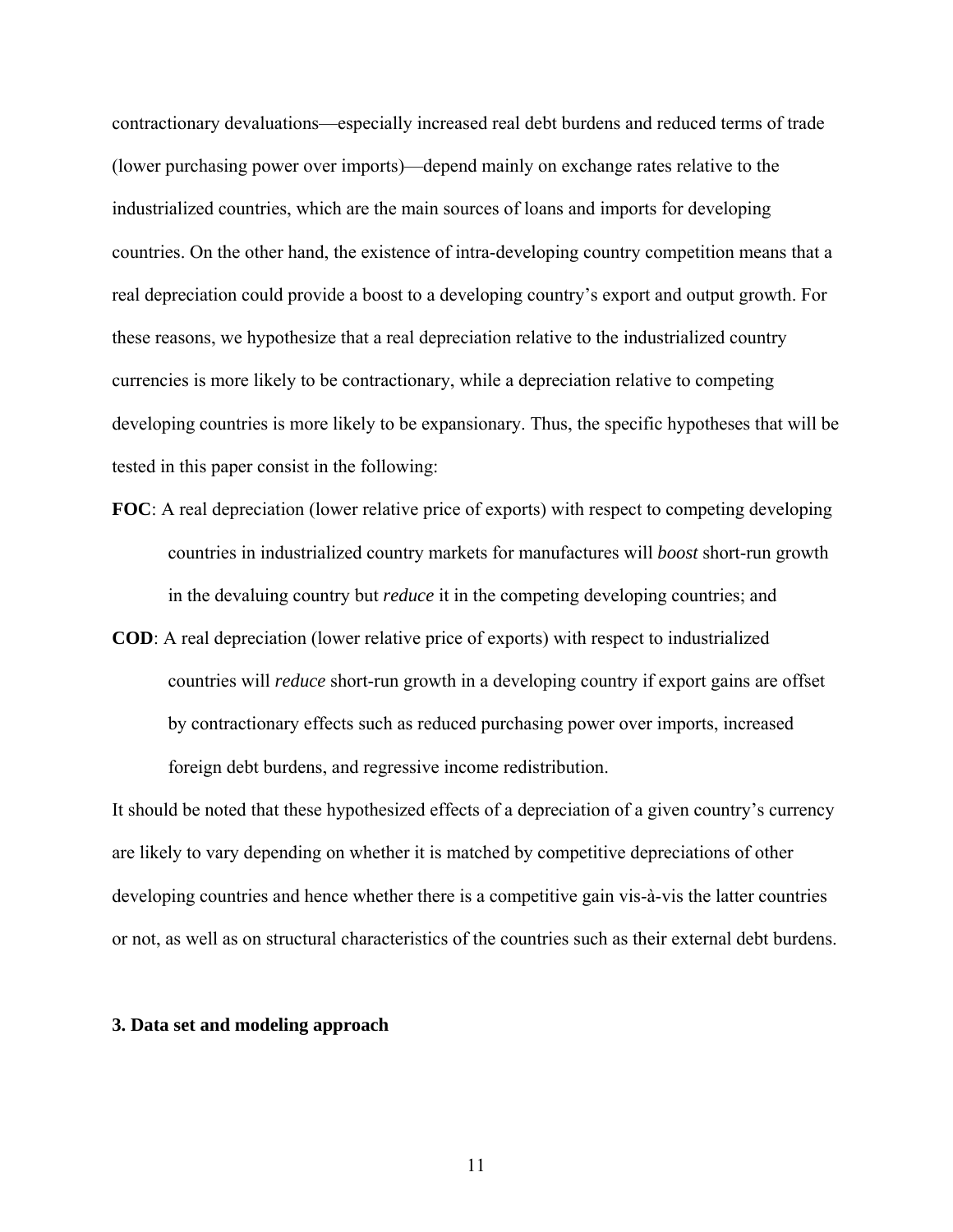#### *3.1 Country selection and panel definitions*

In selecting the countries to include in this study, we restricted ourselves to those developing countries for which exports of manufactures could plausibly have a significant influence on their aggregate growth performance. Therefore, we included only the 18 major developing countries for which manufactured products constituted at least 70% of their exports in 2000.<sup>13</sup> These countries are: Bangladesh, China, the Dominican Republic, Hong Kong, India, Jamaica, South Korea, Malaysia, Mauritius, Mexico, Pakistan, the Philippines, Singapore, Sri Lanka, Taiwan, Thailand, Tunisia, and Turkey.<sup>14</sup> The industrial countries in the sample are the 10 largest importers of manufactured products from developing countries as of 1990: Belgium, Canada, France, Germany, Italy, Japan, Netherlands, Switzerland, the United Kingdom, and the United States. Using data for these individual countries allows for the construction of the country-by-country trade weights used in calculating the price indices described above.<sup>15</sup>

An alternative criterion that might have been used to select the developing countries in the sample is manufactured exports measured as a percentage of GDP, which is arguably more relevant for the growth impact of those exports.<sup>16</sup> The first two columns in Table 1 show both of these indicators, i.e., manufactured exports as percentages of total exports and GDP, respectively. The countries differ much more by the latter criterion, ranging from a low of 7.1% in India to a high of 129.0% in the city-state of Singapore. However, there are very few major developing countries (excluding former Soviet-block transition economies) that have a higher ratio of manufactured exports to GDP than India, which do not also meet the 70% of total exports threshold. The few countries that are in this category (e.g. Costa Rica, Indonesia and South Africa) have percentages of manufactures in total exports that are sufficiently low that their export price (unit value) indices would not be reliable indicators of the prices of their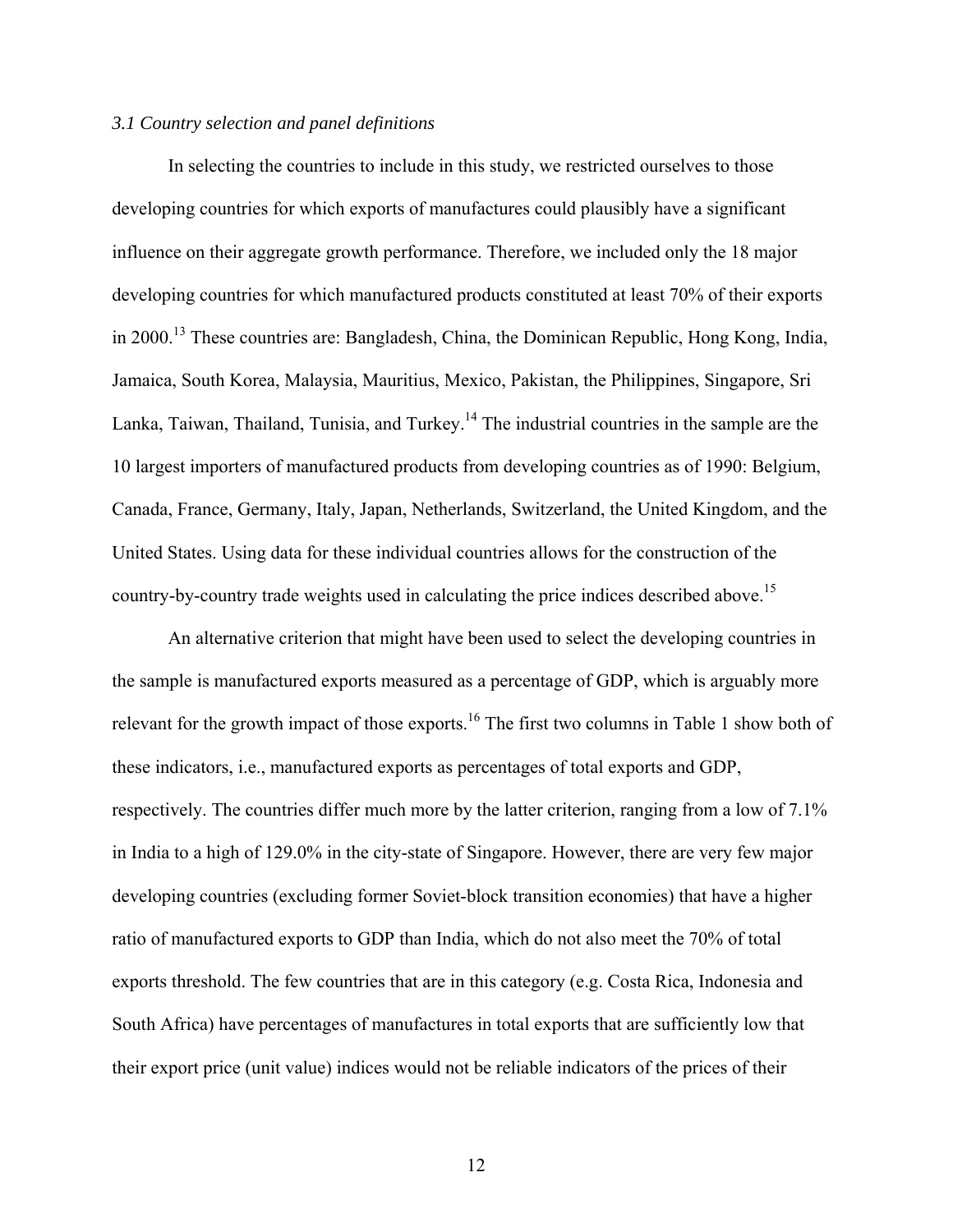manufactured exports, and would be likely to incorporate significant measurement error due to fluctuations in primary commodity prices. Hence, these countries have been omitted from the sample. Nevertheless, the results of our analysis could vary between countries with different ratios of manufactured exports to GDP, and therefore we will divide the panel into two subpanels of countries that are above and below a 25% threshold for this indicator, referred to as HIMFRGDP and LOMFRGDP, respectively. (A complete list of the countries included in each sub-panel is given in Table 2.)

#### [Insert Table 1 about here]

The third and fourth columns of Table 1 are used to classify countries into two alternative sub-panels, consisting of "small open" economies and "large" countries. Openness is measured in the standard way by total merchandise trade (exports plus imports) as a percentage of GDP (which is, as one would expect, positively correlated with the share of manufactured exports in GDP). For country size, we used an admittedly arbitrary cut-off of a GDP of US\$100 billion in 2000. We then classified any country with a trade share in GDP of greater than 50% and a GDP of less than US\$100 billion in the SMALLOPEN panel and put all other countries in the LARGE panel. We expect FOC effects to be stronger in the SMALLOPEN and HIMFRGDP panels.

#### [Insert Table 2 about here]

Table 1 also reports the percentage of "high technology" goods in each country's manufactured exports. We use this indicator based on the expectation that the FOC hypothesis may be more likely to apply to countries that are specialized in less technologically sophisticated, more 'commoditized' exports, such as textiles and apparel. To obtain sub-panels of roughly similar sizes, we designated countries with 30% high technology exports or above in 2000 as "high-technology" (HITECH) exporters, and those with less than 10% as "low-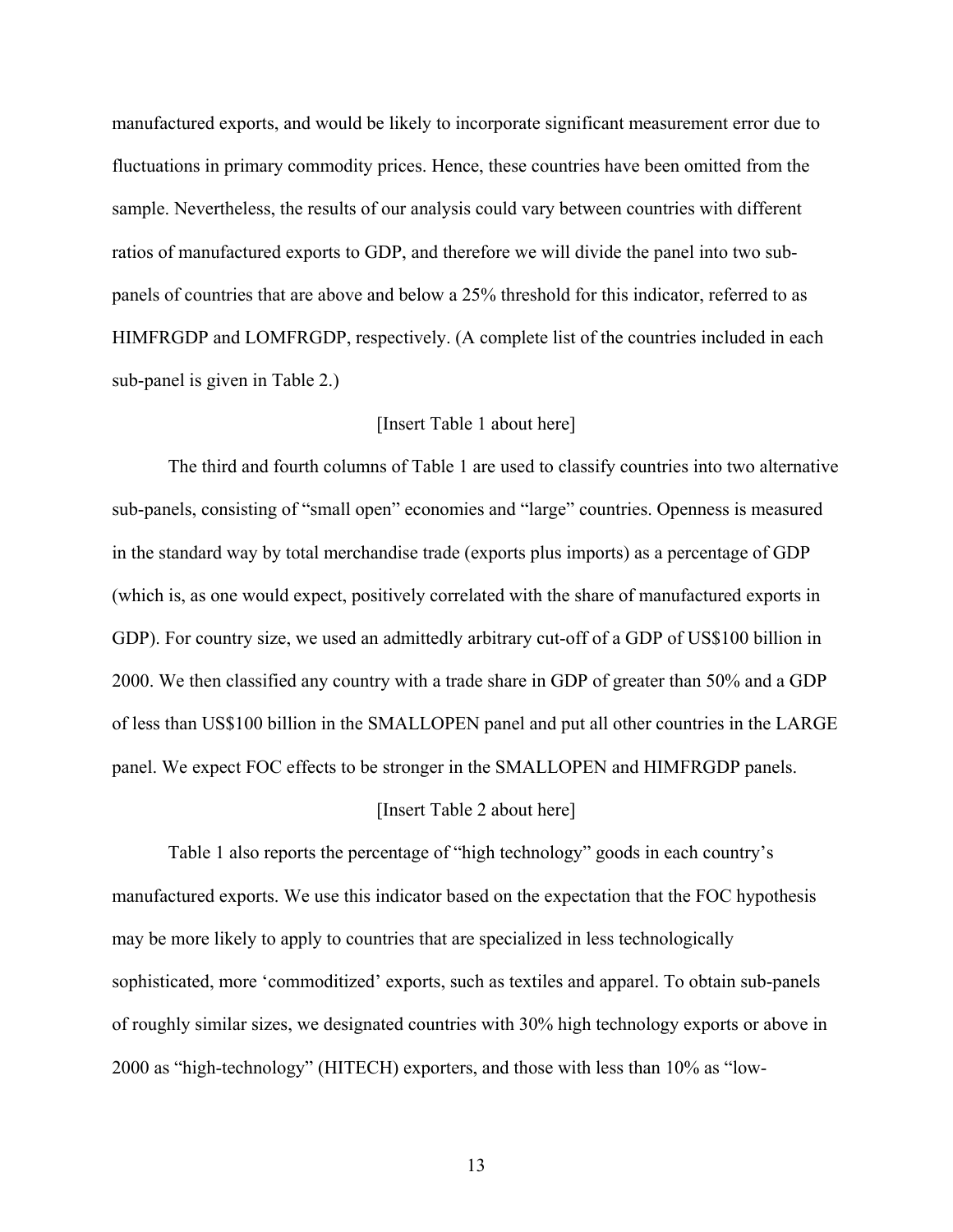technology" (LOTECH) exporters;<sup>17</sup> China and Mexico were included in both panels because of their intermediate status (these two countries had approximately 20% high technology exports in 2000) and on the assumption that they compete with countries in both groups. Finally, Table 1 lists the ratios of external debt to GDP for each country, which allow us to distinguish countries with relatively high and low debt burdens (HIDEBT and LODEBT, respectively) using a onethird (33%) cut-off. This will permit us to test the suggestion in the COD literature that currency devaluations are more likely to be contractionary in developing countries with large external debts.<sup>18</sup> Because debt ratios vary considerably over sample period, we used the average of 1990 and 2000 for this indicator.

This gives us a total of eight sub-panels consisting of more structurally homogeneous countries, which will allow us to test for differences among these various country groupings in the results of our model estimates.<sup>19</sup> As may be seen in Table 2, there are some similarities between some of the panels; especially, the LOMFRGDP and LOTECH panels are identical except for Mauritius, which is included only in the latter. Nevertheless, there are some subtle differences in the econometric results for these different panels, as will be seen below.

#### *3.2 Empirical specification and price measures*

The empirical specification adopted in here is based on a theoretical model of exports and growth for a group of developing countries, all of which export similar manufactured goods (i.e., imperfect substitutes) to a common set of industrialized country markets. The mathematics for this model are given in an appendix; this section presents a brief intuitive summary of (and justification for) the model followed by a discussion of the econometric approach and data set.

Based on the model of "balance-of-payments constrained growth" (see McCombie and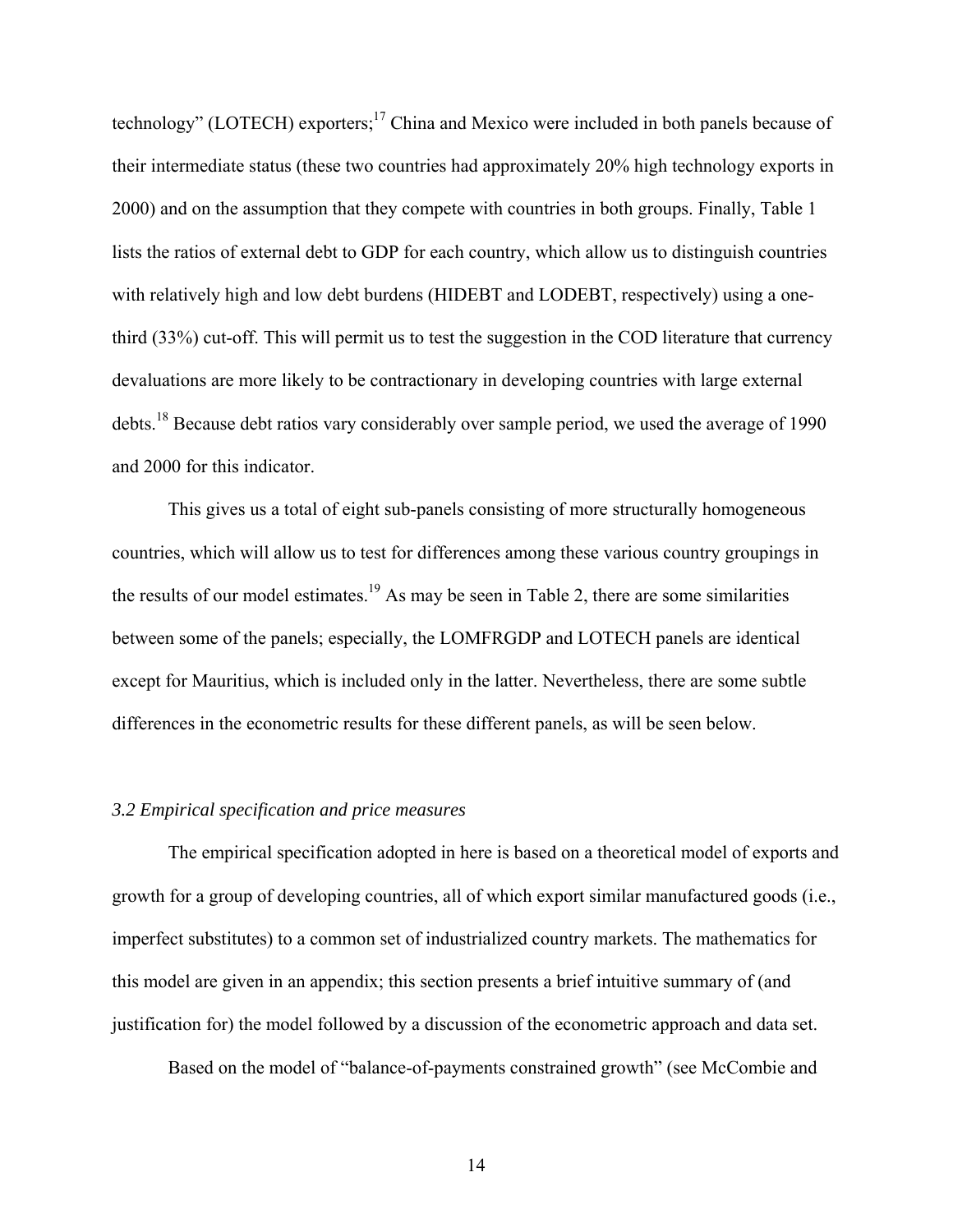Thirlwall, 1997, 2004), we assume that the growth rates of developing countries that are open to trade are constrained by their need for imports in the growth process (for example, imports of capital goods, intermediate goods, and consumer goods not produced at home), and the fact that these imports (which require foreign exchange) can only be financed through either export earnings or net capital inflows. Hence, the parameters of a standard model of export and import demand (essentially, price and income elasticities) along with the volume of capital inflows place constraints on the expansion of the economy in the short run. These constraints can be relieved either by an increase in net financial inflows or, more to the point of this paper, by improving the competitiveness of a country's tradable goods relative to rival producers. Also, given that the industrialized countries constitute the principal market for the exports of the developing countries, the growth rate of that market (and its openness to imports) is another constraint on the growth of the developing nations that export manufactures.

This view of a balance-of-payments constraint may appear to be a revival of the oldfashioned "gap" approach to growth, which in some circles is considered obsolete (for an especially entertaining attack on gap models, see Easterly, 2001). Several points are in order to justify our use of a gap-type analytical framework in this paper. First, we are concerned only with a foreign exchange gap, not a saving-investment gap; thus, critiques of saving-investment gaps are not relevant to this study. Second, the idea of a foreign exchange gap *is* relevant to the countries in our data set, because all of them have high import coefficients for capital and intermediate goods that are essential for both export and domestic production. Whether or not more saving (domestic or foreign) would increase investment in these countries may be doubtful,<sup>20</sup> but more foreign exchange can certainly allow them to purchase more necessary imports and may also relax credit constraints on private investment and government spending.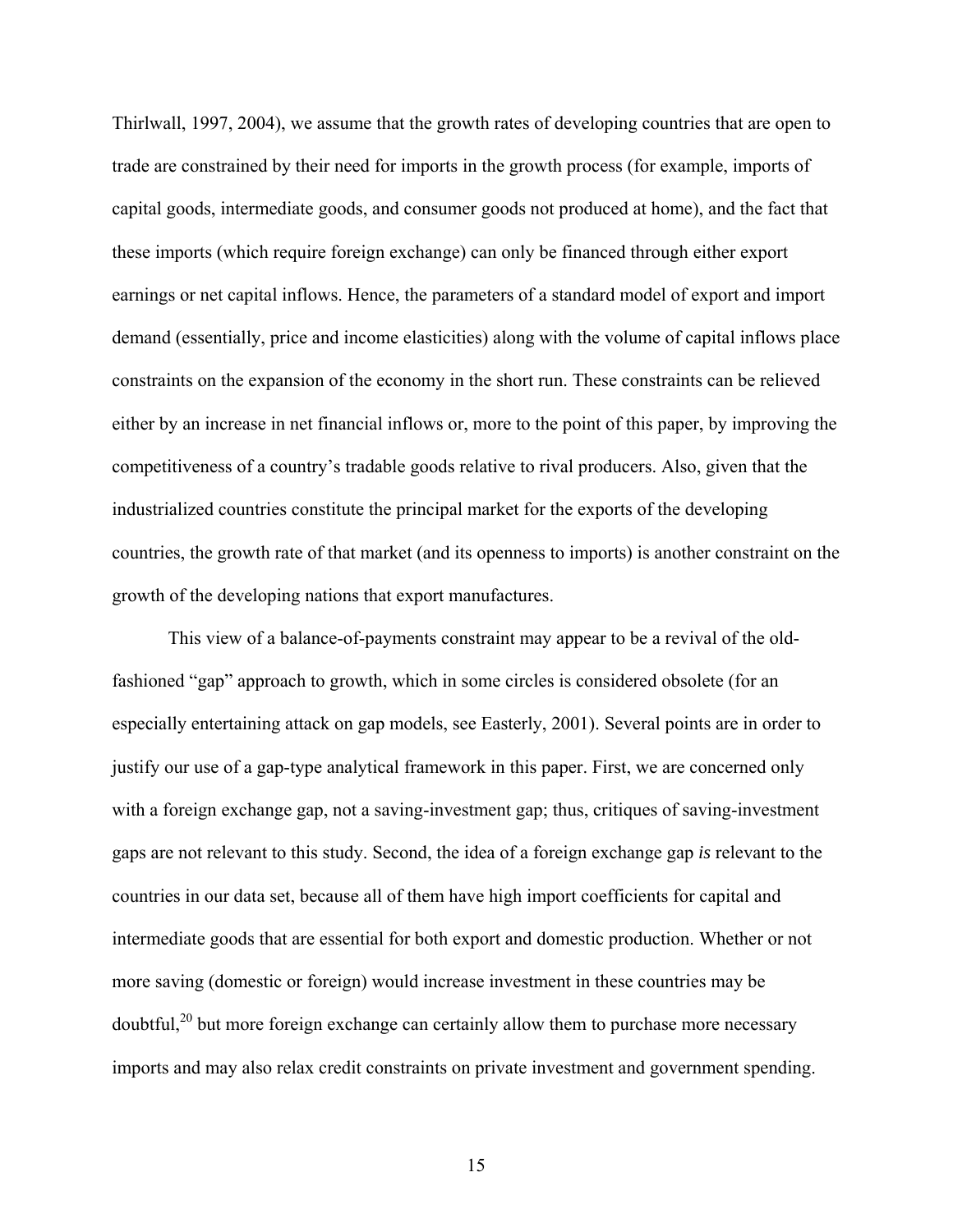Third, we are concerned here only with short-run growth effects, and in that context it is widely accepted that foreign exchange constraints can be binding.<sup>21</sup> For example, this point is recognized in the literature on "sudden stops" in capital inflows during financial crises:

The channels through which large reversals of capital inflows lead to collapses in output and employment are well known. A net withdrawal of financial capital curtails the availability of credit for purchasing the imported materials and intermediate goods that are necessary to produce output in the short run and for financing investment needed to sustain output over the medium run.... Furthermore, in a Keynesian world, declines in output, incomes, and investment are exacerbated through multiplier effects. (Isard, 2005, p. 165)

Logically, these short-run effects of capital inflow reversals should be reversed and output should be stimulated when capital inflows turn positive or increase—at least, it is an empirical question whether the stimulus effects of relaxing foreign exchange constraints are found in our sample of countries, in "normal" years as well as during periods of crisis and recovery.

In our econometric analysis we will estimate equations of the following general form (ignoring lags and country fixed effects at this point for simplicity):

$$
\hat{Y}_{it} = \alpha_i + \beta_1 \hat{Z}_{it}^N + \beta_2 \hat{R}_{it}^N + \beta_3 \hat{R}_{it}^L + \beta_4 \hat{F}_{it} + u_{it}
$$
(1)

where  $Y_{it}$  is real GDP in country *i* at time *t*,  $\alpha_i$  is a constant term,  $Z_{it}^N$  is real total expenditures on imports of manufactured goods by the industrialized countries,  $R_{it}^{N}$  is the real exchange rate with respect to the industrialized countries (i.e., the relative price of the industrialized countries' goods to developing country *i*'s exports),  $R_i^L$  is the real cross-exchange rate relative to other developing country exporters (i.e., the relative price of competing developing countries' goods to developing country *i*'s exports),  $F_{it}$  is net capital (financial) inflows (measured as a percentage of GDP) into country  $i$  at time  $t$ , and  $u_{it}$  is a random error term. All variables are expressed in annual growth rates, indicated by a " $\sim$ " and measured by differences in natural logarithms.

This use of (logarithmically) differenced variables in this model is appropriate for three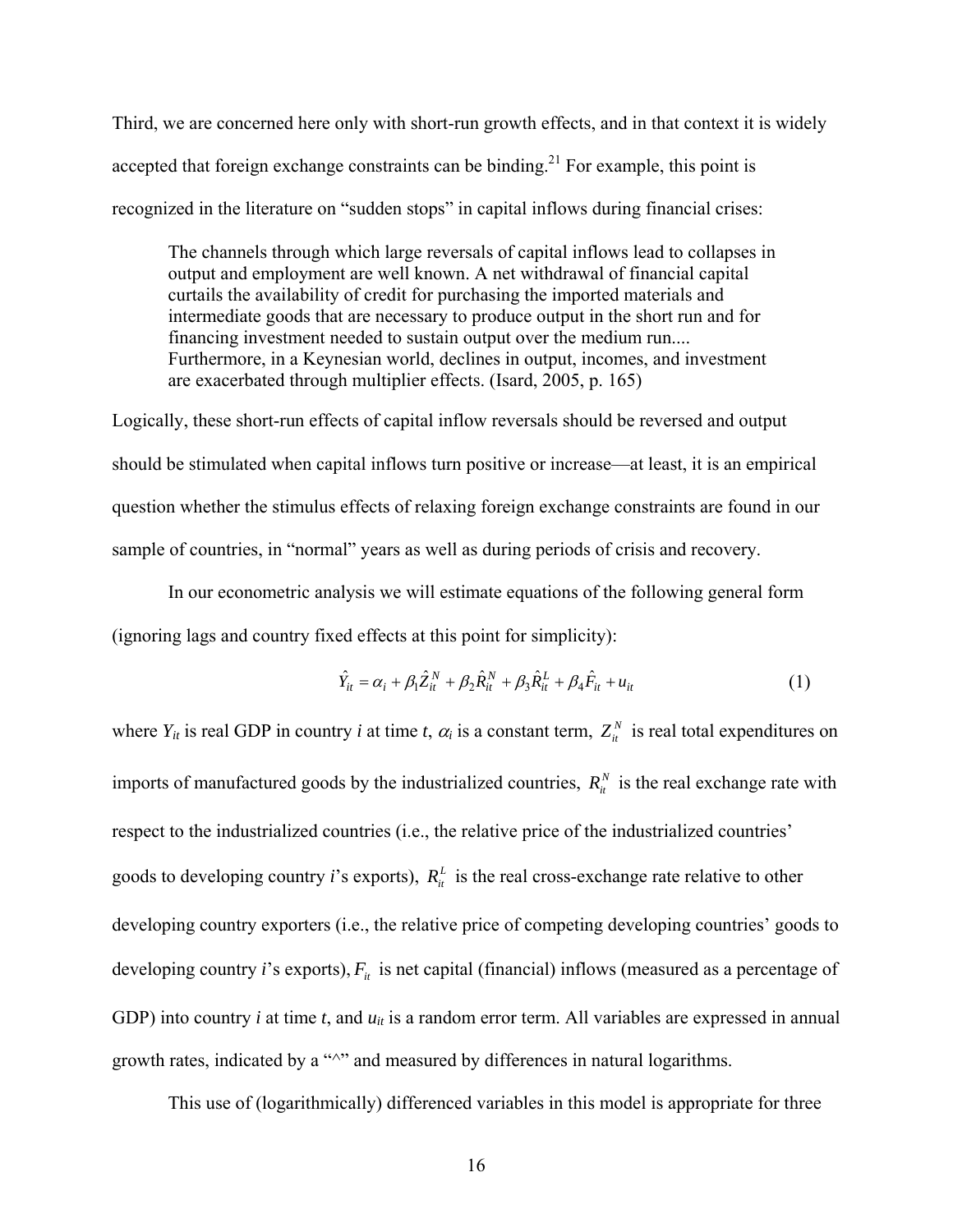reasons. First, it is consistent with the theoretical model outlined in the appendix, in which all data are expressed as rates of change. Second, all of the variables are stationary in log differences, while some of them have unit roots in log levels.<sup>22</sup> Third, differencing the data confines the econometric analysis to short-run effects (including dynamics of up to a few years, once lags are added). The twin hypotheses of fallacy of composition (FOC) and contractionary devaluation (COD) outlined earlier have clear interpretations in terms of the signs of the coefficients  $\beta_2$  and  $\beta_3$  in equation (1). Because  $R^N$  and  $R^L$  are defined as relative prices of foreign goods, an increase in the growth rate of either variable indicates a faster real depreciation. Therefore,  $\beta_3 > 0$  suggests support for FOC, while  $\beta_2 < 0$  provides support for COD.

More rigorously, the real exchange rate variables in (1) are defined as  $R_{it}^N = P_{it}^N / p_{it}$ *it*  $R_{it}^N = P_{it}^N/p_{it}$  and *it L*  $R_i^L = P_i^L / p_i$ , where  $p_i$  is the export price of developing country *i*, and  $P_i^N$  and  $P_i^L$  are indices of the prices of competing goods produced in the industrialized and developing countries, respectively, appropriately trade weighted for each country *i*. Although nominal exchange rates do not appear in these definitions, all of the prices and indices are expressed in US dollars so that nominal exchange rate conversions have already taken place. To calculate  $P_i^N$  and  $P_i^L$ , we use a dual weighting scheme previously utilized in Razmi and Blecker  $(2006)^{23}$ 

Indexing the developing countries by  $i$  and the industrial countries by  $j$ , the price index for the industrial bloc corresponding to each developing country *i* is defined as:

$$
P_{it}^{N} = \sum_{j} \frac{\pi_{ijt}^{1} \pi_{jt}^{2}}{\sum_{j} \pi_{ijt}^{1} \pi_{jt}^{2}} P_{jt}
$$
 (2)

where  $\pi_{ij}^1$  is the share of industrial country *j* in developing country *i*'s exports at time *t*,  $\pi_{jt}^2$  is the share of industrial country *j* in total industrial country imports from developing countries at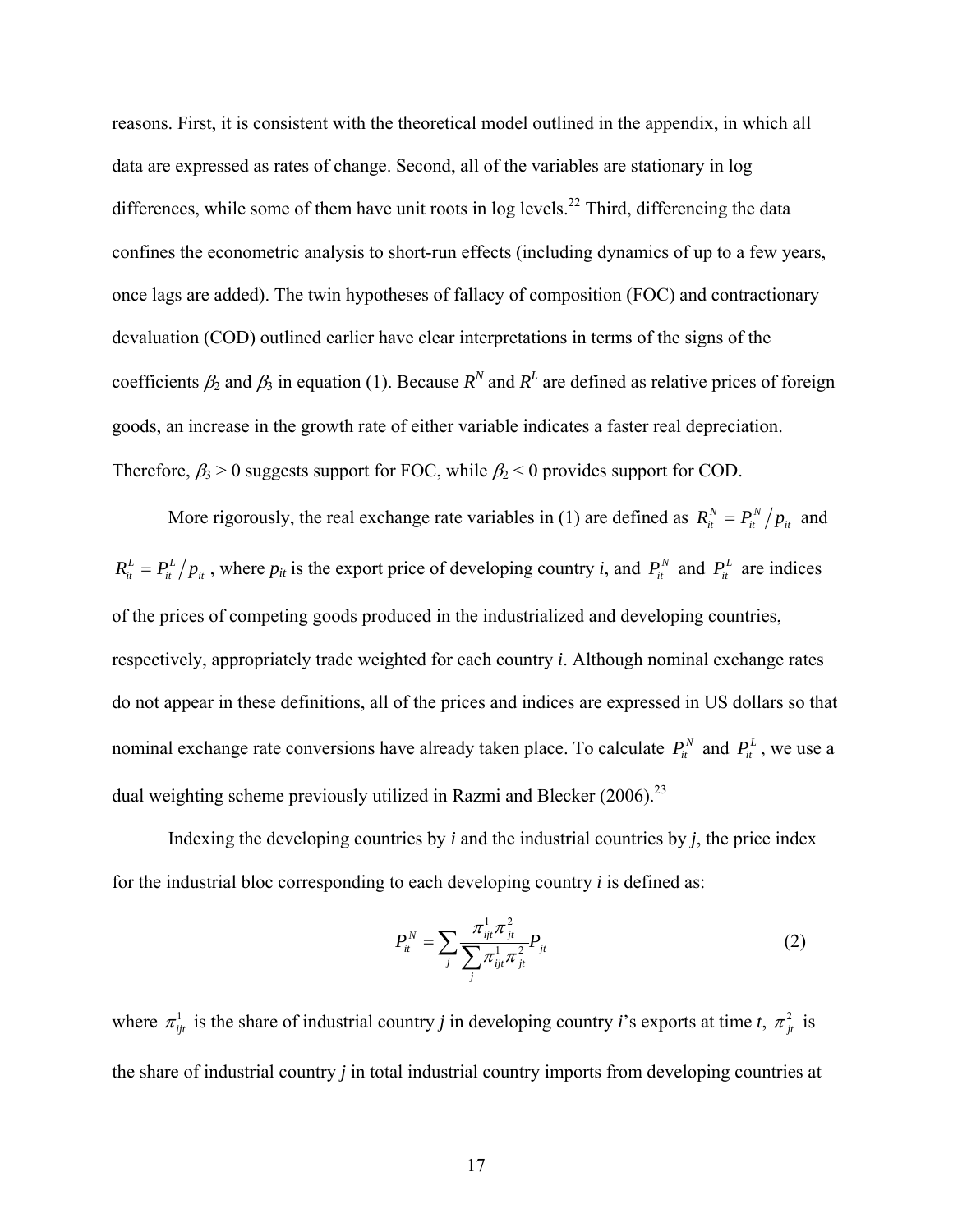time  $t$ , and  $P_{jt}$  is the price index for import-competing domestic products in industrial country  $j$  at time *t*. The dual weights are motivated by the idea that the actual share of a given industrialized country in the exports of a particular developing country  $\pi_{ij}^1$  may not be an adequate measure of the latter country's potential interest in (or ability to) export to the former market if the latter country can make its exports more competitive, and hence this share is interacted with the average share of that industrialized country in the exports of all developing countries  $\pi_{it}^2$ .<sup>[24](#page-36-23)</sup>

The price index for the competing developing country exporters for each developing country *i* is constructed as follows:

$$
P_{it}^L = \sum_j \pi_{ijt}^1 \left[ \sum_{k \neq i} \pi_{kjt}^3 p_{kt} \right]
$$
 (3)

where  $\pi_{ki}^3$  is the share of industrial country *j*'s imports originating in (*i*'s competitor) developing country *k* (where  $k \neq i$ ) at time *t*, and  $p_{kt}$  is the export price index of developing country  $k$  ( $k \neq i$ ) at time  $t$  (in US dollars).<sup>25</sup> In this case, the dual weights take into account both the share of each developing country's exports going to a certain industrial country  $\pi_{ij}^1$  and the shares of other developing countries' competing exports destined for that same industrial country  $\pi_{kji}^3$ . <sup>26</sup>

The real expenditure index (scale variable) for each developing country  $i$  is defined as:<sup>[27](#page-36-26)</sup>

$$
Z_{it}^N = \frac{\sum_{j} \pi_{ijt}^1 X_{jt}}{P_{it}^N} \tag{4}
$$

where  $X_{jt}$  is the total value (in nominal US dollars) of imports of manufactured products by industrial country *j* from all the developing countries in the sample at time *t*. This variable is weighted by the share of developing country *i*'s exports sold in industrialized country *j* ( $\pi_{ij}^1$ ) to construct an index that is relevant for each developing country's potential export volume.<sup>28</sup> Real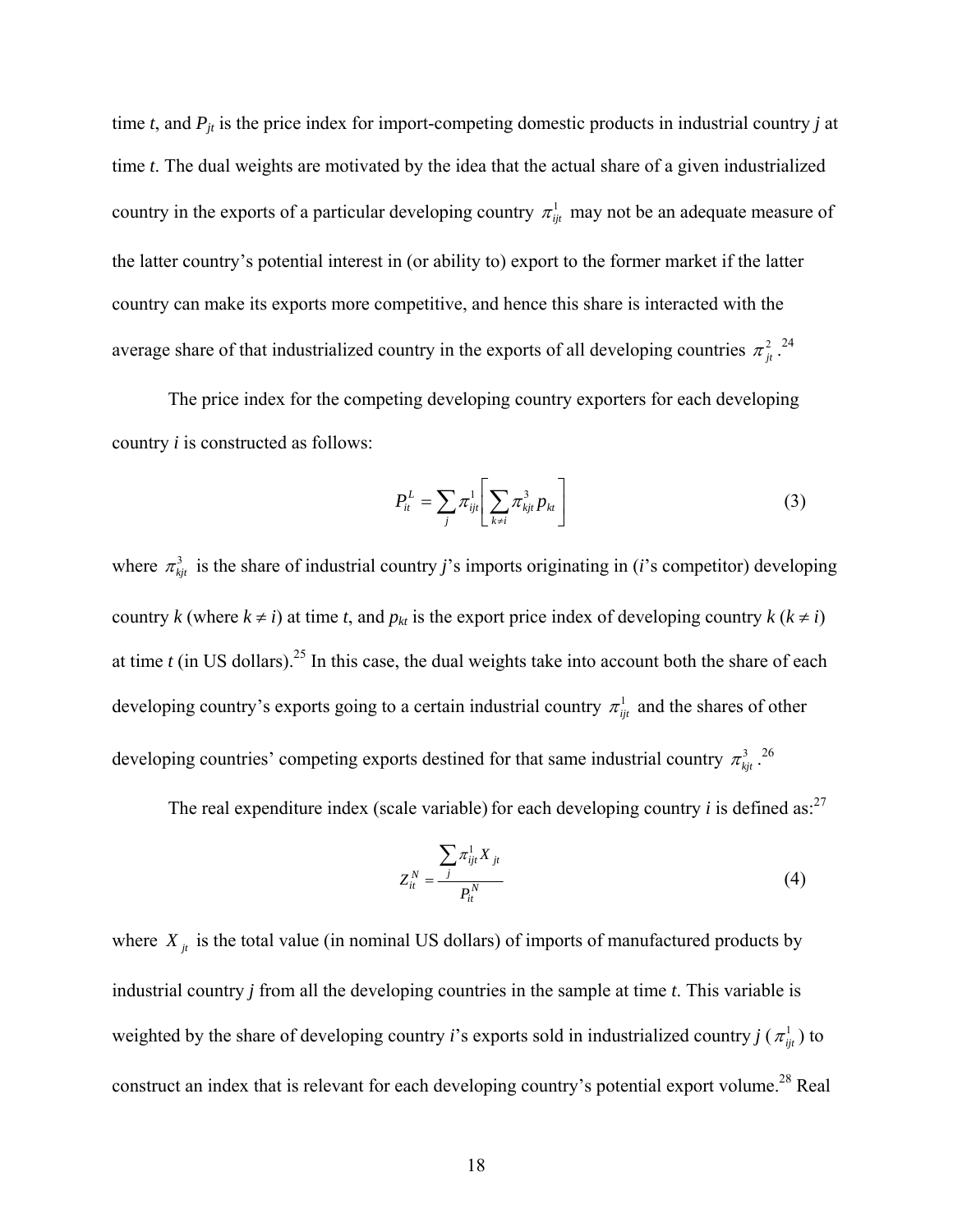expenditures for each country *i* are then calculated by deflating the weighted nominal expenditures by the price index for industrial countries  $P_i^N$ , as defined in equation (2) above.

The trade data used in computing the various market shares ( $\pi_{ijt}^1$ ,  $\pi_{ji}^2$ , and  $\pi_{kjt}^3$ ) and the value of manufactured imports of the industrialized countries from the developing countries  $X_{it}$ were obtained from the United Nations, *Commodity Trade Statistics* (COMTRADE) database, with the exception of Taiwan for which data were obtained from the Organisation for Economic Co-operation and Development (OECD), *SourceOECD* database. Manufactures were defined as all products in standard international trade classification (SITC) categories 5-8 excluding category 68, which consists mainly in minerals. Real GDP was taken from the World Bank, *World Development Indicators*, on-line database. Period average exchange rates and price indices (with a few exceptions as noted below) were obtained from the International Monetary Fund, *International Financial Statistics* (*IFS*).

As a sensitivity test, we used two different sets of price indices (plus additional ones not reported here for reasons of space).<sup>29</sup> The first set consists of export unit values for the developing countries and producer price indices (PPIs) for the industrialized countries. The use of a PPI rather than an export price index for the industrialized countries' prices  $(P_{it}$  in equation 2) is based on the assumption that developing country exports compete mainly with domestically produced goods in the industrialized countries, rather than with the specialized exports of the latter.[30](#page-36-29) For the developing countries, the export unit values reported in the *IFS* were used for the prices  $p_{kt}$  in equation (3), with a few exceptions.<sup>31</sup> Since the sample was restricted to developing countries in which manufactures accounted for at least 70% of total exports, these indices should predominantly reflect trends in manufactured export prices.<sup>32</sup> Net capital inflows  $F$  were measured by "net financial inflows" in US dollars in the *IFS*, and were expressed as a share of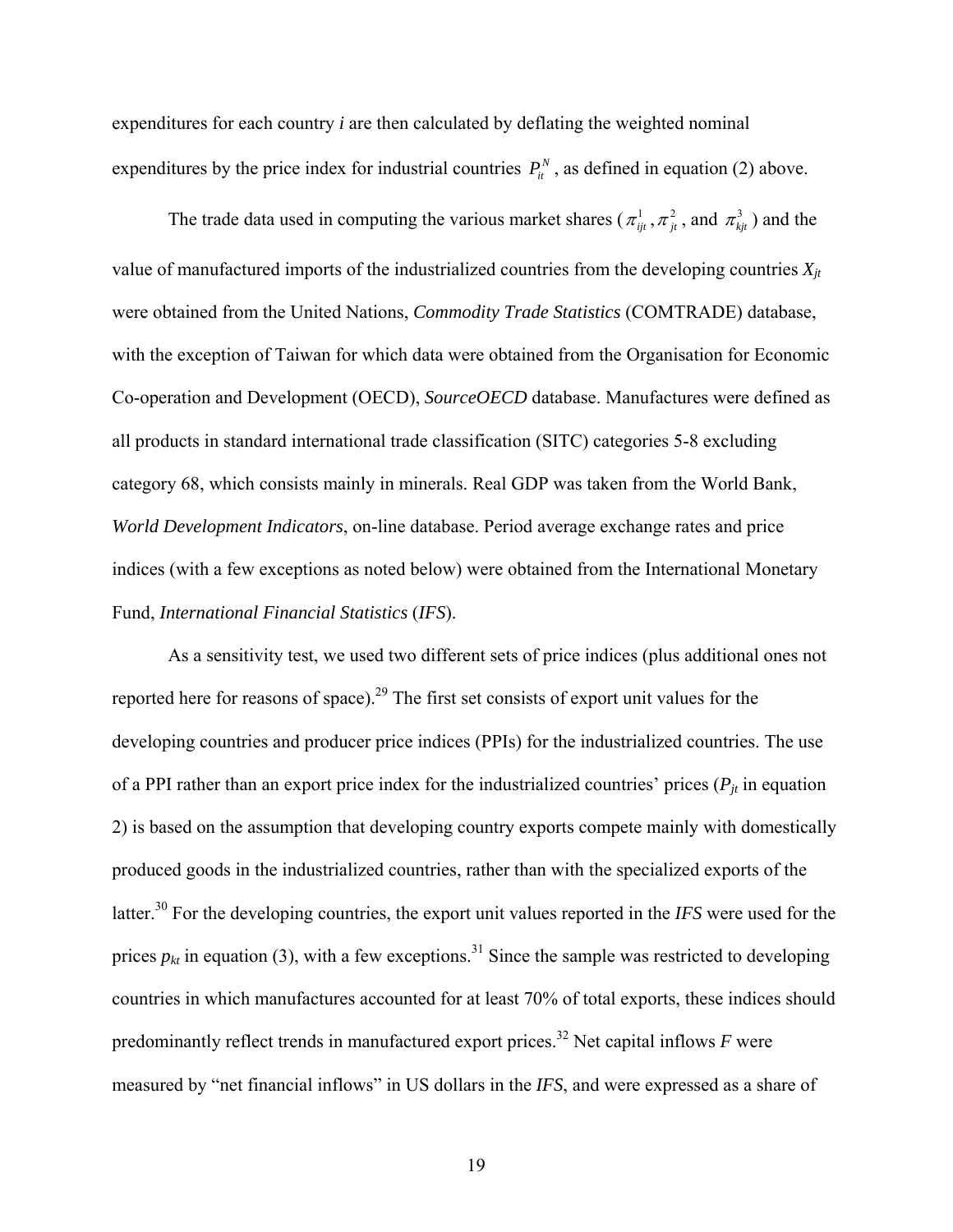nominal GDP (in US dollars) to normalize for country size.

The use of price indices based on export unit values may be considered problematic for three reasons. First, export prices may be endogenous if they are affected by a country's own domestic growth (tests and solutions for this problem are discussed in section 4 below). Second, there are well-known problems with export unit values due to the changing composition of exports over time (fixed weight export price indices would be preferable, but are not available for most developing countries). Third, export prices may be correlated across countries if goods are "priced to market" or if small-country exporters are price-takers in global markets. For example, apparel exports may be sold at dollar prices that are determined in world apparel markets, rather than by domestic costs and exchange rates in the exporting country.

In response to this last problem, we would like to have indices of underlying costs of production, such as unit labor costs. However, these are not generally available for the developing countries in our sample. Instead, we use an admittedly imperfect proxy for domestic costs, which is the consumer price index (CPI) of each country converted to US dollars by the period average exchange rate (producer price indices were not available for most developing countries). For consistency, we also use CPIs for industrialized country prices in this second set of estimates. Using CPIs means that the relative prices  $R^N$  and  $R^L$  in equation (1) are measured as CPI-adjusted real exchange rates. It is hoped that these real exchange rates may reflect the individual countries' underlying competitiveness better than export price indices which may be more correlated across countries, in spite of the imperfect correlation between consumer prices and production costs in export industries. At least, this second set of price measures gives us a sensitivity test for whether our results depend on the use of particular price indices.

Table 3 shows coefficients of variation for the four relative prices for each country (two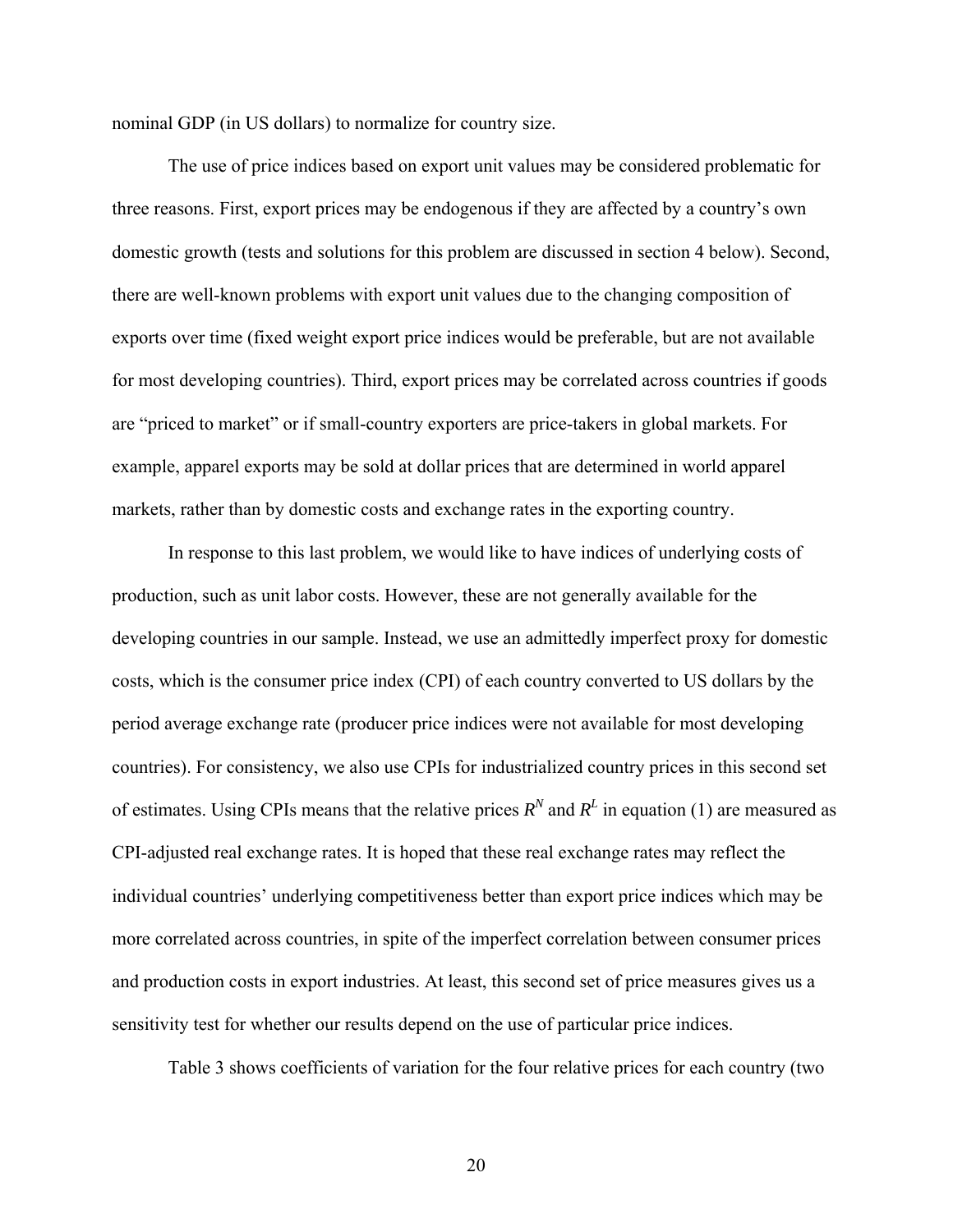different price measures relative to both the industrialized countries and other development countries). These statistics show considerable proportional variation in these series for each country, and that the degree of variation differs across countries. The fact that the average coefficients of variation for all countries with respect to other developing countries are lower than those with respect to the industrialized countries for both price measures is consistent with a view that exports are "priced to market" and/or that the developing countries engage in competitive depreciations to some extent.

[Insert Table 3 about here]

#### **4. Econometric analysis and results**

All equations are estimated using annual panel data for  $1983-2004$ <sup>33</sup> We use two alternative regression procedures, OLS with fixed effects and the Arellano-Bond two-step GMM method for dynamic panel data estimation. The former is used as a baseline mainly because of its widespread use in econometric studies. Using country fixed effects is helpful because (as emphasized by Pritchett, 2000) they are likely to capture other causes of international differences in long-run, average growth rates, i.e., the institutional, geographic or policy factors usually considered in long-run growth studies. However, the OLS results are subject to simultaneity bias if some of the right-hand side variables are endogenous, which is confirmed in the present case by Hausman "weak exogeneity" tests. Moreover, OLS estimates of a fixed-effects model yield biased estimates of the coefficients in the presence of a lagged dependent variable (since the latter is correlated with the error term by construction), and therefore we cannot include the lagged dependent variable in the equations estimated by OLS. However, a dynamic specification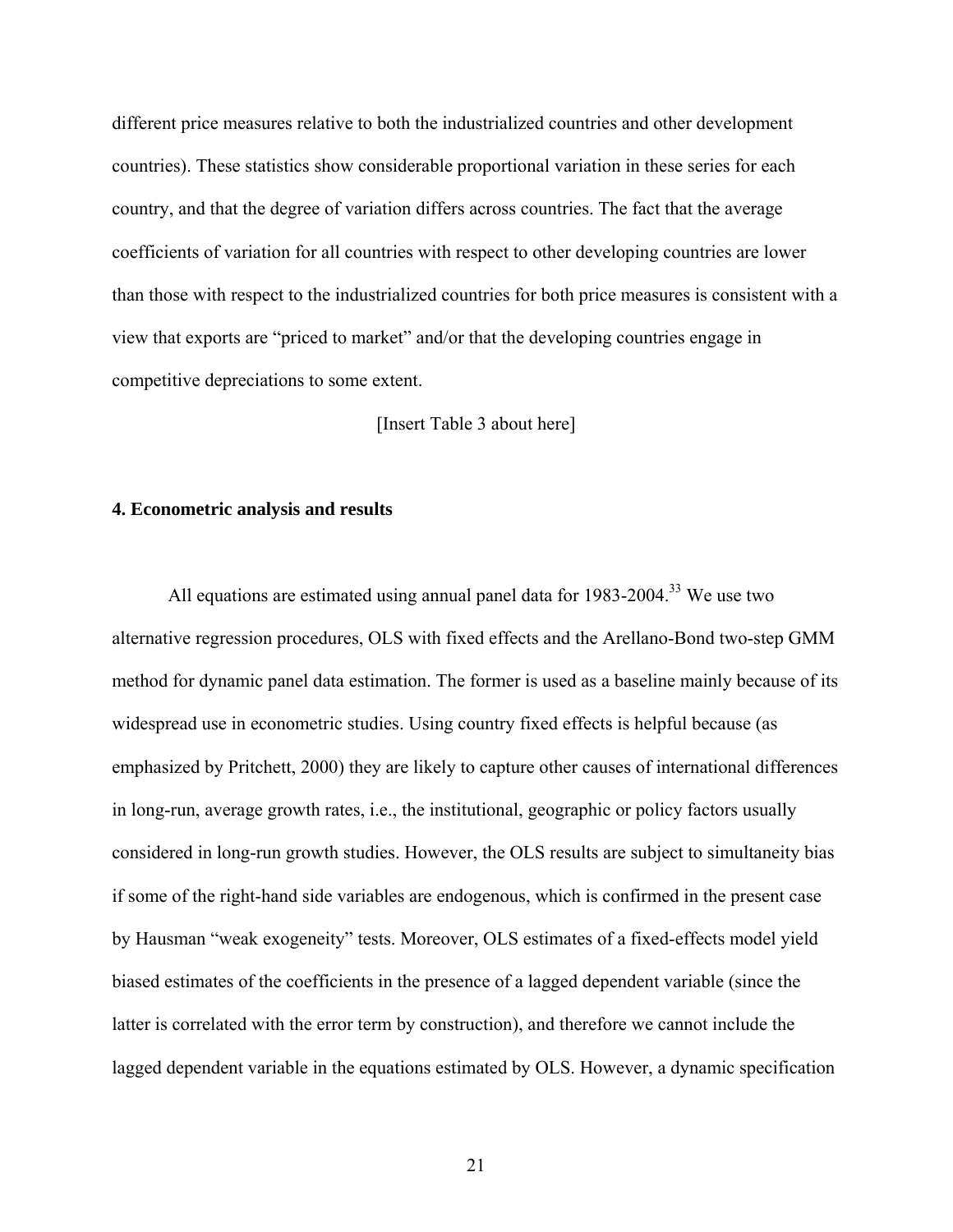with a lagged dependent variable is likely to considerably improve our estimates in the presence of persistence effects and omitted supply-side factors (such as institutional variables). Using GMM corrects for both of these problems, because it allows us to include the lagged dependent variable and also controls for endogeneity through the use of instrumental variables, as described in more detail below.<sup>34</sup> The lagged dependent variable is highly significant for almost all of the panels estimated by GMM, indicating the presence of dynamic adjustment over time.

The general form of all the estimated equations includes both the current and one-year lagged value of each independent variable (plus a lagged dependent variable for the GMM estimates). Each general model was then tested and reduced to a more specific form following the general-to-specific (GTS) modeling strategy (see Cuthbertson et al., 1992; Charemza and Deadman, 1997). Restrictions were based on the significance levels of the reported estimates, and variables (current or lagged) were eliminated based on Wald and redundant variables tests for both the omission of individual variables and the joint omission of several variables. A significance level of  $10\%$  was used for all these tests.<sup>35</sup>

As a result of the GTS method, some individual lags of each variable (i.e., current or oneyear lag) may be omitted from each final specification ("specific model"). In general, more variables are omitted using OLS than using GMM, due to the greater precision in the latter estimates. For reasons of space, we will focus our presentation of the OLS results on the summed coefficients for all included lags of each variable (detailed results including the individual coefficients for the current and one-year lags are contained in the statistical appendix, which is available on request). Similarly, for the GMM results, the coefficients reported are the "longrun" (in a time-series sense) coefficients, i.e., the sums of the coefficients of the included lags divided by one minus the coefficient on the lagged dependent variable.<sup>36</sup>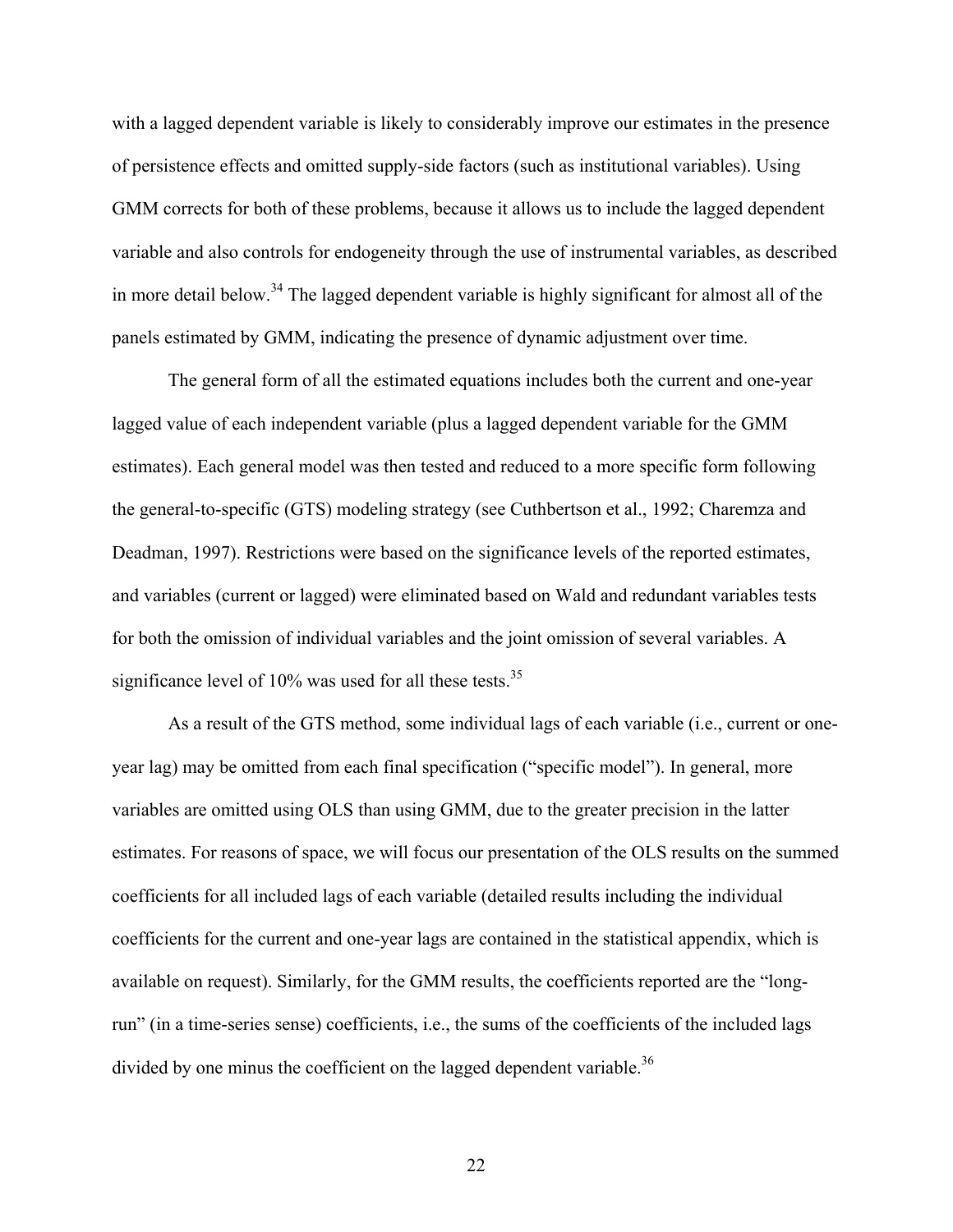The OLS regression results are shown in Table 4 for the estimates using relative export prices and producer prices and in Table 5 using CPI-adjusted real exchange rates. The joint significance of the fixed effects is tested using the redundant fixed effects test, which shows that they are significant in all panels in both tables at the  $1\%$  level.<sup>37</sup> These estimates confirm two of the key assumptions of our theoretical model: that short-run growth rates in our sample of developing countries depend positively on the growth of total expenditures by the industrialized countries on manufactured imports from those developing countries  $(\hat{Z}^N)$  and on the growth rate of the ratio of net foreign capital inflows to GDP  $(\hat{F})$ . These two variables have positive and significant sums of coefficients for almost all of the panels and using both price measures (in two panels, one using each price measure, the positive effects of  $\hat{Z}^N$  are insignificant or omitted by GTS, but in no case are they negative).

### [Insert Tables 4 and 5 about here]

In addition, the OLS results generally support the COD hypothesis: the effect of the relative export price or real exchange rate change with respect to the industrialized countries  $(\hat{R}^N)$  is negative in almost every panel in both Tables 4 and 5 (the only exceptions are the HIDEBT panel in Table 4 and the LARGE panel in Table 5, for which both the current and lagged coefficients were eliminated by GTS), and significant in the vast majority of these regressions. However, the FOC hypothesis does not receive much support from the OLS regressions. The sum of coefficients on the relative export price with respect to competing developing countries ( $\hat{R}_{PX}^L$ ) is positive and significant only for the HIMFRGDP panel in Table 4, and the sum of coefficients on the real exchange rate with those same countries  $(\hat{R}_{CPI}^L)$  is positive and significant only for the SMALLOPEN and HIDEBT panels in Table 5, and these summed coefficients are negative or insignificant (or eliminated by GTS) in all other equations. Some of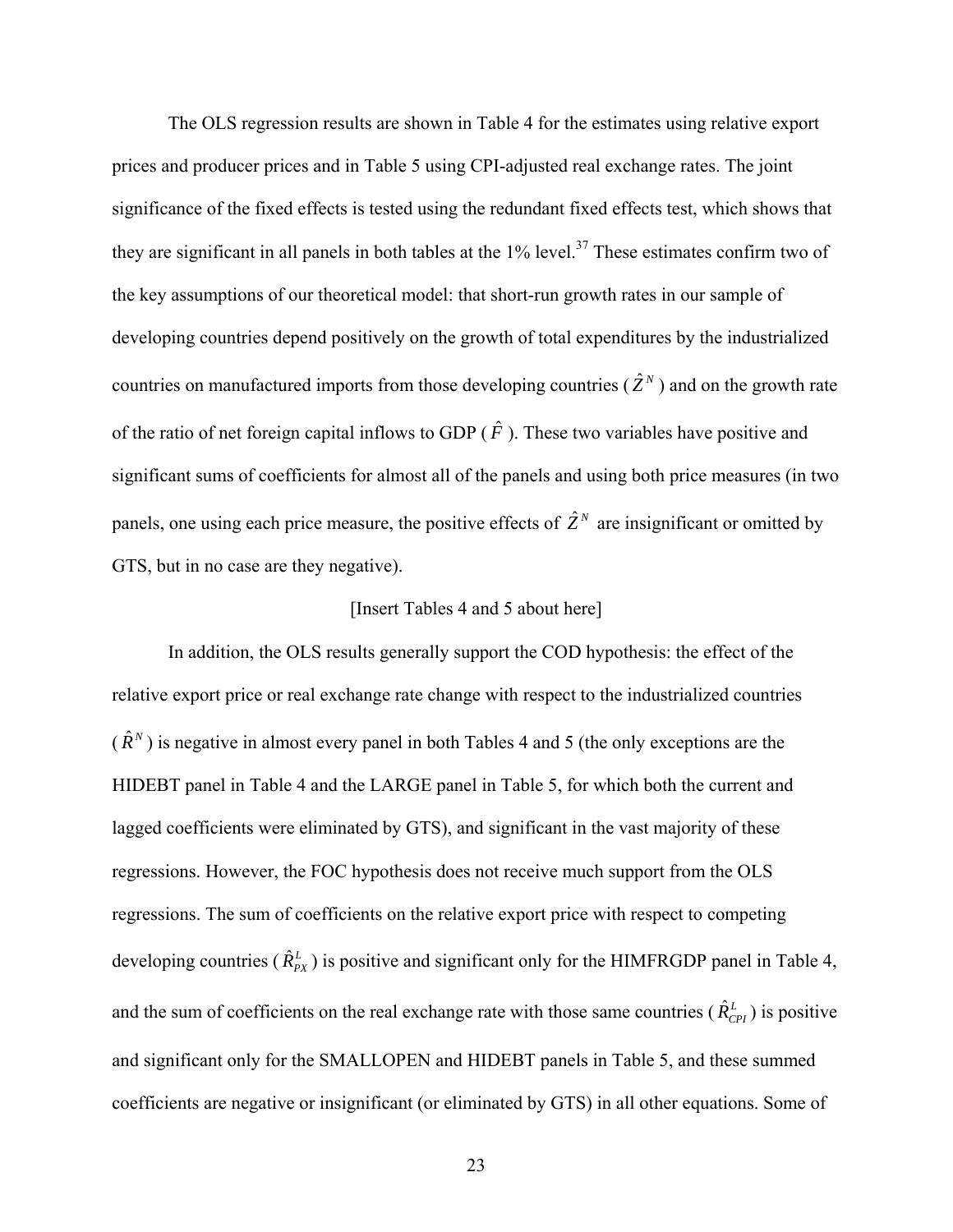the results of the OLS estimation may appear anomalous, $38$  but as will be seen below these results change dramatically when we shift to the GMM estimation.

Considering the model in equation (1), the three variables that are most likely to be endogenous are the two relative prices (because both  $\hat{R}^N$  and  $\hat{R}^L$  have home country export prices or CPIs in the denominator) and net capital inflows  $\hat{F}$ . It is plausible, for example, that more rapid growth in any given country would put upward pressure on its own prices or attract more capital inflows. Furthermore, capital inflows may be correlated with exchange rate changes. We therefore ran Hausman "weak exogeneity" tests for the null hypothesis that changes in the home country price  $\hat{p}_i$  (as measured either by an export unit value or the CPI) and net financial inflows  $\hat{F}$  are jointly exogenous with respect to output growth,  $\hat{Y}$ . The *p*-values for this test are 0.008 and 0.026 using export prices (unit values) and real exchange rates (CPIbased), respectively.<sup>39</sup> This means that we can reject the null hypothesis of weak exogeneity at the 5% level for each relative price measure and net capital inflows.

 Both *a priori* reasoning and the Hausman tests thus raise serious concerns about the OLS estimates discussed above. Therefore, and also in order to be able to include the lagged dependent variable for reasons noted earlier, we turn to the GMM approach which addresses these concerns. We used second and third lags of the dependent variable and lagged instances of the regressors as the instruments. Period SUR (seemingly unrelated regression) weighted matrices were used to correct for both period heteroskedasticity and general correlation of observations within cross-sections. Orthogonal deviations were used to remove individual specific effects. The Sargan test was used to verify the validity of the overidentifying assumptions. Under the null hypothesis that the overidentifying restrictions are satisfied, the test statistic is asymptotically  $\chi^2$  with degrees of freedom equal to the number of overidentifying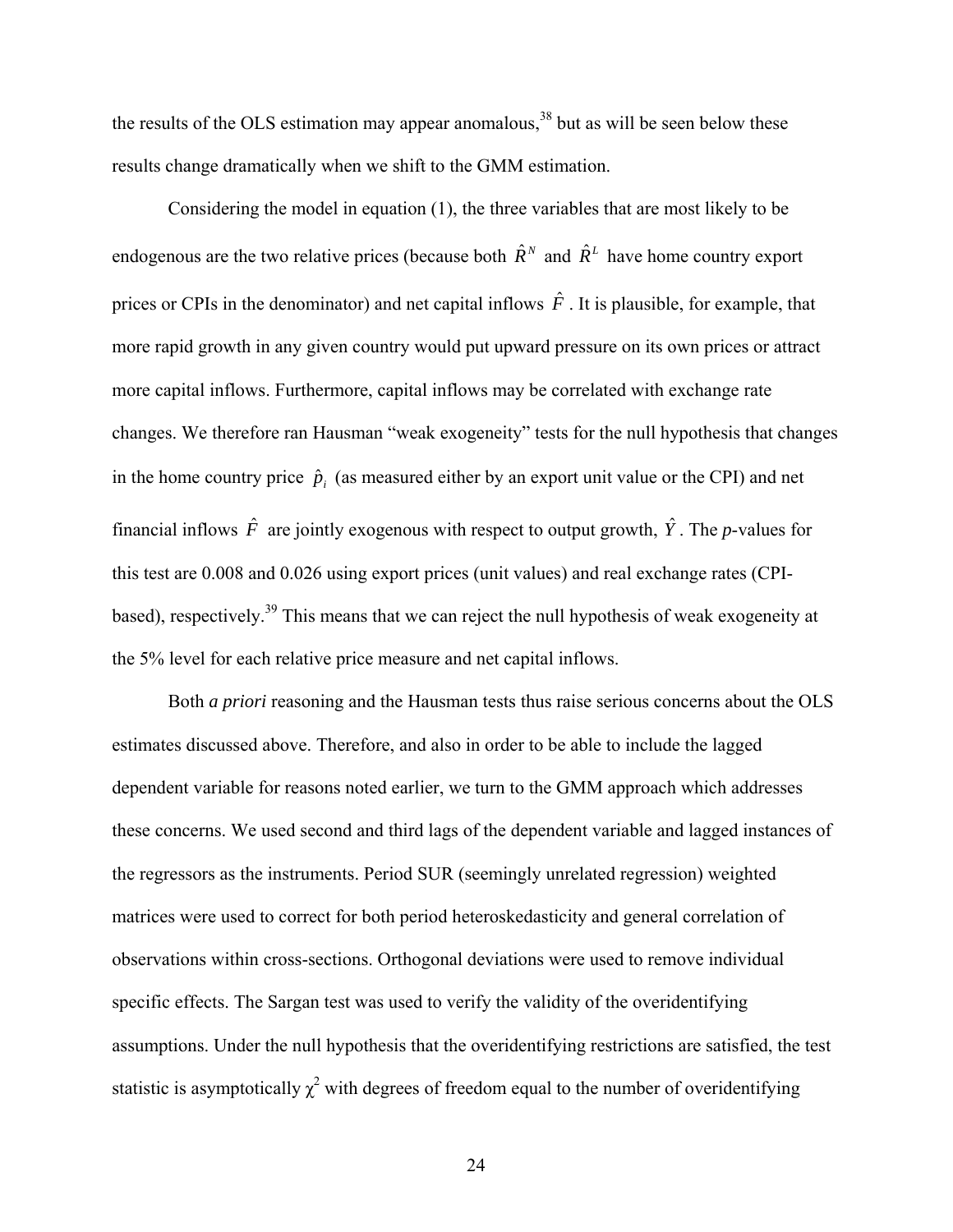restrictions, and the results indicate that those restrictions are not rejected in any panel.

The estimation results using GMM are given in Tables 6 and 7, using our two alternative sets of price measures. In the GMM estimates, the coefficients on expenditures  $\hat{Z}^N$  and net capital inflows  $\hat{F}$  are uniformly positive and are significant in almost all panels. The COD effect (negative coefficient on  $\hat{R}^N$ ) is significant in all but one panel in Table 6 and all panels in Table 7. Using the CPI-adjusted real exchange rates (see Table 7), the HIDEBT panel has a notably greater (i.e., more negative) COD effect than the LODEBT panel, as we would expect since a depreciation increases the burden of servicing a foreign currency-denominated external debt.<sup>40</sup>

#### [Insert Tables 6 and 7 about here]

Using GMM, the FOC hypothesis (positive coefficient on  $\hat{R}^L$ ) is supported in a majority of the regressions using both price measures. Exceptions include the ALL, LOMFRGDP, and HIDEBT panels using relative export prices and producer prices (Table 6), and the HIMFRGDP , HITECH, and LODEBT panels using the real exchange rate (Table 7). Both the LARGE and SMALLOPEN panels exhibit significant positive FOC effects using either set of price measures, but (as we would expect) the coefficients on either measure of  $\hat{R}^L$  are greater for SMALLOPEN. The FOC hypothesis is supported using either set of price measures for the LOTECH countries, which is consistent with our expectations based on the idea that these countries export the most commoditized manufactures. The unstable results for the panels grouped by the ratio of manufactured exports to GDP, where the signs for the price variables reverse when we change price measures, suggest that perhaps this is not a useful way to divide the countries.<sup>41</sup> As for the HITECH countries, they are found to experience positive FOC effects using relative export prices, but not using the CPI-adjusted real exchange rate. The HIDEBT countries are found to have significant FOC effects using the real exchange rate (Table 7) but not using the relative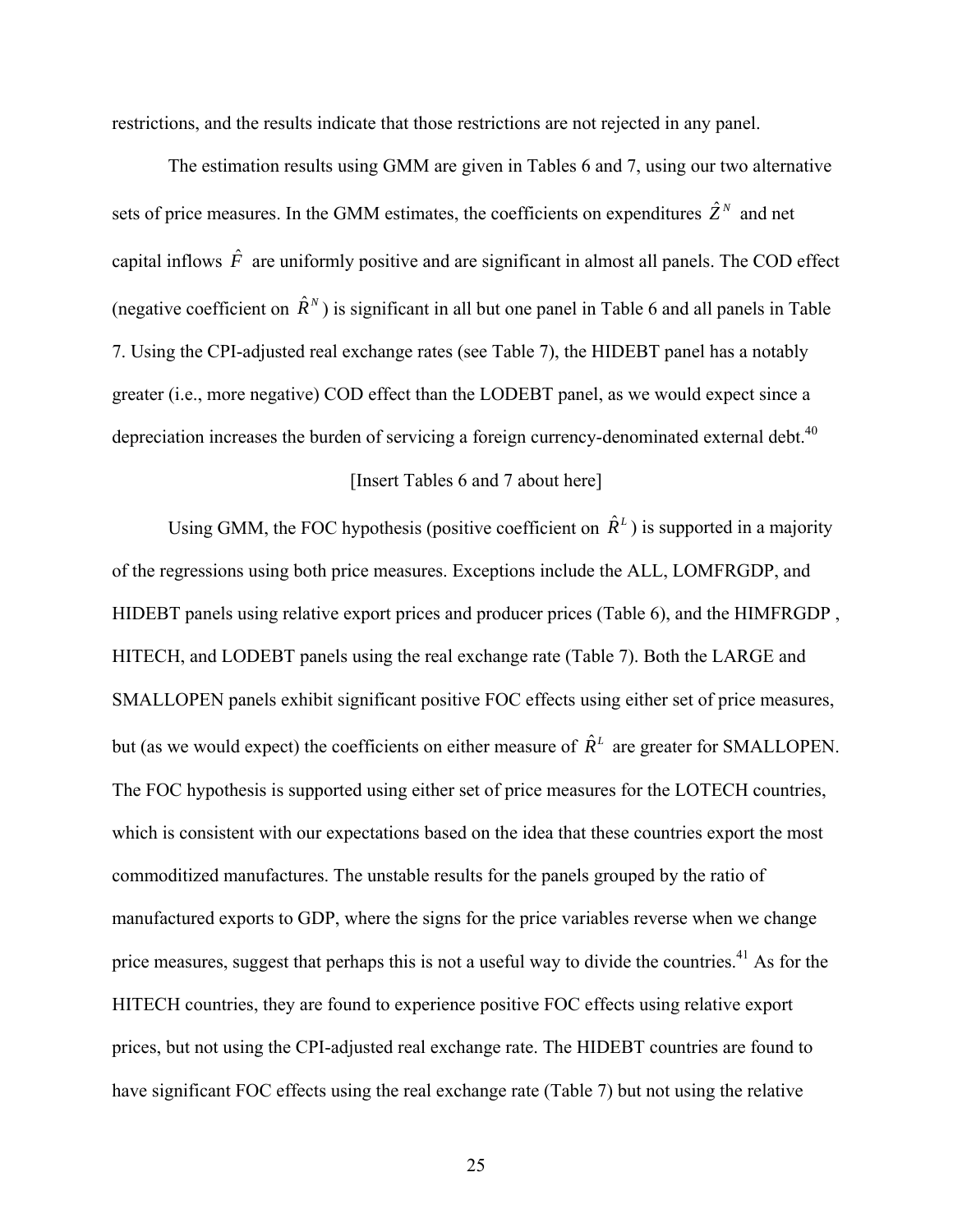export price (Table 6).

Aside from these results for the FOC and COD hypotheses, there are a few other interesting results for other variables in the GMM estimates shown in Tables 6 and 7. For example, the increase in net capital inflows (relative to GDP)  $\hat{F}$  has much larger positive effects on short-run growth in the LARGE and HITECH panels, compared with the SMALLOPEN and the LOTECH countries (regardless of the price measure used). Also, as we might expect, the positive effect of  $\hat{F}$  is much larger for the HIDEBT panel than for the LODEBT panel, in the estimates using the real exchange rate where we are able to make this comparison (Table 7). In addition, the HITECH countries' short-run growth has a notably higher elasticity with respect to total industrialized country import expenditures  $\hat{Z}^N$  compared to the LOTECH countries, regardless of the price measure used. These results together suggest that the countries that have moved further up the industrial "ladder" (or which are further ahead in the "flying geese formation") are able to obtain greater benefits both from capital inflows and from faster growth of demand in the industrialized countries. Nevertheless, the HITECH countries are still subject to contractionary devaluations with respect to industrialized country currencies, and show some evidence of an FOC effect at least with one price measure.

#### **5. Conclusions and policy implications**

This paper has found some evidence in support of the hypotheses of a fallacy of composition (FOC) and contractionary devaluations (COD) for 17 developing countries that are heavily specialized in manufactured exports. Although the results (especially for the FOC) are sensitive to the econometric procedure used, they were not sensitive for most of the panels to the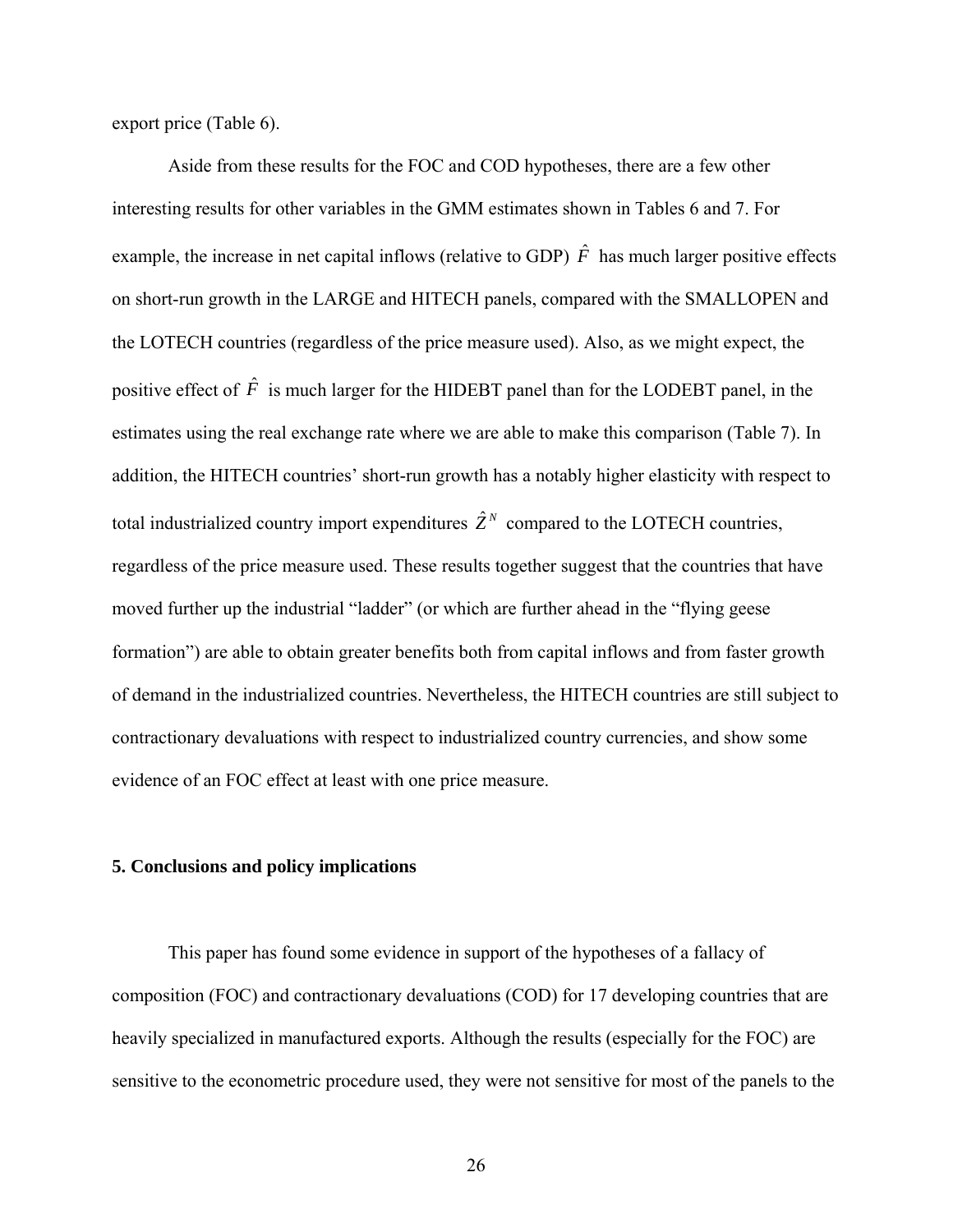price measures used to calculate relative export prices or real exchange rates. The GMM estimates, which control for endogeneity and allow for a dynamic specification, show significant FOC and COD effects in the vast majority of panels consisting of either all of these countries or various subsets. FOC effects appear to be strongest for the panels of small open economies and low-technology exporters, but are also found to be statistically significant in the large country panel. COD effects are stronger in the sub-panel of countries with high external debt burdens than for the less indebted countries, at least in the GMM results using the real exchange rate.

Based on these findings, the increasing numbers of developing countries that are concurrently seeking to export similar types of manufactured goods to the same industrial country markets appear to face an uphill struggle. If any given exporting nation becomes more price-competitive in global export markets (whether through a nominal currency depreciation, wage cuts, or other cost reductions) relative to competing developing nations so that  $R<sup>L</sup>$  rises, that country may obtain some short-run growth benefits, but these are offset to the extent that its real exchange rate also depreciates relative to the industrialized countries  $(R^N \text{ rises})$  at the same time. If other developing nations match the lower prices (for example, through competitive devaluations or wage cuts), then the competitive benefits vis-à-vis those nations are dissipated  $(R<sup>L</sup>$  does not increase), while the contractionary effects of the depreciation relative to the industrialized countries are then felt by all the developing countries involved (since  $R<sup>N</sup>$  rises for all of them). Also, if a rival developing country cheapens its exports of manufactures and the home country is unable to follow suit, the home country's growth will slow down in the short run due to the FOC effect (there will not be any COD effect in this case).

These implications are particularly disturbing for the smaller developing countries that are newly entering global markets for manufactured exports today (e.g., the Central American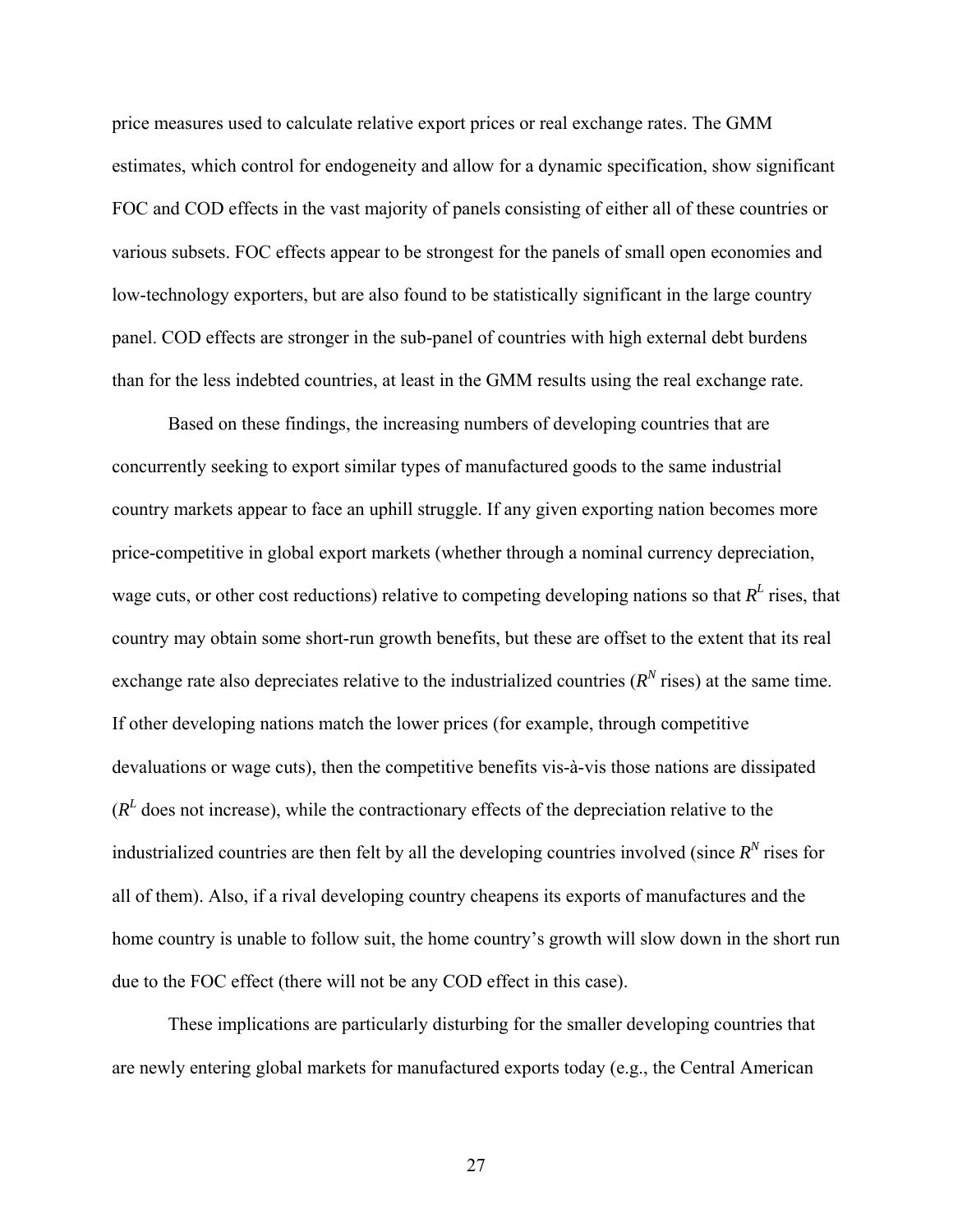countries that have recently signed a free trade agreement with the US and Asian transition economies such as Vietnam and Cambodia). If these new entrants succeed in exporting by offering lower costs than the more established developing country exporters, the growth benefits of any resulting export success may be ephemeral due to the contractionary devaluation problem vis-à-vis the industrialized countries and the possibility of competitive devaluations by rival developing nations.

The results found here have two other important implications. First, the effects of net capital inflows on short-run growth rates were positive and significant in all of the panels estimated here. Although this finding does not necessarily support complete capital account *liberalization*, especially given the potential for short-run volatility of unregulated capital flows, it does underline the potential benefits of fostering sustained net capital *inflows* for developing countries. However, the fact that the positive effects of capital inflows are strongest in the larger and more technologically advanced countries indicates that capital flows may widen inequality between developing nations. Second, the growth of industrialized country expenditures on total imports of manufactures from all the developing countries in the sample also has a significant, positive effect on the latter countries' growth rates for almost all of the panels (including all panels estimated by GMM). Thus, the growth rates of the industrialized countries, along with their openness to imports of manufactures from lower-wage countries, continue to constrain the growth of the countries that are struggling to converge in industrial development.

However, all of the results in this study need to be interpreted with caution, especially given the short-run nature of the analysis, the lack of more direct measures of underlying costs for manufactured exports and the sensitivity of some of the results to the estimation methods. Future research is needed especially to obtain more disaggregated price measures that could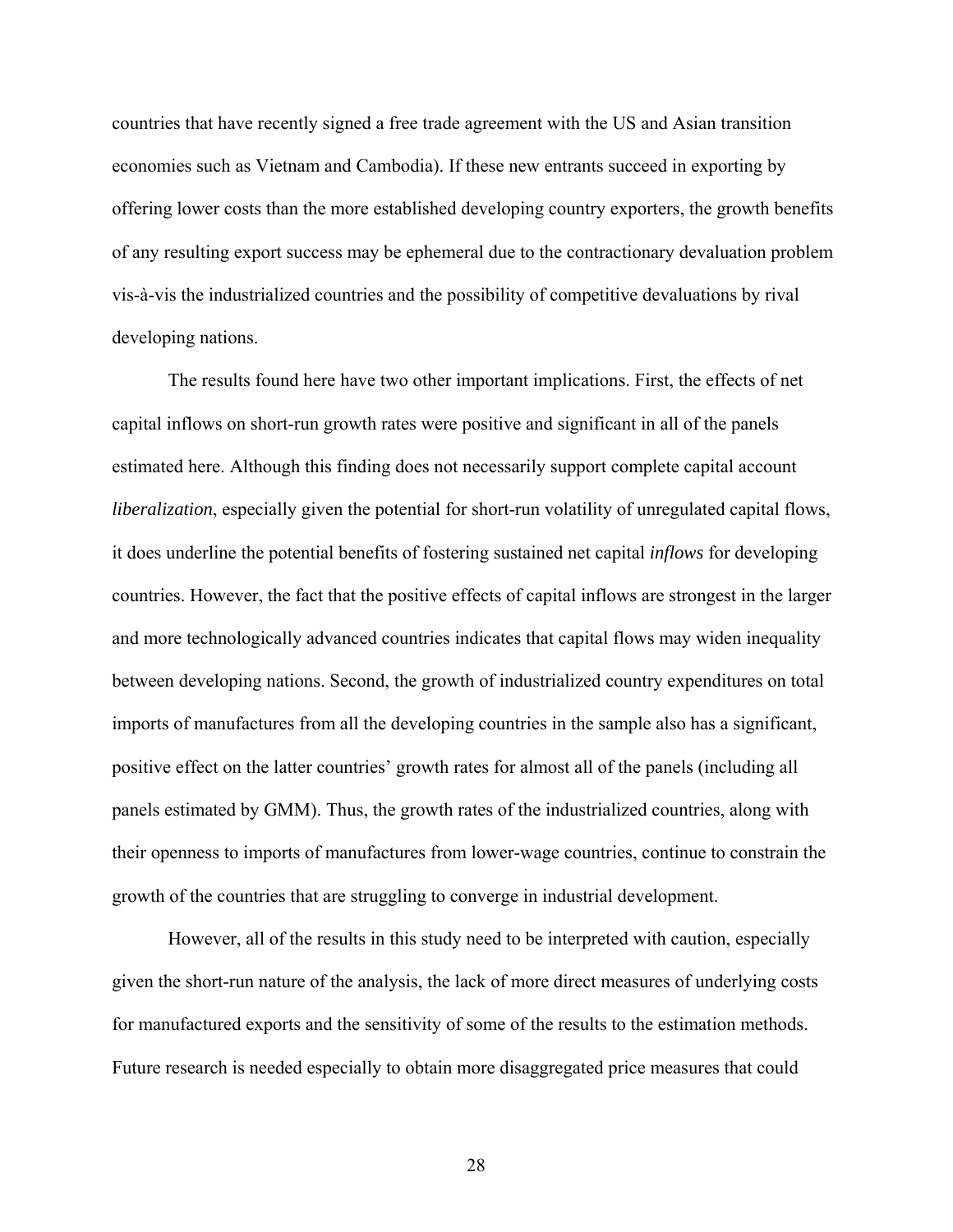allow the incorporation of more countries into the analysis. Also, the kinds of exchange rate policies or other policies that should be used in response to FOC and COD effects were not considered here and would require further analysis.

#### **Appendix: theoretical model**

The theoretical model that motivates the empirical specification in this paper comes from the earlier work of Blecker (2002) and Razmi (2004), and is summarized here briefly. Blecker (2002) synthesized the almost ideal demand system (AIDS) developed by Deaton and Muellbauer (1980) with the balance-of-payments-constrained (BPC) growth model originally developed by Thirlwall  $(1979)^{42}$  to produce a model in which relative price changes among a large number of countries can affect the aggregate growth rates of the exporting nations, on the assumption that their growth is constrained by the requirement of maintaining balanced external accounts. Although the original BPC growth model assumed that each individual country's export performance was independent of other countries' exports, Blecker used the AIDS framework (commonly used in multicountry trade models) to incorporate an adding-up constraint on the growth of a group of countries that compete for shares in the same export markets. Later, Razmi (2004) extended Blecker's model to incorporate capital flows, and it is this extended version that we present here. Although the original BPC model was intended for application to long-run average growth rates (assuming that trade must be balanced in the long run), Blecker and Razmi's extensions to allow for capital flows and price effects make the model more suitable for application to short-run fluctuations in output using annual data.

We begin by applying the AIDS specification to a group of *n*−1 developing countries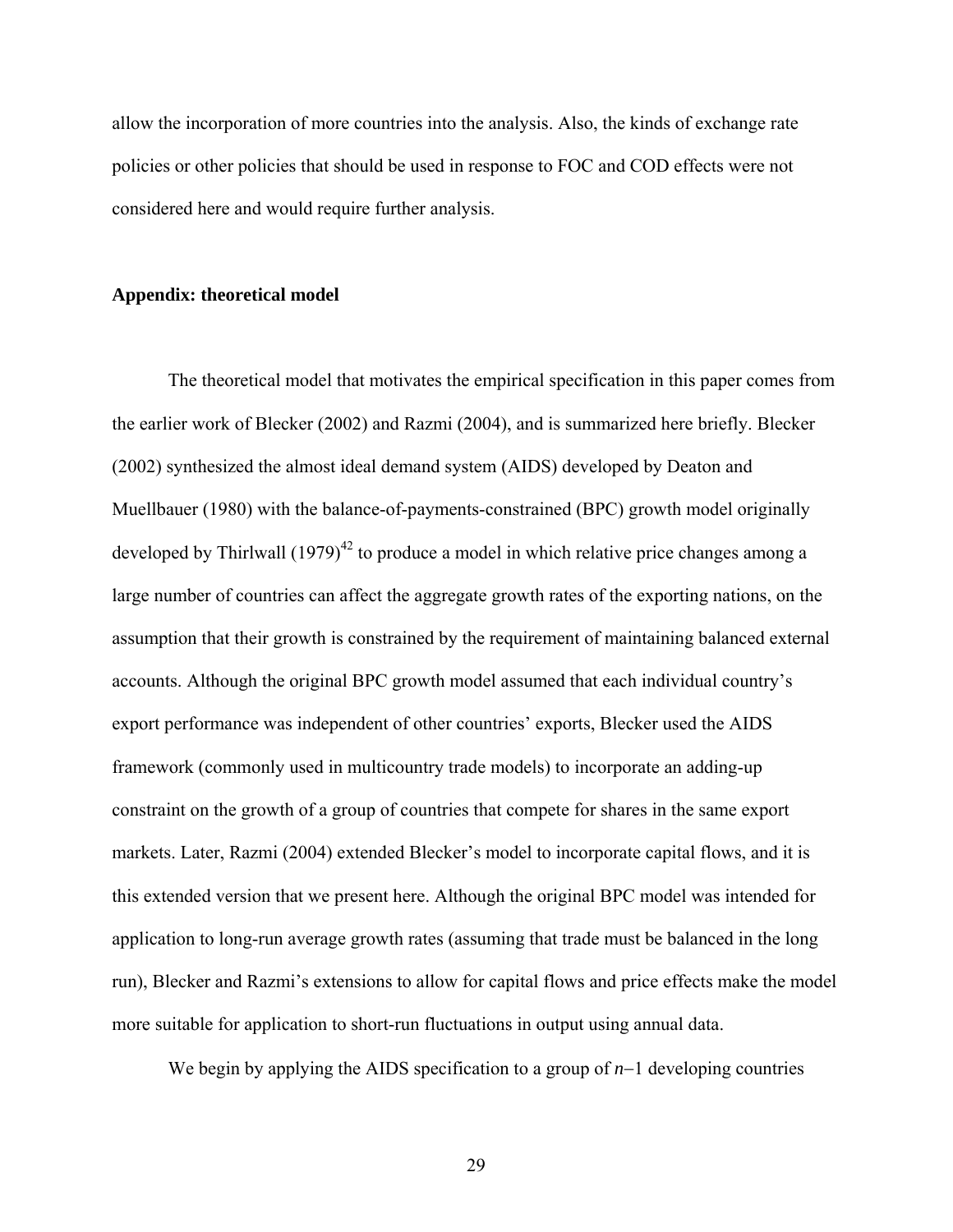exporting manufactured products solely to the industrialized nations; for simplicity we treat the latter as a single  $n^{\text{th}}$  country (or "bloc" of countries) and we assume away "South-South" trade. Each developing country exports a single type of manufactured good, which is an imperfect substitute for other developing countries' exports and for home-produced manufactures in the industrialized country bloc. Let the market share of the  $i^{\text{th}}$  country ( $i = 1, 2, ..., n$ ) in the industrialized countries' total market for manufactures be defined as

$$
w_i = p_i x_i / z_n \tag{A.1}
$$

where  $p_i$  is the price of the  $i^{\text{th}}$  country's manufactures measured in the currency of the  $n^{\text{th}}$  country (say, US dollars),  $x_i$  is the quantity of country *i*'s exports (or, in the case where  $i = n$ , the quantity of home manufactures that compete with imports), and

$$
z_n = \sum_{i=1}^n p_i x_i
$$

is total expenditures on manufactured commodities (including domestic products as well as imports) in country *n*, and thus  $\sum_{i=1}^{n} w_i = 1$ .

Following Deaton and Muellbauer (1980), the following function expresses the share of each country's exports<sup>43</sup> in the industrialized bloc's total expenditures on manufactures,  $z_n$ .

$$
w_i(\mathbf{p}, z_n) = \alpha_i + \sum_{j=1}^n \gamma_{ij} \ln p_j + \beta_i \ln(z_n / P)
$$
\n(A.2)

where **p** is the vector of all *n* prices  $\{p_i\}$ ,  $\gamma_{ij}$  is the (export share) price elasticity ( $\gamma_{ij} > 0$  for  $i \neq j$ and  $\leq 0$  for  $i = j$ , under plausible assumptions regarding standard price elasticities),  $\beta_i \geq 0$  is the (export share) expenditure elasticity, *P* is a weighted average world price determined by

$$
P = \alpha_0 + \sum_{k=1}^{n} \alpha_k \ln p_k + \frac{1}{2} \sum_{k=1}^{n} \sum_{j=1}^{n} \gamma_{kj} \ln p_k \ln p_j
$$
 (A.3)

and the parameters  $\alpha_i$ ,  $\gamma_{ij}$ , and  $\beta_i$  must obey the following adding-up constraints:<sup>[44](#page-36-40)</sup>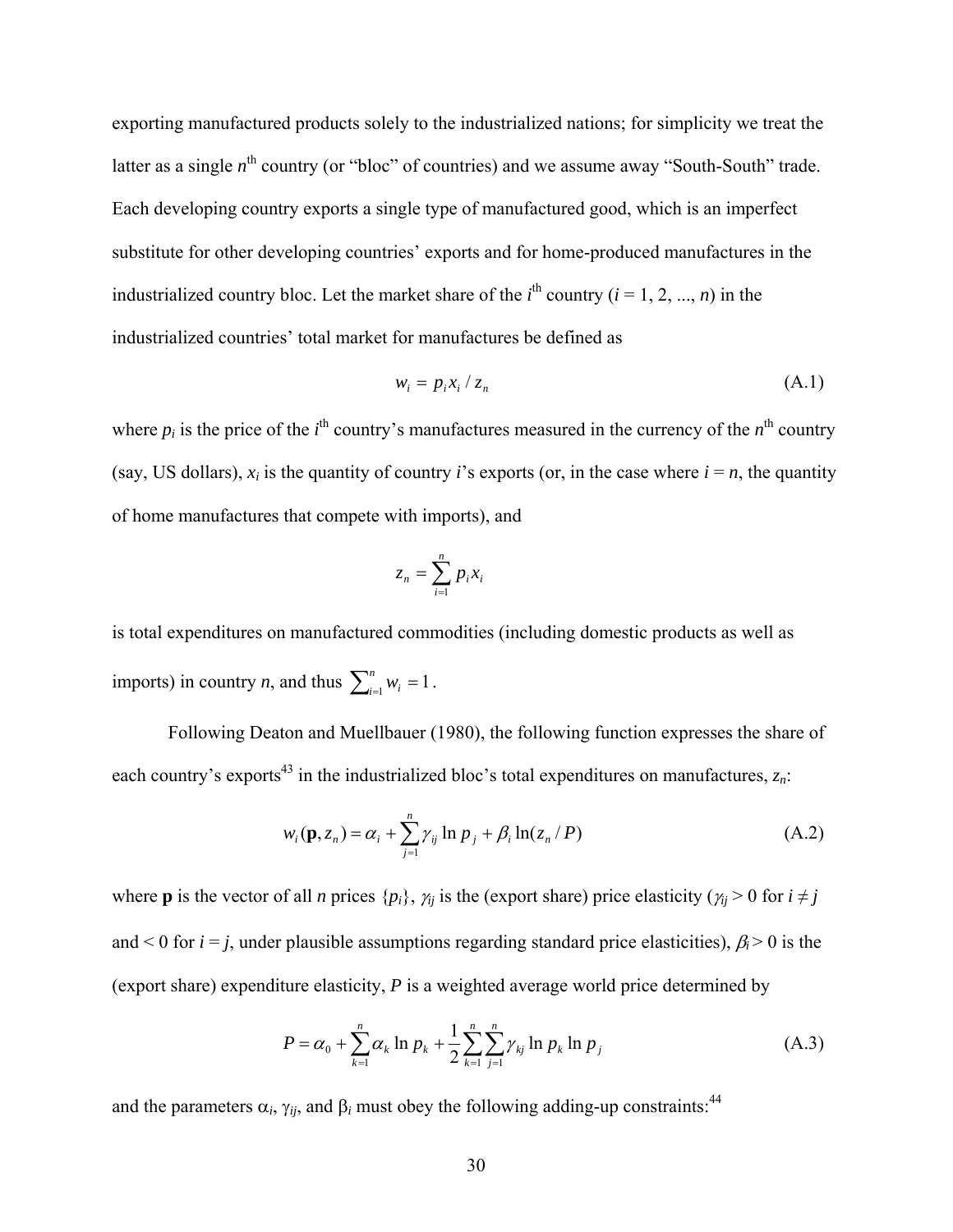$$
\sum_{i=1}^n \alpha_i = 1 \qquad \qquad \sum_{i=1}^n \gamma_{ij} = 0 \qquad \qquad \sum_{i=1}^n \beta_i = 0
$$

Next, following Blecker's (2002) somewhat "loose" usage of the AIDS functional form applied to the developing countries' imports, we define the share of imports in the national income of each developing country  $i$  ( $i = 1, 2, ..., n-1$ ) as

$$
v_i = e_i p_n^m m_i / y_i \tag{A.4}
$$

where  $e_i$  is country *i*'s nominal exchange rate (expressed in units of domestic currency per unit of the industrialized  $n^{\text{th}}$  country's currency),  $p_n^m$  is the price of the *i*<sup>th</sup> developing country's imports expressed in the  $n^{\text{th}}$  country's currency (i.e., dollars),  $m_i$  denotes the quantity of goods imported by country *i*, and *yi* is that country's nominal national income measured in domestic currency.

For simplicity, we assume that imports and domestic products (i.e., non-exported goods) in the developing countries consist of a single good, but are nationally differentiated, and all imports are purchased from the *n*<sup>th</sup> country, i.e., the bloc of the industrialized countries. The import share function for the  $i<sup>th</sup>$  developing country can therefore be written as:

$$
v_i(p_i^m, p_i^m, y_i) = \theta_i + \psi_{ii} \ln p_i^m + \psi_{in} \ln(e_i p_i^m) + \mu_i \ln(y_i / p_i^m)
$$
 (A.5)

where the domestic price of import-competing goods  $p_i^m$  is used to deflate national income (on the assumption that this price is the same as the general price level),  $\psi_{ii}$  is the (import share) own-price elasticity, and  $\psi_{in}$  is the (import share) cross-price elasticity, and  $\mu_i$  (> 0) is the (import share) expenditure elasticity.<sup>45</sup> The parameters  $\psi_{ik}$  and  $\mu_i$  are analogous to  $\gamma_i$  and  $\beta_i$ , respectively, in equation (A.1).

Next, following Razmi (2004), we specify the balance-of-payments constraint with capital flows using the approach of Thirlwall and Hussain (1982). Balance-of-payments equilibrium requires that the value of exports plus net capital inflows must equal the value of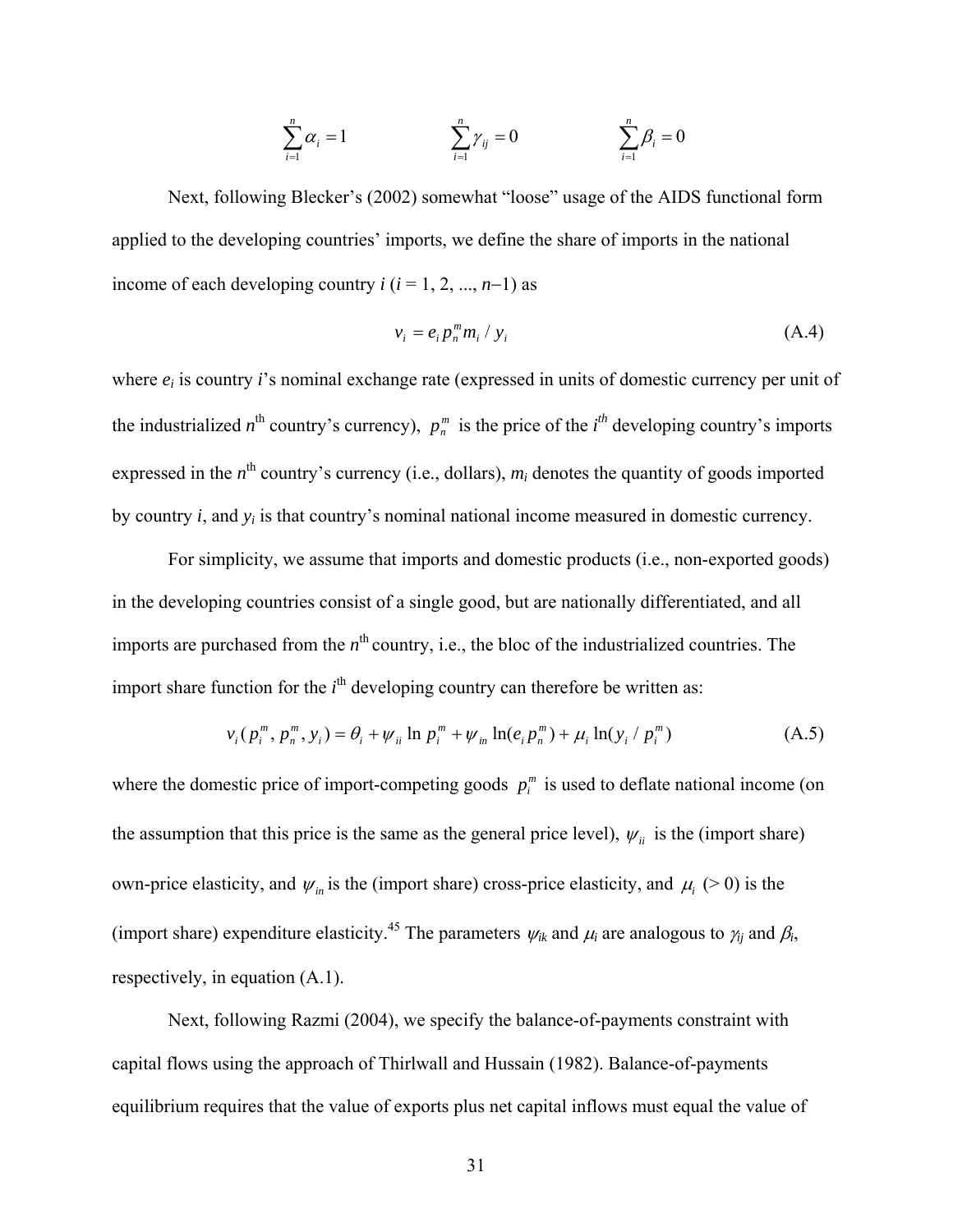imports. Representing net capital inflows (measured in units of the  $n^{\text{th}}$  currency) by  $f_i$ , the balance of payments constraint for each developing country *i* (*i* = 1, 2, ..., *n*−1) can be written as

$$
p_i x_i + f_i = p_n^m m_i \tag{A.6}
$$

or, equivalently,

$$
w_i z_n + f_i = v_i y_i / e_i.
$$
 (A.6')

Now, let

$$
\Gamma = \frac{p_i x_i}{p_n^m m_i} = \frac{p_i x_i}{p_i x_i + f_i} = \frac{w_i z_n}{w_i z_n + f_i} = \frac{e_i w_i z_n}{v_i y_i}
$$
(A.7)

be the proportion of imports that is financed by export earnings. Then, substituting from (A.7) into (A. 6′), taking natural logarithms of the variables, and differentiating with respect to time to obtain instantaneous growth rates (denoted by a `^' over the relevant variable), we obtain

$$
\hat{\mathbf{v}}_i + \hat{\mathbf{y}}_i - \hat{\mathbf{e}}_i = \Gamma(\hat{\mathbf{w}}_i + \hat{\mathbf{z}}_i) + (1 - \Gamma)\hat{f}_i
$$
\n(A.8)

which says that the growth rate of imports must equal the weighted average growth rates of export earnings and capital inflows (all measured in foreign, i.e.,  $n^{th}$  country, currency).

Then, after transforming  $(A,1)$ ,  $(A,2)$ ,  $(A,4)$ , and  $(A,5)$  into equations in instantaneous growth rate form and substituting the resulting expressions into (A.8), we can solve for the real growth rate of the *i*<sup>th</sup> developing country that is consistent with equilibrium in the balance of payments (i.e., the BPC growth rate) as follows:

$$
\hat{y}_{i} - \hat{p}_{i}^{m} = \frac{\frac{\Gamma}{w_{i}} \left[ \sum_{j=1}^{n} \gamma_{ij} \hat{p}_{j} + (\beta_{i} + w_{i})(\hat{z}_{n} - \hat{P}) \right] + (\hat{P} + \hat{e}_{i} - \hat{p}_{i}^{m}) - \frac{\psi_{ii}}{v_{i}} \hat{p}_{i}^{m} - \frac{\psi_{in}}{v_{i}} (\hat{e}_{i} + \hat{p}_{n}^{m}) + (1 - \Gamma)(\hat{f}_{i} - \hat{P})}{\left(\frac{\mu_{i}}{v_{i}} + 1\right)}
$$
\n(A.9)

A look at equation (A.9) reveals that while the effect of an increase in the relative export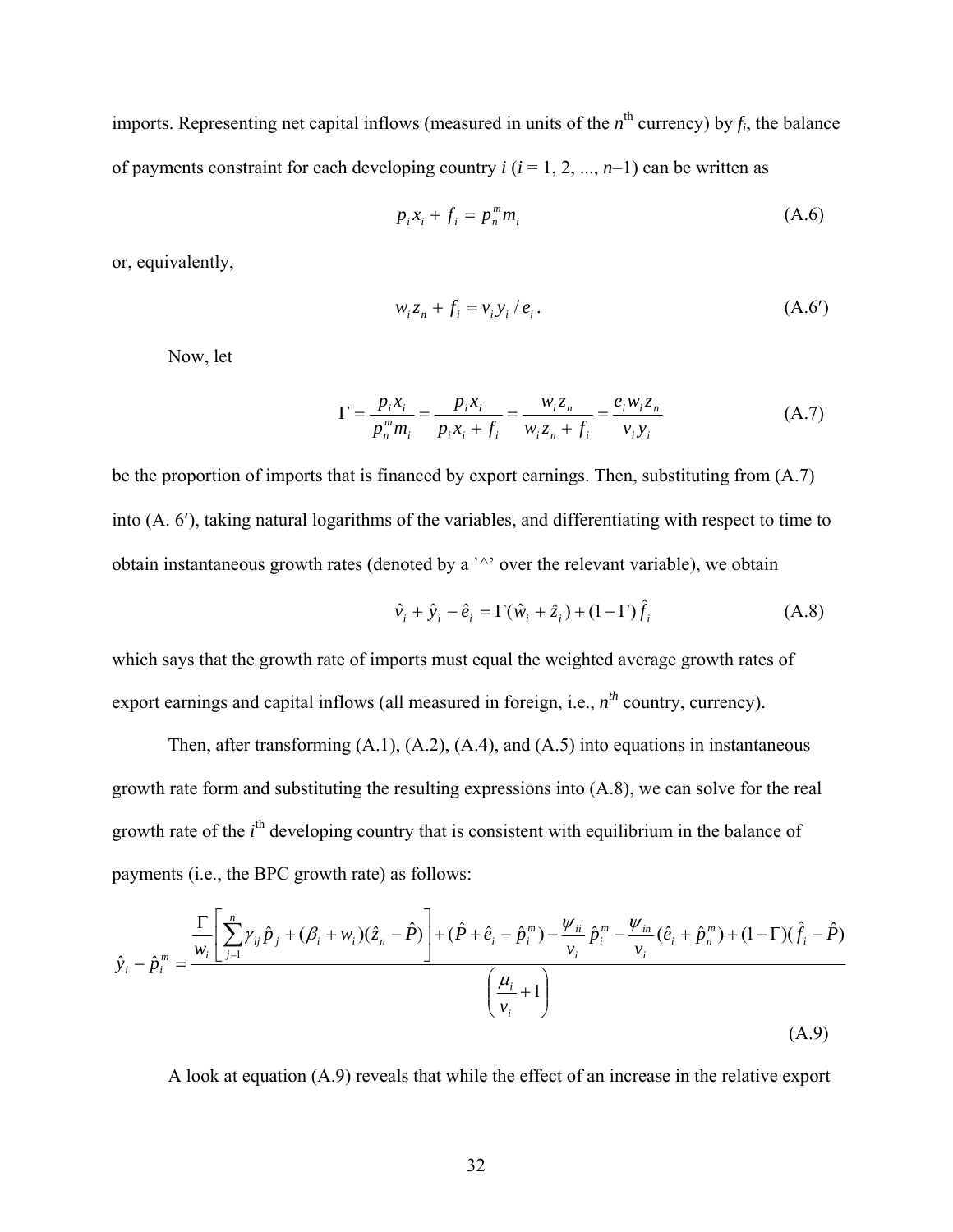price of developing country competitors on output growth is unambiguously positive (since  $\gamma_{ii}$  > 0 for  $i \neq j$ ), that of an increase in the relative import price is less certain, and depends on the relevant parameters or elasticities.<sup>46</sup> Explicit estimation of  $(A.9)$  would be very difficult due to the large number of parameters involved and because of the likely collinearity between a large number of prices for similar commodities produced by different countries for sale in the same global markets. Therefore, instead of estimating (A.9) directly, we use an equation that is more practical for econometric estimation, but which captures the main variables that determine shortrun output growth in this model:

$$
\hat{Y}_{it} = b_0 + b_1 \hat{Z}_{it}^N + b_2 \hat{R}_{it}^N + b_3 \hat{R}_{it}^L + b_4 \hat{F}_{it} + u_{it}
$$
\n(A.10)

where  $\hat{Y}_i = \hat{y}_i - \hat{p}_i^m$  is the growth rate of real domestic output in country *i* at time *t*,  $\hat{Z}_i^N$  is the growth rate of real total expenditures on manufactured goods,  $\hat{R}_{it}^{N}$  is the rate of real depreciation relative to industrialized country currencies,  $\hat{R}_{it}^L$  is the rate of real depreciation in the crossexchange rate relative to other developing countries, and  $\hat{F}_n$  is the growth rate of real capital inflows into country *i* at time  $t^{47}$ .

Equation (A.10) is the basis for the econometric estimation in the body of the paper, except that for empirical reasons two of the variables are measured differently from how they appear in  $(A.10)$ :  $Z<sup>N</sup>$  in the empirical model measures only the total spending of the industrialized countries on *imports* of manufactures from the developing countries,<sup>48</sup> and net capital inflows *F* are scaled by GDP rather than measured in absolute terms. Under the assumptions of the BPC growth model, we expect  $b_1$  and  $b_4$  to be positive, while the signs of  $b_2$  and  $b_3$  are theoretically ambiguous as they depend on the underlying parameters in (A.9).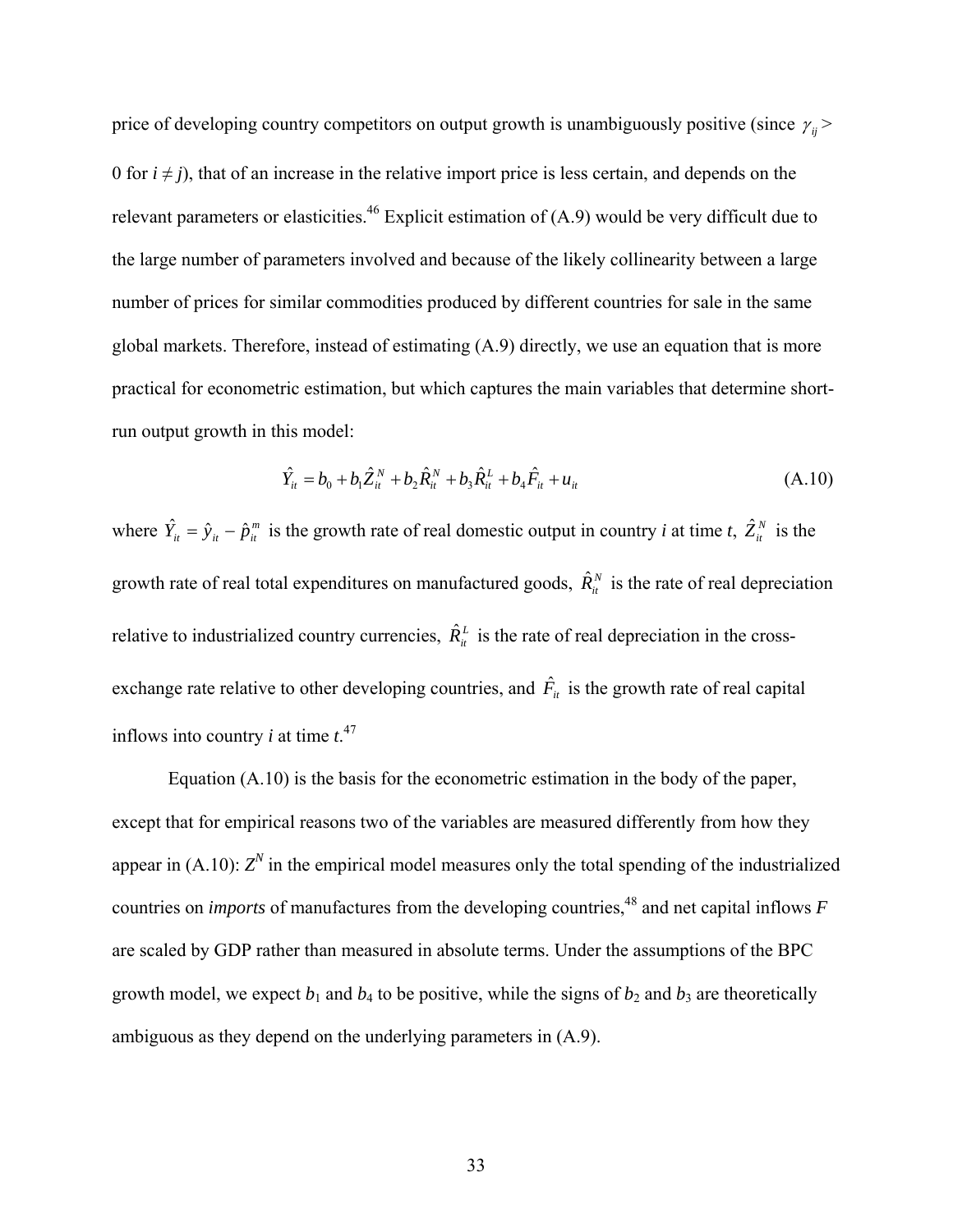### <span id="page-36-35"></span>**Notes**

<span id="page-36-14"></span><span id="page-36-0"></span><sup>1</sup> See the next section for extensive references to this literature.

<span id="page-36-1"></span><sup>2</sup> See, for example, Rodrik (1995), Krueger (1997), Chang (2002), and Amsden (2001).

<span id="page-36-36"></span><span id="page-36-29"></span><span id="page-36-2"></span> $3$  There are some empirical studies of the relationship between output and overall devaluations and several studies of exports and intra-developing country price competition (examples of which are cited below), but no studies of output or growth and intra-developing country exchange rates (relative prices) have been found after extensive literature searches.

<span id="page-36-30"></span><span id="page-36-16"></span><span id="page-36-15"></span><span id="page-36-3"></span> $4$  We use the term "devaluation" here to mean both the lowering of an official exchange rate peg and the depreciation of a floating rate.

<span id="page-36-37"></span><span id="page-36-4"></span> $<sup>5</sup>$  Some key references include Dollar (1992), Sachs and Warner (1995), Harrison (1996),</sup> Pritchett (1996), Edwards (1998), Frankel and Romer (1999) and Rodriguez and Rodrik (2001). See also Blecker (2003) for a critical survey of earlier studies.

<span id="page-36-39"></span><span id="page-36-38"></span><span id="page-36-21"></span><span id="page-36-17"></span><span id="page-36-5"></span><sup>6</sup> A large literature, surveyed by McCombie and Thirlwall (1997) and with the main papers reproduced in McCombie and Thirlwall (2004), claims that balance-of-payments constraints can also affect long-run growth rates. An evaluation of that claim would be beyond the scope of this paper, and none of the results in this paper depend on adopting that view. Razmi (2005) provides evidence that the balance of payments places a long-run constraint on the economic growth of India using time-series (cointegration) methods, but his time-series "long run" is shorter than the decadal (or longer) averages contemplated in the long-run growth literature. From a time-series perspective, annual data is not ordinarily considered "high frequency"!

<span id="page-36-41"></span><span id="page-36-40"></span><span id="page-36-31"></span><span id="page-36-23"></span><span id="page-36-22"></span><span id="page-36-6"></span><sup>7</sup> See Mayer (2003) for a more detailed survey of this literature.

<span id="page-36-25"></span><span id="page-36-24"></span><span id="page-36-7"></span> $8$  Erturk (2001-02) has argued for a breakdown in the "flying geese" model as a result of the overinvestment in export industries that contributed to the Asian financial crisis of 1997-98.

<span id="page-36-18"></span><span id="page-36-8"></span><sup>9</sup> In a later paper, Kaplinsky (1999) describes commoditization as a process in which firms lose the ability to extract rents owing to increasing standardization and competition, and argues that this same process has occurred in some "high tech" sectors such as computer memory chips.

<span id="page-36-42"></span><span id="page-36-33"></span><span id="page-36-32"></span><span id="page-36-26"></span><span id="page-36-9"></span> $10$  For example, Maizels (2000) found that virtually all of the decline in the NBTT in his data set occurred in the early 1980s, while the NBTT were largely unchanged in the late 1980s and 1990s. Numerous studies have tested for trends in the terms of trade for particular developing countries and commodity categories, with distinctly mixed results (see Mayer, 2003).

<span id="page-36-43"></span><span id="page-36-10"></span><sup>11</sup> Major contributions include Díaz-Alejandro (1963), Krugman and Taylor (1978), Edwards (1989), Lizondo and Montiel (1989), Yotopoulos (1996) and Yiheyis (2006).

<span id="page-36-27"></span><span id="page-36-19"></span><span id="page-36-11"></span><sup>12</sup> See Krugman and Taylor (1978) and Blecker (1999).

<span id="page-36-44"></span><span id="page-36-34"></span><span id="page-36-12"></span> $13$  This cut-off is essentially the average for all developing countries of 67% (from World Bank, 2003), rounded up. A few very small countries were excluded (Nepal, Macao, and Botswana), none of which has significant amounts of exports to the industrialized countries. In addition, we did not consider former Soviet-bloc countries regardless of their export composition.

<span id="page-36-28"></span><span id="page-36-20"></span><span id="page-36-13"></span><sup>14</sup> Hong Kong had to be dropped from the regression analysis because it does not have data on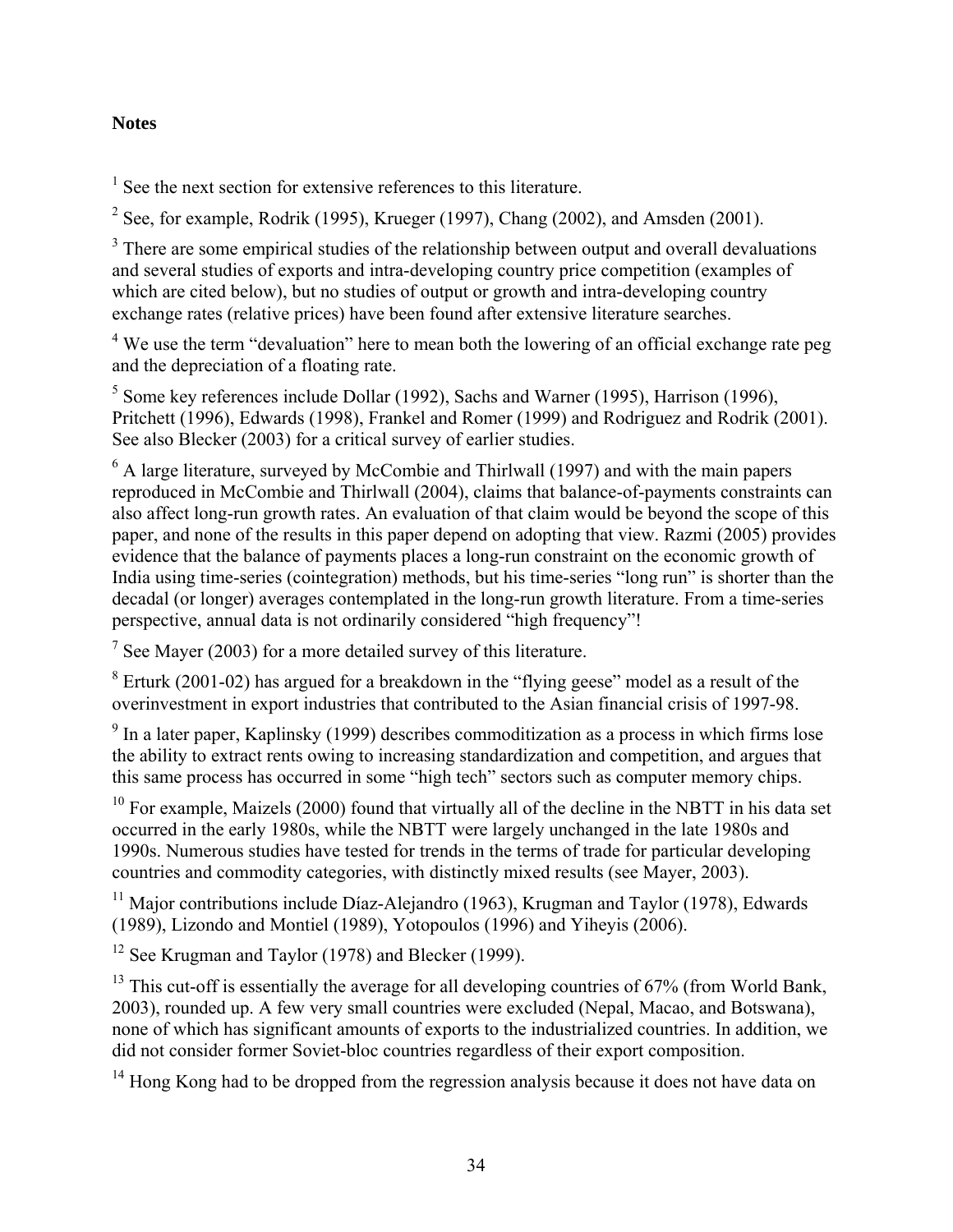financial inflows (*F*) prior to 1998, but data for Hong Kong were included in the other countries' indices of relative prices (real exchange rates) and real expenditures.

 $15$  These 10 industrialized nations accounted for almost 93% of total industrialized country imports of manufactures from the 17 developing countries in our sample (excluding Taiwan) as of 2000. Also, exports to these 10 countries represented almost 60% of the *total* manufactured exports of the 17 developing countries (again, excluding Taiwan) in our sample. Data are based on authors' calculations from the UN COMTRADE database.

<sup>16</sup> We are indebted to Stephanie Seguino, Peter Skott and an anonymous referee, all of whom suggested this alternative criterion.

 $17$  These panels largely correspond to the percentages of the countries' exports in the four major SITC classifications for manufactures (based on COMTRADE data). See the unpublished statistical appendix, which is available from the authors on request. Especially, the countries that export largely products in SITC 7, which includes electronics, computers, automobiles, and other types of machinery and equipment), are all in the HITECH category. In contrast, the countries whose exports are mostly in SITC 6 (mainly textiles and steel) and 8 (mostly apparel and footwear) are all in the LOTECH group. Although the HITECH percentage was not available for Taiwan, this country was included in the HITECH panel based on its SITC data.

 $18$  It might be thought that the bilateral exchange rate with the US dollar would be more relevant than the trade-weighted exchange rate with ten leading industrialized country currencies, since a large proportion of international debt is denominated in dollars. Although this is true, it should be recalled that some other reasons for COD effects, such as reduced purchasing power over imports and reduced real wages, do not depend on whether a depreciation is relative to the US dollar or other major currencies. Indeed, most developing countries source crucial imports (especially of capital goods) from Europe and Japan as well as the US. Furthermore, some countries (e.g., Korea) have contracted external debts in other currencies (e.g., yen).

<sup>19</sup> To test more formally for whether the countries in each panel exhibit common behaviour, we use the "poolability" test described in Baltagi (2001). This is a generalized Chow test for whether the cross-sectional members of the panel (in a model with fixed effects) have the same slope coefficients. Detailed results are contained in the unpublished statistical appendix. The null hypothesis of poolability is rejected for all panels except SMALLOPEN (using relative export prices and producer prices) at the 5% significance level. However, as Baltagi (2001, p. 55) observes, since the pooled estimates have a reduced variance in spite of some bias, one might still prefer the more precise restricted (pooled) estimator even if the restriction is rejected at conventional significance levels.

<sup>20</sup> There are some well-known problems with the idea of a saving-investment gap or saving constraint on growth. First, inflows of foreign saving can lead to decreases in domestic saving (public or private), in which case there is not necessarily a net increase in total saving. Second, greater availability of saving need not be translated into greater productive investment if the latter is constrained for other reasons (e.g., financial or liquidity constraints of firms with imperfect capital markets, or accelerator effects if investment is sensitive to demand conditions).

 $21$  Most of the studies usually cited as disproof of gap models are based on cross-sectional studies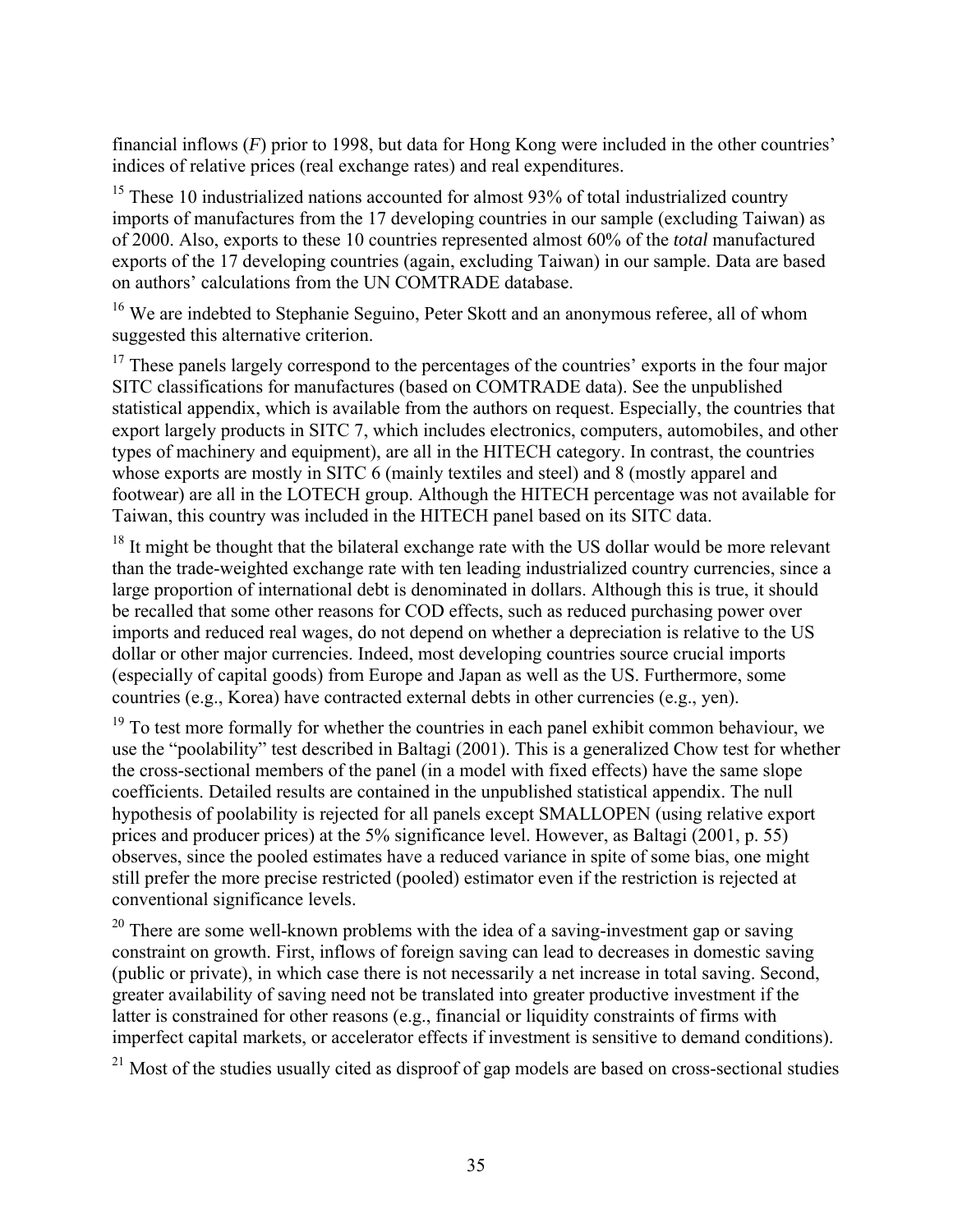of long-run growth (or panels with very long time periods, such as decades), often using very large samples of extremely heterogeneous countries. For example, Rajan and Subramanian (2005) find that foreign aid has no positive effect on growth in a sample of all 107 developing countries that have ever had aid, including numerous very poor countries that have failed to grow in spite of significant aid inflows. The authors devote considerable attention to solving the obvious endogeneity problem (i.e., poorer countries get more aid), but that is not our concern here. We have no quarrel with their findings, but the fact that official aid has not been correlated with long-run average growth rates (Rajan and Subramanian use periods ranging from 10 to 40 years) in this diverse group of countries does not necessarily mean that inflows of mostly private capital funds cannot have positive effects on short-run growth in our sample of 18 countries, all of which are semi-industrialized and similar in their international orientation. Of course, our approach also raises obvious questions of endogeneity (faster-growing countries are likely to attract greater private capital inflows, possibly leading to real appreciation of their currencies), and our procedures for dealing with that issue are addressed below.

22 Three alternative tests for unit roots in panel data show that only capital inflows *F* and the real exchange rates based on consumer prices (as defined in Table 3 below) are stationary in log levels, i.e.,  $I(0)$ ; all other variables (including *Y*,  $Z<sup>N</sup>$  and the relative export prices and producer prices also defined in Table 3) have unit roots in levels (with no trend) but are stationary in first differences, i.e., these variables are *I*(1). Details are given in the unpublished statistical appendix.

<sup>23</sup> See Razmi and Blecker (2006) for more details; all data have been updated for this study.

 $^{24}$  As an example, the share of the US market in the exports of India and Pakistan may be relatively low, but India and Pakistan may find the US market attractive and seek to compete there because of its overall importance for all developing country exporters.

<sup>25</sup> Malaysia had to be excluded in calculating this index due to missing data for its export prices.

<sup>26</sup> For example, the United States may not be a very large export market for, say, Turkey, but to the extent that Turkish exports are sold in the US market they compete more with Mexican and Chinese products rather than with Indian or Pakistani products, and hence the index of Turkey's competitors' export prices should reflect both the relative importance of the US market for Turkey and the relative importance of the various other developing countries in that market.

<sup>27</sup> Following several recent studies, the scale variable employed here  $(Z^N)$  is a trade-weighted index of the industrialized countries' total expenditures on manufactured imports from the developing countries in the sample, rather than an index of the GDPs of the industrialized countries. An expenditure index better captures international demand for the latter countries' exports compared with a GDP-based measure. See, e.g., Muscatelli et al. (1994), Faini et al. (1992), Spilimbergo and Vamvakidis (2003) and Razmi and Blecker (2006).

<sup>28</sup> Dual weights are not used in constructing  $Z_i^N$  because the scale variable should only reflect the potential size of the market for each developing country, and the shares of other developing countries in that potential market are not directly relevant for that purpose. However,  $X_{it}$  already incorporates the degree to which each industrialized country *j* is open to overall imports of manufactures from developing countries.

 $29$  The two other sets we used were: (1) export unit values for all countries, both developing and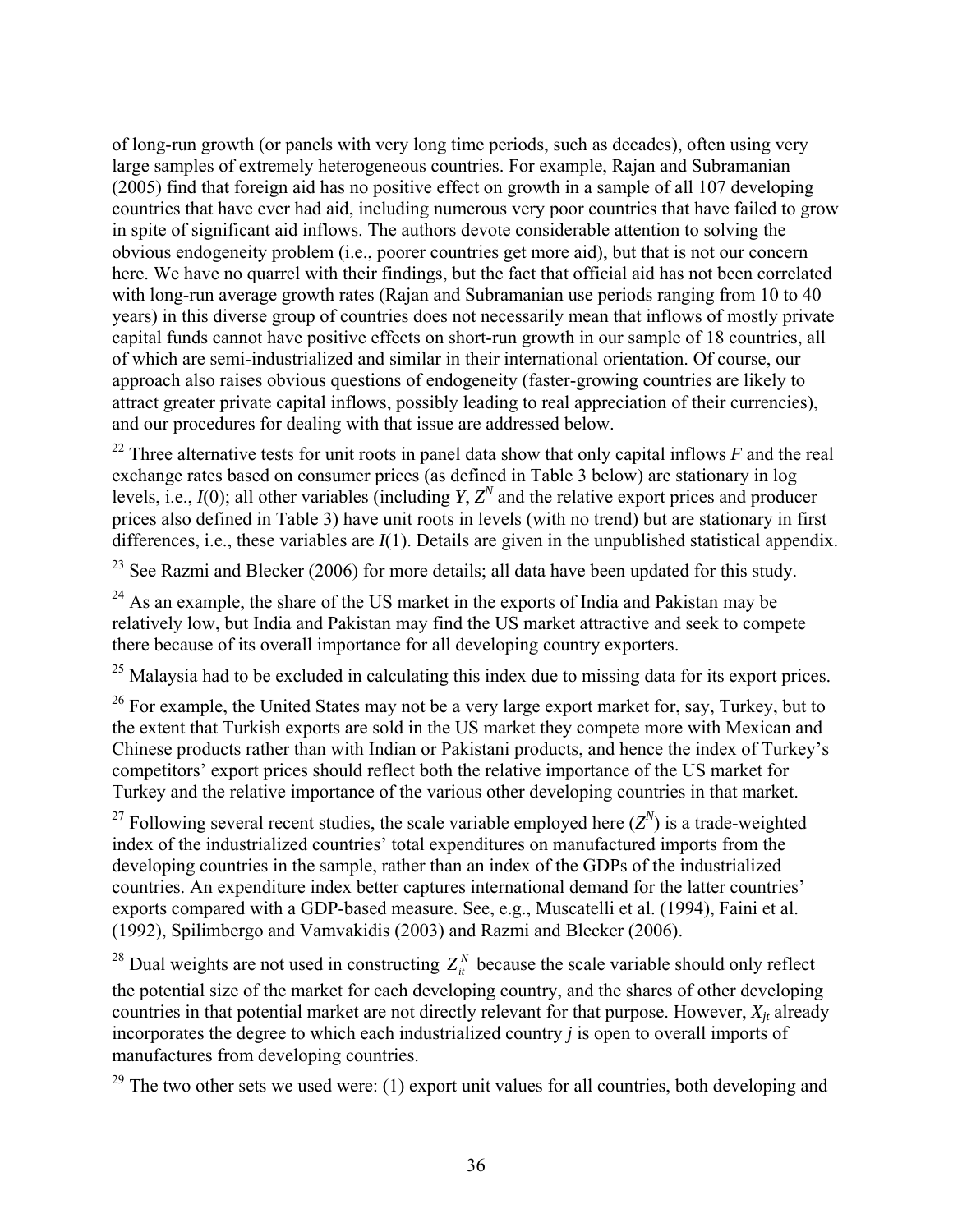industrialized; and (2) export unit values for the developing countries and PPIs for manufactures only for the industrialized countries. The results using these two sets of prices were very similar to the results obtained using the first set of prices described in the text, i.e., export unit values for the developing countries and overall PPIs for the industrialized countries.

<sup>30</sup> Some previous studies of developing country exports of manufactures (e.g., Faini et al., 1992) have used indices of export prices for the industrialized countries, although later studies (e.g., Razmi and Blecker, 2006) have used PPIs. As discussed in the previous note, the qualitative results reported here are not sensitive to this aspect of the specification.

 $31$  For Bangladesh, Dominican Republic, Philippines, Tunisia and Turkey, which had missing values, the *IFS* series were extended using data from UNCTAD, *Handbook of Trade and Development Statistics*. Other exceptions were Taiwan, China and Mexico, for which export unit values are not reported in the *IFS*. Taiwanese data were obtained from the Directorate-General of Budget, Accounting, and Statistics (eng.dgbas.gov.tw) and Chinese data from the World Bank. For Mexico, the Banco de México (www.banxico.gob.mx) reports a price index for all exports. Because Mexico's exports were still dominated by oil in the mid-1980s, the index for those years may not accurately reflect prices of manufactures. Also, this index exhibits an anomalous increase between 1994 and 1995, in spite of the dramatic (roughly 40%) depreciation of the peso at that time. Therefore, we constructed an alternative price index for Mexican manufactured exports by using the country's non-oil PPI (also from Banco de México) as a proxy for prices of manufactured goods in pesos, converted to US dollars using the period average exchange rate.

<sup>32</sup> The average proportion of manufactured exports as a share of total exports for our panel of countries was about 70% in 1990 and 83% in 2001.

<sup>33</sup> Some of the panels are unbalanced, because for a few countries some of the data series started later than 1983 or ended earlier than 2004. For the (very few) scattered missing values for individual years, we interpolated using geometric averages.

<sup>34</sup> Individual specific effects are swept out in this method through the use of orthogonal deviations rather than fixed effects (see Arellano and Bover, 1995).

 $35$  This methodology may result in some variables being included in spite of being individually insignificant according to a *t*-test, if the Wald tests indicated that they should not be omitted.

<sup>36</sup> Some of these summed or "long-run" coefficients may not be significantly different from zero even though the individual lags are both significant; usually this occurs when the individual lags have opposite signs. The time-series concept of "long run" used here refers to the period in which the dynamic adjustments of the endogenous variable to a change in an exogenous variable are completed and the former variable reaches its new equilibrium level. This should not be confused with the concept of "long run" as used in growth modeling, which generally refers to a steady-state equilibrium in theoretical models or very long period averages (for example, decades) in empirical studies.

 $37$  This LR test evaluates the joint statistical significance of the estimated fixed effects. The test statistic has an asymptotic  $\chi^2(n-1)$  distribution under the null hypothesis of redundant fixed effects, where *n* is the number of cross-sections.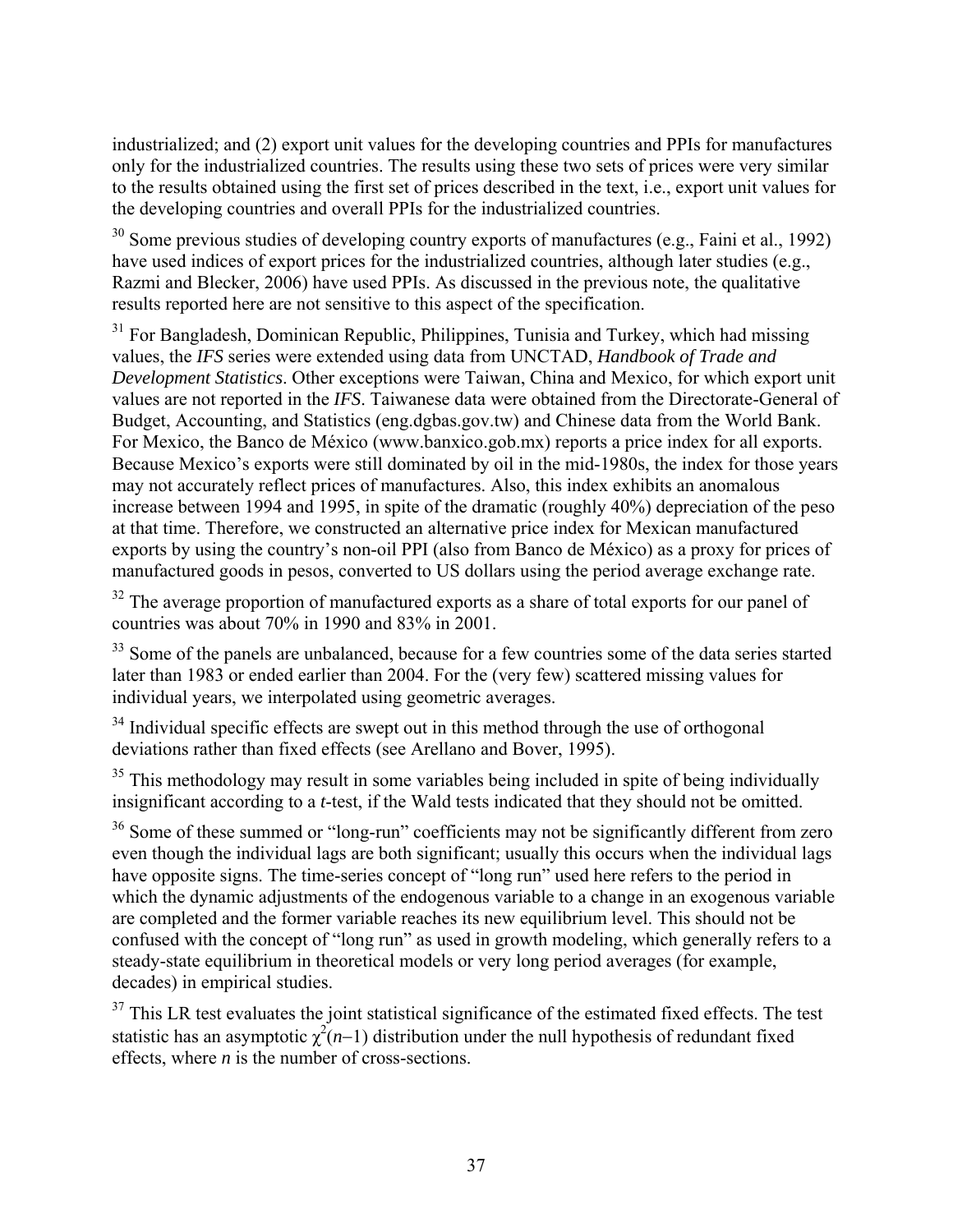<sup>38</sup> For example, we do not find a significant (negative) COD effect using the relative export price (Table 4), but we do using the real exchange rate (Table 5) which is probably the more appropriate measure for that hypothesis. It is more disconcerting, however, that the LOTECH group does not have a significant (positive) FOC effect using either price measure (in one case the sum of coefficients is insignificant and in the other it has the wrong sign).

<sup>39</sup> Lagged values of the own-country export price or CPI and net capital flows as a ratio of GDP were used as instruments for the first stage of the Hausman test.

 $40$  We are unable to make this comparison using the relative export prices and producer prices due to singularity-related problems in the estimation of the LODEBT panel with those price measures (hence, this column is blank in Table 6).

<sup>41</sup> Since the only difference between this classification and the LOTECH vs. HITECH panels is Mauritius, and we obtain more robust estimates for LOTECH (not sensitive to the measure of prices), the implication could be that Mauritius is really more similar to the other LOTECH countries and not to the mostly HITECH countries that are also included in HIMFRGDP.

 $42$  See McCombie and Thirlwall, eds. (2004) for later developments and extensions.

43 Note that the reference to country *i*'s exports refers to developing countries 1 to *n*−1; for country  $i = n$ , the corresponding variable refers to the industrialized country bloc's domestic production of manufactures.

44See Deaton and Muellbauer (1980) and Shiells et al. (1993) for additional parameter restrictions (homogeneity and symmetry conditions) that are required if utility maximization is assumed (these additional restrictions are not necessary for the present analysis).

<sup>45</sup> We assume that exported goods are different from import-competing goods, and hence in general  $p_i \neq p_i^m/e_i$ . Similarly, we assume that the prices of industrialized country products labor-intensive manufactures), and so  $p_n^m \neq p_n$ . imported by the developing countries (e.g., capital equipment) are different from the prices of industrialized country products that compete with exports from the developing countries (e.g.,

<sup>46</sup> See Shiells et al. (1993), Blecker (2002) and Razmi (2004) for the relationships between the parameters in this model and standard elasticities; also note that the latter are not constant in the AIDS specification.

 $(A.9)$  into the two relative prices (real exchange rates),  $R_i^N$  and  $R_i^L$ .  $47$  We do not attempt to include the change in the relative price of imports in the empirical equation (A.10), even though this variable is included in the theoretical solution (A.9), because of the likely strong correlation between relative prices of imports and exports, and because of limited degrees of freedom in our data set. Rather, we collapse all of the relative price effects in

48 Data on domestic consumption of manufactures in the industrialized countries were not available on a consistent basis with data on those countries' imports of manufactures and hence were not included in the empirical analysis.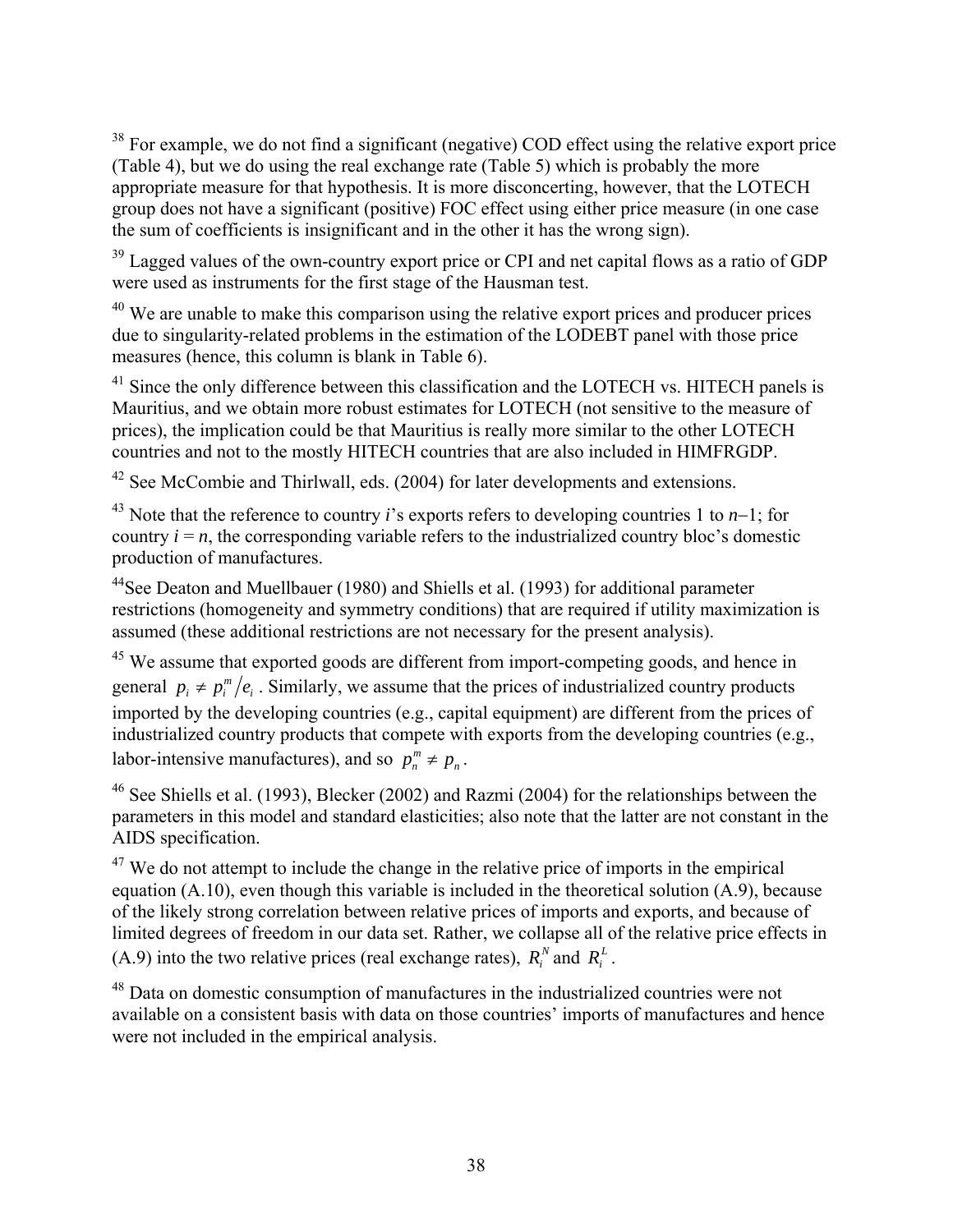#### **Bibliography**

- Amsden, A. H. 2001. *The Rise of "The Rest": Challenges to the West from Late-Industrializing Economies*, Oxford, Oxford University Press.
- Arellano, M., and Bover, O. 1995. Another look at the instrumental variables estimation of error components models, *Journal of Econometrics*, vol. 68, 29-51.
- Balassa, B. 1989. *New Directions in the World Economy*, New York, NYU Press
- Baltagi, B. 2001. *Econometric Analysis of Panel Data*, New York, John Wiley
- Bleaney, M. 1993. Liberalisation and the terms of trade of developing countries: A cause for concern? *World Economy*, vol. 16, no. 4, 453-65
- Blecker, R. A. 1999. Kaleckian macro models for open economies, pp. 116-49 in Deprez, J. and Harvey, J. T. (eds), *Foundations of International Economics: Post Keynesian Perspectives*, London, Routledge
- Blecker, R. A. 2002. The balance-of-payments-constrained growth model and the limits to export-led growth, pp. 69-88 in Davidson, P. (ed.), *A Post Keynesian Perspective on Twenty-First Century Economic Problems*, Cheltenham, Edward Elgar
- Blecker, R. A. 2003. The diminishing returns to export-led growth, pp. 259-98 in Mead, W. R. and Schwenninger, S. R. (eds), *The Bridge to a Global Middle Class: Development, Trade and International Finance*, Boston, Kluwer
- Chang, H.-J. 2002. *Kicking Away the Ladder: Development Strategy in Historical Perspective*, London, Anthem.
- Charemza, W. W. and Deadman, D. F. 1997. *New Directions in Econometric Practice: General to Specific Modelling, Cointegration, and Vector Autoregression*, Lyme, NH, Edward Elgar
- Cline, W. R. 1982. Can the East Asian model of development be generalized? *World Development*, vol. 10, no. 2, 81-90
- Cuthbertson, K., Hall, S. G. and Taylor, M. P. 1992. *Applied Econometric Techniques*, Ann Arbor, University of Michigan Press
- Deaton, A. and Muellbauer, J. 1980. An almost ideal demand system, *American Economic Review*, vol. 70, no. 3, 312-26
- Díaz-Alejandro, C. 1963. A note on the impact of devaluation and the redistributive effects, *Journal of Political Economy*, vol. 71, 577-80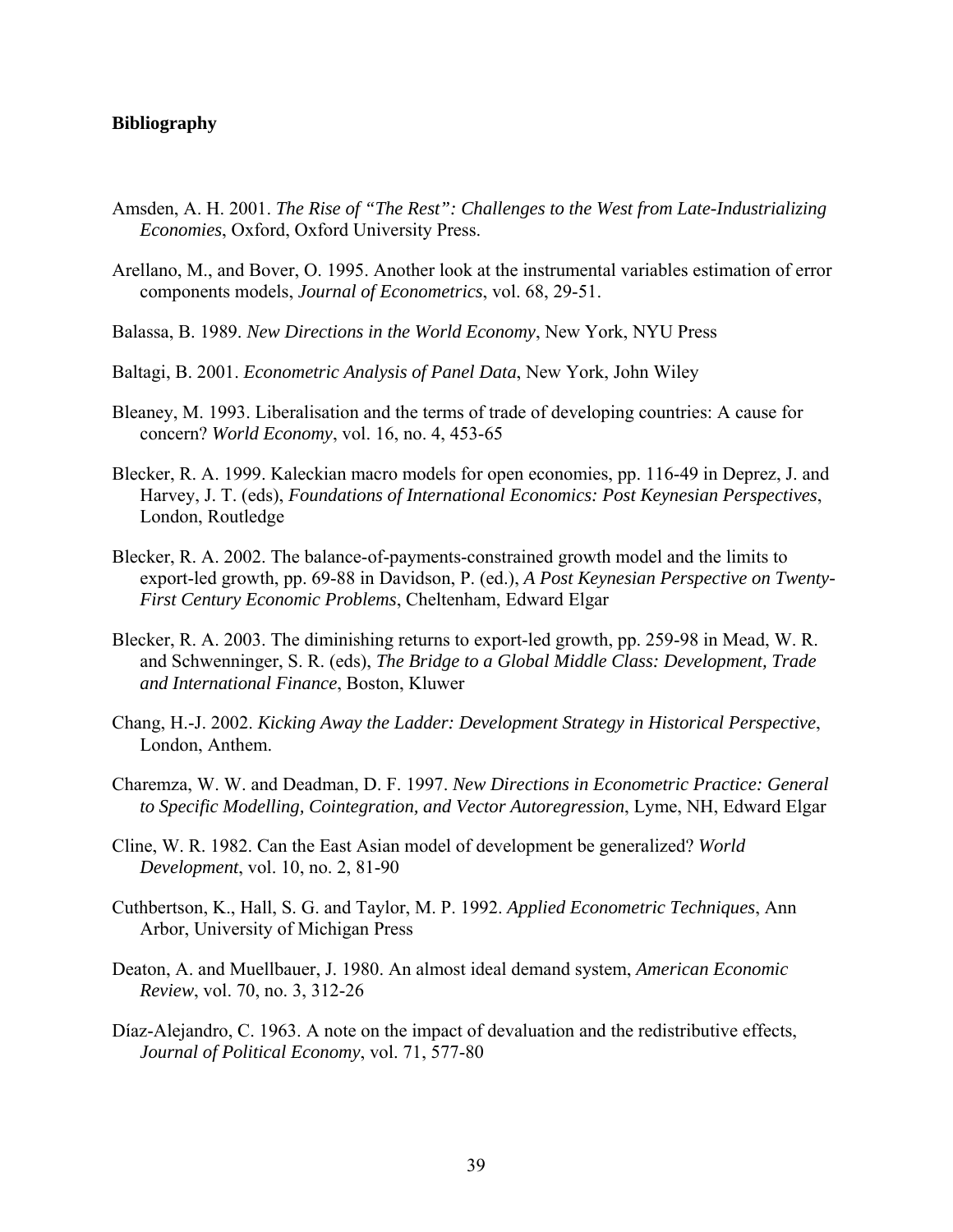- Dollar, D. 1992. Outward-oriented developing economies really do grow more rapidly: evidence from 95 LDCs, 1976-1985, *Economic Development and Cultural Change*, vol. 40, no. 3, 523-44
- Easterly, W. 2001. *The Elusive Quest for Growth: Economists' Adventures and Misadventures in the Tropics*, Cambridge, MA, MIT Press
- Edwards, S. 1989. *Real Exchange Rates, Devaluation, and Adjustment: Exchange Rate Policy in Developing Countries*, Cambridge, MA, MIT Press
- Edwards, S. 1998. Openness, productivity, and growth: what do we really know? *Economic Journal*, vol. 108, no. 2, 383-98
- Eichengreen, B., Rhee, Y., and Tong, H. 2004. The impact of China on the exports of other Asian countries, NBER Working Paper No. 10768, September
- Erturk, K. 2001-02. Overcapacity and the East Asian crisis, *Journal of Post Keynesian Economics*, vol. 24, no. 2 (Winter), 253-75
- Faini, R., Clavijo, F. and Senhadji-Semlali, A. 1992. The fallacy of composition argument: is it relevant for LDCs' manufactures exports? *European Economic Review*, vol. 36, no. 4, 865- 82
- Frankel, J. A. and Romer, D. 1999. Does trade cause growth? *American Economic Review*, vol. 89, no. 3, 379-99.
- Harrison, A. 1996. Openness and growth: a time-series, cross-country analysis for developing countries, *Journal of Development Economics*, vol. 48, no. 2, 419-47.
- Isard, P. 2005. *Globalization and the International Financial System: What's Wrong and What Can Be Done*, Cambridge, UK, Cambridge University Press
- Kaplinsky, R. 1993. Export processing zones in the Dominican Republic: transforming manufactures into commodities, *World Development*, vol. 21, 1851-65
- Kaplinsky, R. 1999. If you want to get somewhere else, you must run at least twice as fast as that! The roots of the East Asian crisis, *Competition and Change*, vol. 4, 1-30
- Kaplinsky, R. 2005. Revisiting the revisited terms of trade: will China make a difference? Unpublished MS, Institute of Development Studies, University of Sussex, March
- Kaplinsky, R. and Santos-Paulino, A. U. 2006. A disaggregated analysis of EU imports: the implications for the study of patterns of trade and technology, *Cambridge Journal of Economics*, vol. 30, 587-611
- Krueger, A. 1997. Trade policy and economic development: how we learn, *American Economic Review*, vol. 87, no. 1, 1-22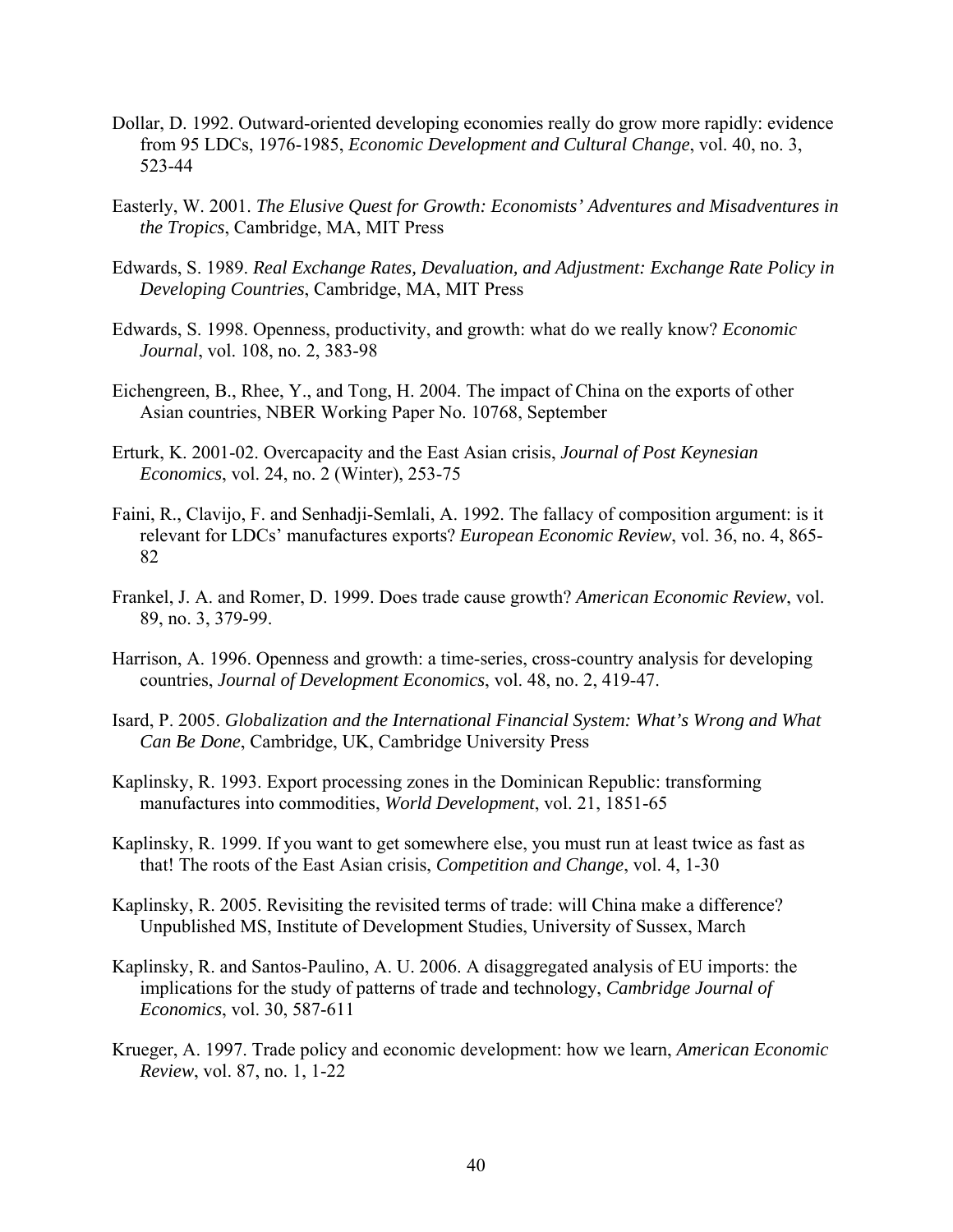- Krugman, P. and Taylor, L. 1978. Contractionary effects of devaluation, *Journal of International Economics*, vol. 8, no. 3, 445-56
- Lizondo, S. J. and Montiel, Peter, J. 1989. Contractionary devaluation in developing countries: an analytical overview, *International Monetary Fund Staff Papers*, vol. 36, 182-227
- Maizels, A. 2000. The manufactures terms of trade of developing countries with the United States, 1981-97, Queen Elizabeth House Working Paper Series No. 36, Finance and Trade Policy Research Centre, Oxford
- Maizels, A., Palaskas, T., and Crowe, T. 1998. The Prebisch-Singer hypothesis revisited, pp. 63- 85 in Sapsford, D. and Chen, J., eds., *Development Economics and Policy*, Basingstoke, Macmillan
- Mayer, J. 2003. The fallacy of composition: a review of the literature, UNCTAD Discussion Paper No. 166, February
- McCombie, J. S. L. and Thirlwall, A. P. 1994. *Economic Growth and the Balance-of-Payments Constraint*, New York, St. Martin's
- McCombie, J. S. L. and Thirlwall, A. P. (eds). 2004. *Essays on Balance Of Payments Constrained Growth: Theory and Evidence*, London, Routledge
- Muscatelli, V. A., Stevenson, A. A., and Montagna, C. 1994. Intra-NIE competition in exports of manufactures, *Journal of International Economics*, vol. 37, no. 1, 29-47
- Palley, T. 2003. Export-led growth: evidence of developing country crowding-out, pp. 175-97 in Arestis, P., Baddeley, M. and McCombie, J. (eds), *Globalisation, Regionalism, and Economic Activity*, Cheltenham, Edward Elgar
- Pritchett, L. 1996. Measuring outward orientation in developing countries: can it be done? *Journal of Development Economics*, vol. 49, no. 2, 307-35
- Pritchett, L. 2000. Understanding patterns of economic growth: searching for hills among plateaus, mountains, and plains, *World Bank Economic Review*, 14, May, 221-50.
- Rajan, R. G. and Subramanian, A. 2005. Aid and growth: what does the cross-country evidence really show? IMF working paper WP/05/127, June
- Razmi, A. 2004. 'Three Essays on Balance of Payments-Related Constraints on the Growth of Developing Economies', Ph.D. thesis, American University
- Razmi, A. 2005. Balance-of-payments-constrained growth model: the case of India, *Journal of Post Keynesian Economics*, vol. 27, no. 4, 655-87
- Razmi, A. and Blecker, R. A. 2006. "Developing country exports of manufactures: moving up the ladder to escape the fallacy of composition? *Journal of Development Studies*, forthcoming.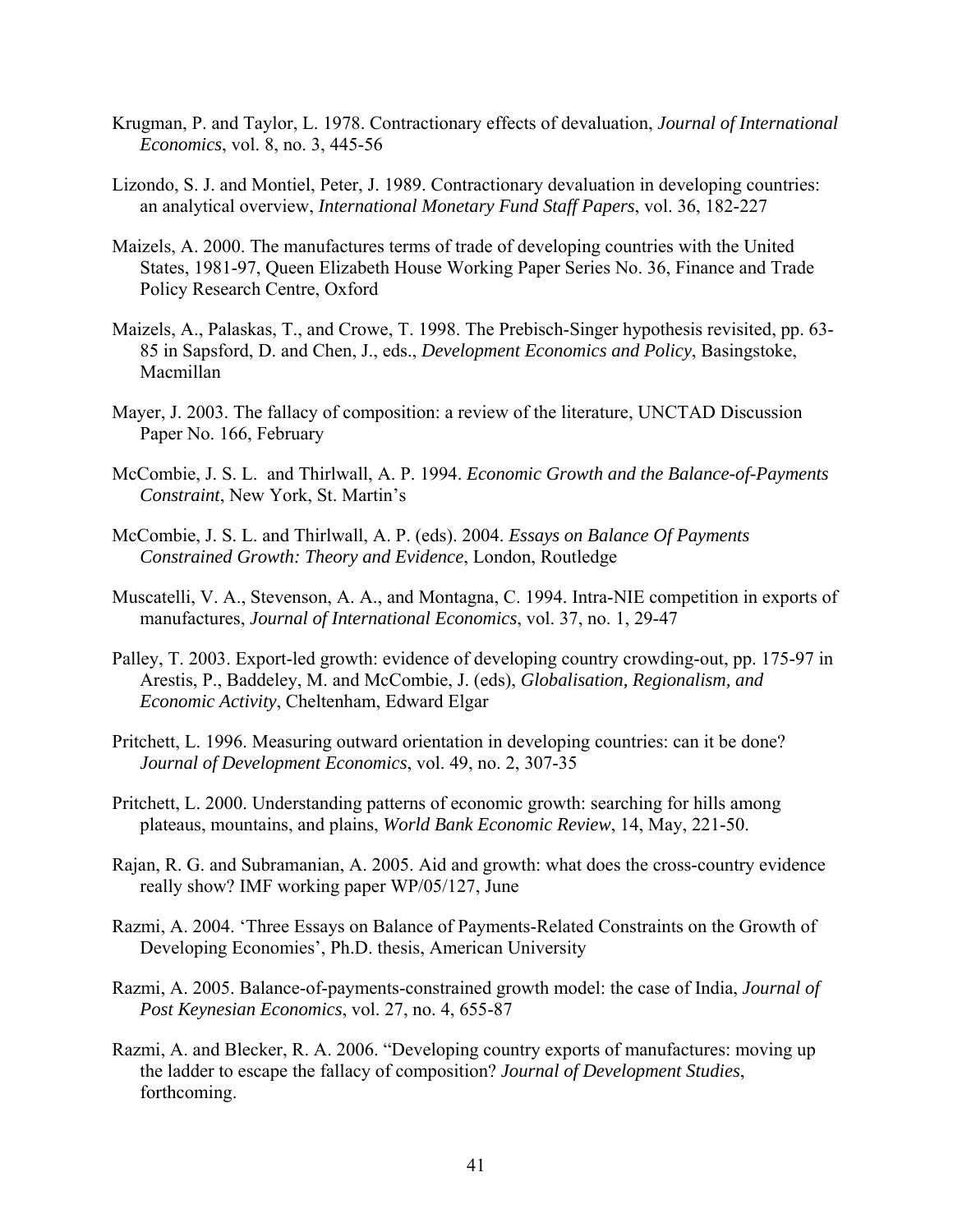- Rodriguez, F. and Rodrik, D. 2001. Trade policy and economic growth: a skeptic's guide to the cross-national evidence, pp. 261-324 in Bernanke, B. and Rogoff, K. S. (eds), *Macroeconomics Annual 2000*, Cambridge, MA, MIT Press for NBER
- Rodrik, D. 1995. Getting interventions right: how South Korea and Taiwan grew rich, *Economic Policy: A European Forum*, no. 20, April, 53-97
- Rodrik, D. 2005. Why we learn nothing from regressing economic growth on policies. Unpublished manuscript, Harvard University, March.
- Rodrik, D., Subramanian, A. and Trebbi, F. 2004. Institutions rule: the primacy of institutions over geography and integration in economic development, *Journal of Economic Growth*, vol. 9, 131-65
- Sachs, J. D. and Warner, A. 1995. Economic reform and the process of global integration, *Brookings Papers on Economic Activity*, no. 1, 1-118
- Sapsford, D. and Chen, J.-R. 1998. The Prebisch-Singer terms of trade hypothesis: some (very) new evidence, pp. 25-34 in Sapsford, D. and Chen, J.-R. (eds), *Development Economics and Policy*, Basingstoke, Macmillan
- Sapsford, D. and Singer, H. 1998. The IMF, the World Bank and commodity prices: a case of shifting sands, *World Development*, vol. 26, no. 9, 1653-60
- Sarkar, P. and Singer, H. 1991. Manufactured exports of developing countries and their terms of trade since 1965, *World Development*, vol. 19, no. 4, 333-40.
- Shiells, C. R., Roland-Holst, D. W. and Reinert, K. A. 1993. Modelling a North American free trade area: estimation of flexible functional forms, *Weltwirtschaftliches Archiv*, vol. 129, no. 1, 55-77
- Spilimbergo, A. and Vamvakidis, A. 2003. Real effective exchange rate and the constant elasticity of substitution assumption, *Journal of International Economics*, vol. 60, 337-54
- Thirlwall, A. P. 1979. The balance of payments constraint as an explanation of international growth rate differences, *Banca Nazionale del Lavoro Quarterly Review*, vol. 32, no. 128, 45- 53
- Thirlwall, A. P. and Hussain, M. N. 1982. The balance of payments constraint, capital flows and growth rate differences between developing countries, *Oxford Economic Papers*, vol. 34 (November), 498-509
- Walmsley, T. and Hertel, T. 2000. China's accession to the WTO: Timing is everything, Working paper, Center for Global Trade Analysis, Purdue University
- Winters, L. A. 2004. Trade liberalisation and economic performance: an overview, *Economic Journal*, vol. 114, February, F4-F21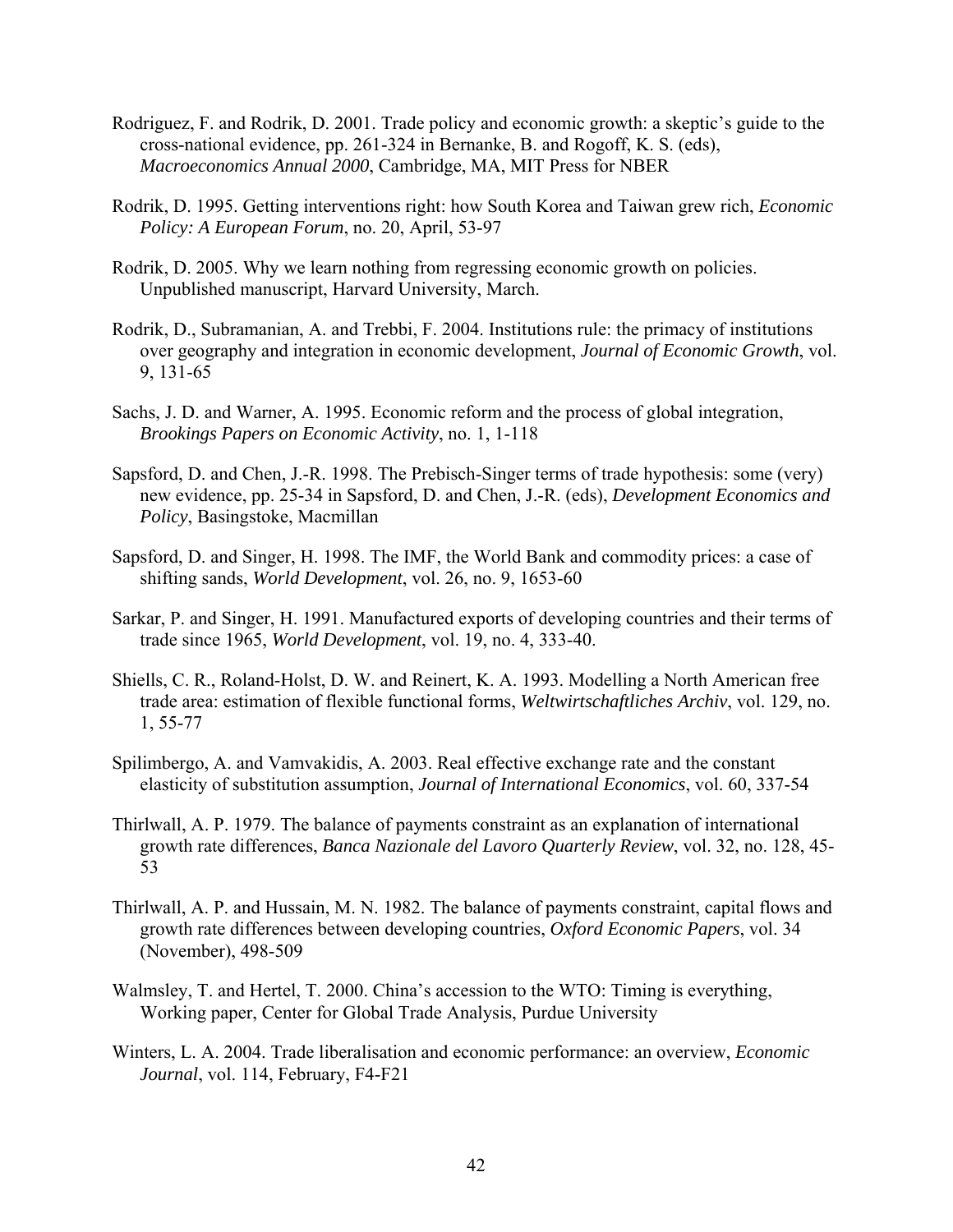World Bank. 2003. *World Development Indicators, 2003*, Washington, DC, World Bank

- Yanikkaya, H. 2003. Trade openness and economic growth: a cross-country empirical investigation, *Journal of Development Economics*, vol. 72, 57-89
- Yiheyis, Z. 2006. The effects of devaluation on aggregate output: empirical evidence from Africa, *International Review of Applied Economics*, vol. 20, no. 1, 21-45
- Yotopoulos, P. A. 1996. *Exchange Rate Parity for Trade and Development: Theory, Tests, and Case Studies*, Cambridge, Cambridge University Press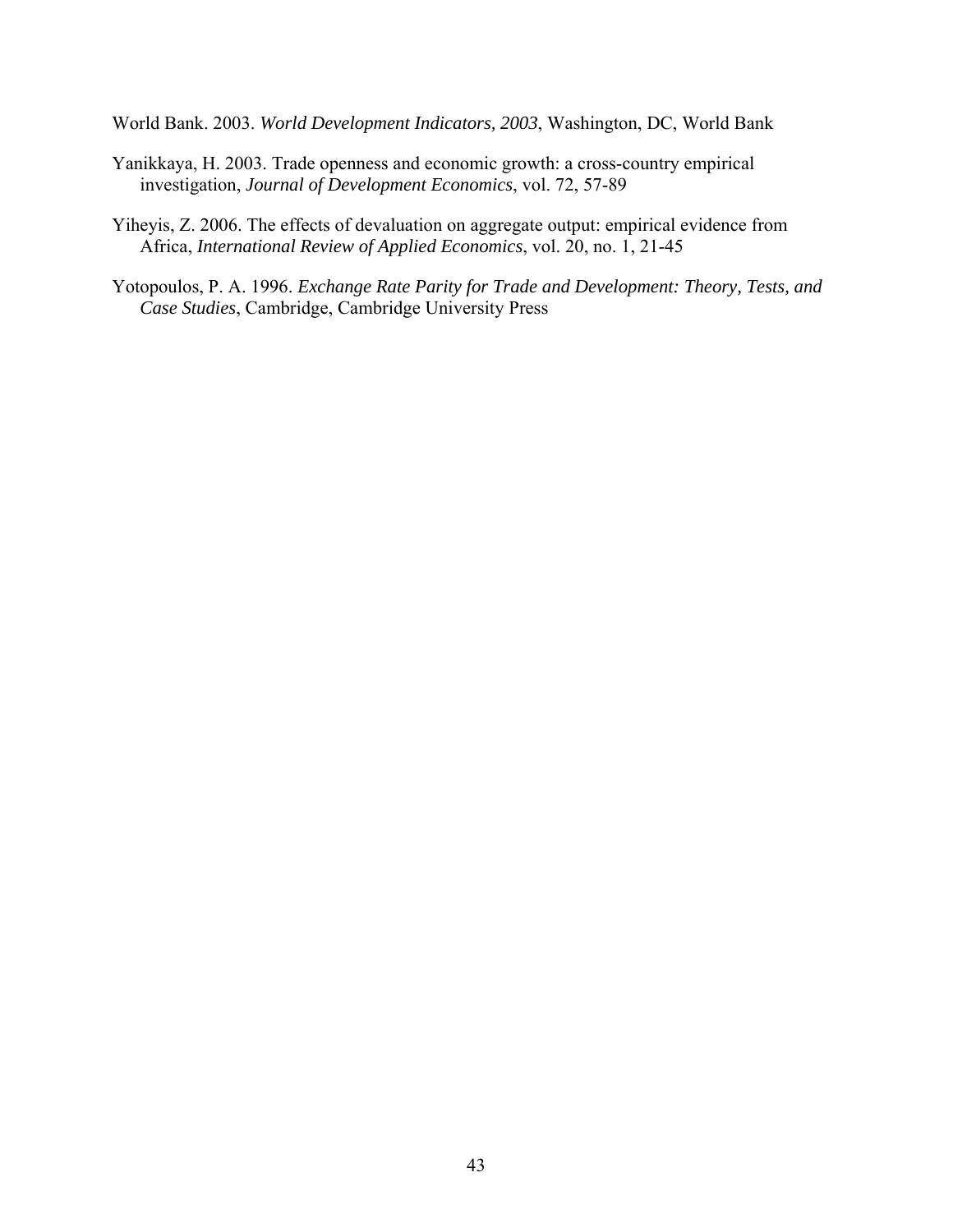|                        | Manufactured  | Manufactured  | Total trade           |                         | High-tech exports | External   |
|------------------------|---------------|---------------|-----------------------|-------------------------|-------------------|------------|
|                        | exports as a  | exports as a  | $(exports + imports)$ | GDP in                  | as a percentage   | debt as a  |
|                        | percentage of | percentage of | as a percentage       | billions of             | of manufactured   | percentage |
|                        | total exports | <b>GDP</b>    | of GDP                | US dollars <sup>a</sup> | exports           | of $GDP^b$ |
| Bangladesh             | 91.1          | 12.8          | 33.6                  | 45.5                    | 0.1               | 38.3       |
| China                  | 88.2          | 20.3          | 39.6                  | 1,079.1                 | 18.6              | 13.0       |
| Dominican Republic     | $72.6^\circ$  | $21.1^\circ$  | 77.2                  | 19.8                    | 1.3               | 38.1       |
| Hong Kong              | 95.4          | 116.9         | 252.0                 | 168.8                   | 23.6              | 20.9       |
| India                  | 76.5          | 7.1           | 20.5                  | 464.9                   | 5.0               | 23.4       |
| Jamaica                | 73.5          | 12.8          | 57.7                  | 7.9                     | 0.5               | 75.5       |
| Korea, Republic        | 90.7          | 30.5          | 65.0                  | 511.7                   | 34.8              | 22.5       |
| Malaysia               | 80.4          | 87.5          | 199.5                 | 90.3                    | 59.5              | 41.8       |
| Mauritius              | 80.8          | 28.4          | 82.5                  | 4.6                     | 1.0               | 36.8       |
| Mexico                 | 83.5          | 23.9          | 60.0                  | 580.8                   | 22.4              | 36.4       |
| Pakistan               | 84.8          | 10.4          | 27.1                  | 70.7                    | 0.6               | 55.1       |
| Philippines            | 91.7          | 48.0          | 101.2                 | 75.9                    | 72.6              | 66.7       |
| Singapore              | 85.6          | 129.0         | 297.7                 | 92.7                    | 62.6              | 13.3       |
| Sri Lanka <sup>d</sup> | 77.0          | 23.4          | 77.2                  | 16.3                    | 2.3               | 63.5       |
| Taiwan <sup>e</sup>    | 96.2          | 44.4          | 89.7                  | 321.3                   | NA                | 8.7        |
| Thailand               | 75.6          | 42.5          | 106.7                 | 122.7                   | 33.3              | 45.7       |
| Tunisia                | 77.0          | 23.1          | 74.1                  | 19.4                    | 3.4               | 64.6       |
| Turkey                 | 82.0          | 11.3          | 41.3                  | 199.3                   | 4.8               | 43.8       |

**Table 1.** *Structural characteristics of the developing countries in the data set*

Notes: All data are from World Bank, *World Development Indicators* (WDI, on-line database), for 2000, except as noted.

aData are from International Monetary Fund, *International Financial Statistics* (IFS, on-line database).

bData are averages for 1990 and 2000 from *Source OECD*.

cWDI data underestimate Dominican Republic exports of manufactures due to classification problems; as an alternative we used imports of manufactures by the ten largest industrialized countries from Dominican Republic from COMTRADE.

<sup>d</sup>Data are for 2001, except for external debt.

eTaiwan data are from *Statistical Yearbook of the Republic of China 2004*, Directorate-General of Budget, Accounting and Statistics, Executive Yuan, ROC, downloaded from eng.dgbas.gov.tw, except for external debt.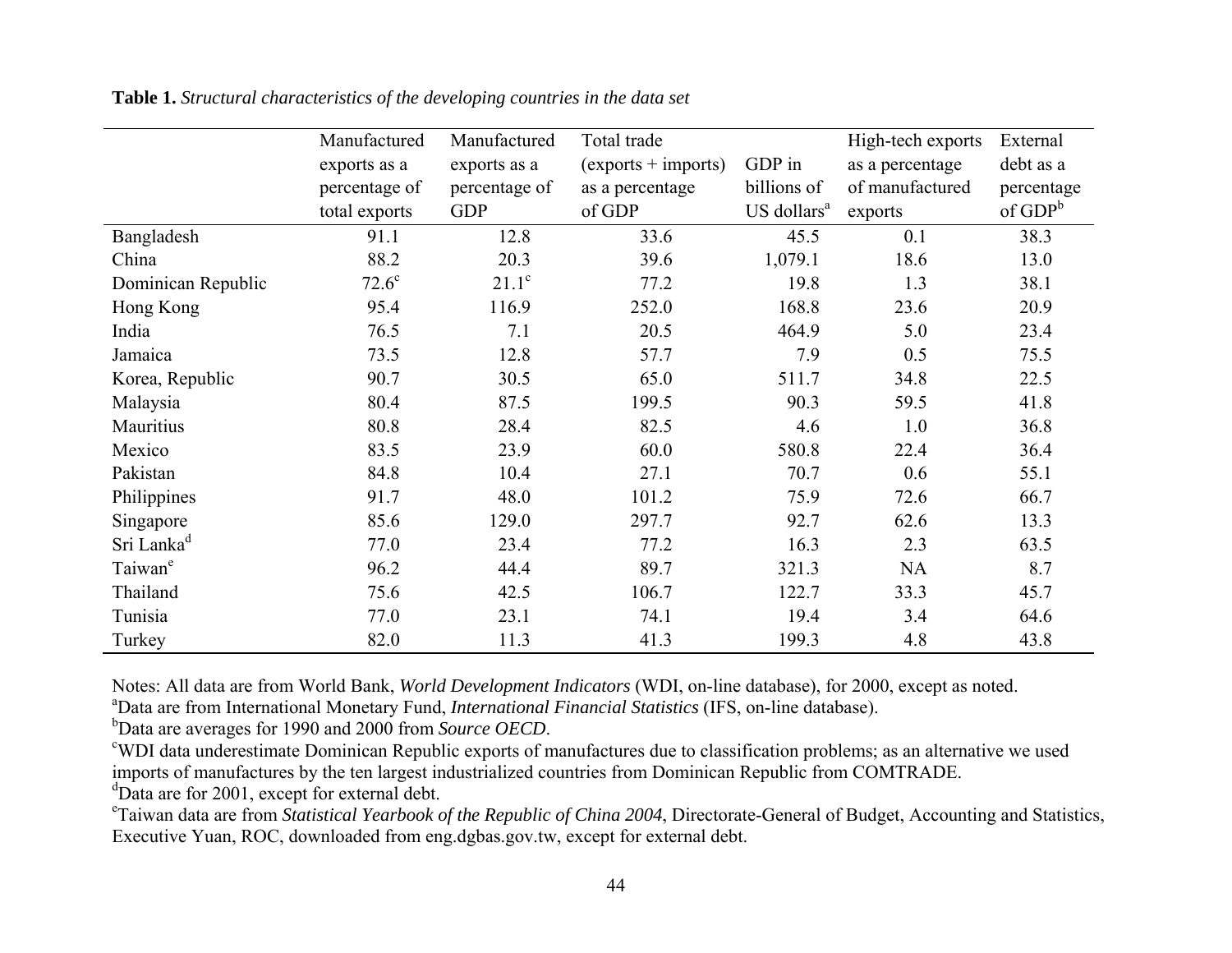| Panel:                 | <b>ALL</b>  | <b>SMALLOPEN</b> | LARGE                     | <b>HIMFRGDP</b>  | <b>LOMFRGDP</b>           | <b>HITECH</b>    | <b>LOTECH</b> | <b>HIDEBT</b>    | <b>LODEBT</b> |
|------------------------|-------------|------------------|---------------------------|------------------|---------------------------|------------------|---------------|------------------|---------------|
| Bangladesh             | $\mathbf X$ |                  | $\mathbf X$               |                  | $\mathbf X$               |                  | $\mathbf X$   | $\mathbf X$      |               |
| China                  | $\mathbf X$ |                  | $\boldsymbol{\mathrm{X}}$ |                  | $\boldsymbol{\mathrm{X}}$ | $\mathbf X$      | $\mathbf X$   |                  | X             |
| Dominican              |             |                  |                           |                  |                           |                  |               |                  |               |
| Republic               | X           | $\boldsymbol{X}$ |                           |                  | $\mathbf X$               |                  | $\mathbf X$   | $\boldsymbol{X}$ |               |
| Hong Kong <sup>a</sup> |             |                  |                           |                  |                           |                  |               |                  |               |
| India                  | $\mathbf X$ |                  | X                         |                  | X                         |                  | X             |                  | X             |
| Jamaica                | X           | $\boldsymbol{X}$ |                           |                  | X                         |                  | X             | X                |               |
| Korea, Republic        | $\mathbf X$ |                  | X                         | X                |                           | $\mathbf X$      |               |                  | $\mathbf X$   |
| Malaysia               | $\mathbf X$ | X                |                           | X                |                           | X                |               | X                |               |
| Mauritius              | $\mathbf X$ | $\mathbf X$      |                           | $\mathbf X$      |                           |                  | X             | X                |               |
| Mexico                 | $\mathbf X$ |                  | $\mathbf X$               |                  | $\mathbf X$               | $\mathbf X$      | X             | $\mathbf X$      |               |
| Pakistan               | $\mathbf X$ |                  | X                         |                  | X                         |                  | X             | $\boldsymbol{X}$ |               |
| Philippines            | X           | $\boldsymbol{X}$ |                           | $\mathbf X$      |                           | $\boldsymbol{X}$ |               | $\mathbf X$      |               |
| Singapore              | $\mathbf X$ | $\mathbf X$      |                           | $\mathbf X$      |                           | X                |               |                  | X             |
| Sri Lanka              | $\mathbf X$ | X                |                           |                  | X                         |                  | X             | $\boldsymbol{X}$ |               |
| Taiwan                 | $\mathbf X$ |                  | X                         | $\boldsymbol{X}$ |                           | X                |               |                  | X             |
| Thailand               | X           |                  | X                         | X                |                           | X                |               | X                |               |
| Tunisia                | $\mathbf X$ | X                |                           |                  | X                         |                  | X             | X                |               |
| Turkey                 | X           |                  | $\mathbf X$               |                  | X                         |                  | X             | $\boldsymbol{X}$ |               |
|                        |             |                  |                           |                  |                           |                  |               |                  |               |

**Table 2.** *Countries included in the panels*

Notes: See Table 1 for the underlying data. Panels are defined as follows:

SMALLOPEN: a total trade share of GDP over 50% and a GDP less than US\$100 billion in 2000; all others are classified as LARGE. HIMFRGDP and LOMFRGDP: ratio of manufactured exports to GDP greater than or less than 25%, respectively.

HIDEBT and LODEBT: ratio of external debt to GDP is greater or less than 33%, respectively.

<sup>a</sup>Hong Kong is omitted from all panels because of a lack of foreign capital inflow data prior to 1999.

HITECH and LOTECH: share of high technology imports is greater than 30% or lower than 10%, respectively; China and Mexico are deliberately included in both panels due to their intermediate status.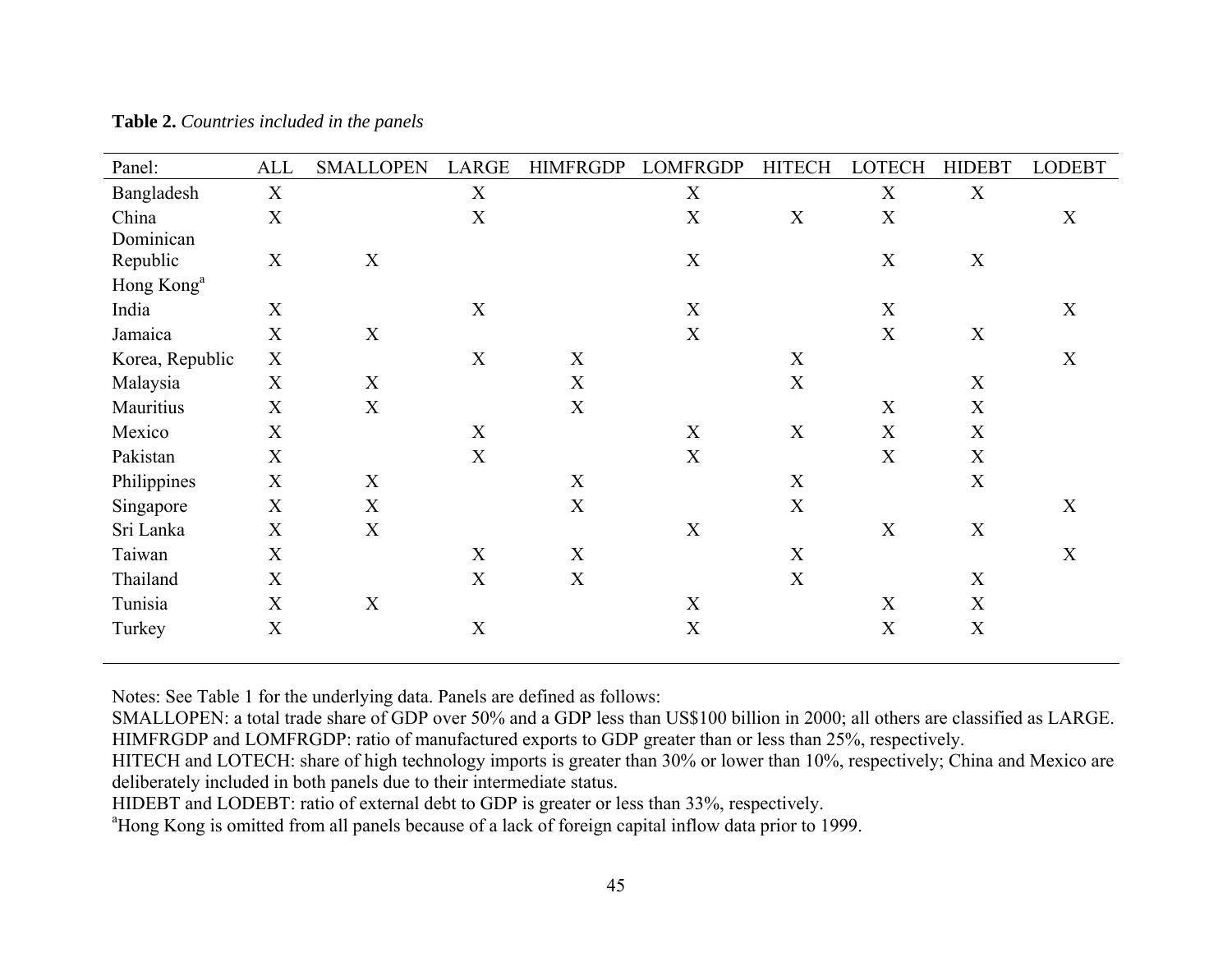|                    | Relative export prices                             |             | CPI-adjusted        |             |
|--------------------|----------------------------------------------------|-------------|---------------------|-------------|
|                    | and producer prices                                |             | real exchange rates |             |
| Price measure      | $R_{\scriptscriptstyle PP}^{\scriptscriptstyle N}$ | $R^L_{P X}$ | $R_{CPI}^N$         | $R_{CPI}^L$ |
| Country:           |                                                    |             |                     |             |
| Bangladesh         | 0.232                                              | 0.117       | 0.117               | 0.104       |
| China              | 0.083                                              | 0.150       | 0.183               | 0.101       |
| Dominican Republic | 0.097                                              | 0.124       | 0.193               | 0.088       |
| Hong Kong          | 0.266                                              | 0.117       | 0.183               | 0.077       |
| India              | 0.135                                              | 0.113       | 0.226               | 0.096       |
| Jamaica            | 0.135                                              | 0.118       | 0.162               | 0.088       |
| Korea, Rep.        | 0.150                                              | 0.109       | 0.138               | 0.099       |
| Malaysia           | 0.116                                              | 0.106       | 0.199               | 0.090       |
| Mauritius          | 0.148                                              | 0.150       | 0.071               | 0.116       |
| Mexico             | 0.130                                              | 0.120       | 0.181               | 0.096       |
| Pakistan           | 0.190                                              | 0.119       | 0.214               | 0.119       |
| Philippines        | 0.324                                              | 0.074       | 0.144               | 0.086       |
| Singapore          | 0.183                                              | 0.117       | 0.095               | 0.100       |
| Sri Lanka          | 0.130                                              | 0.116       | 0.052               | 0.097       |
| Taiwan             | 0.066                                              | 0.123       | 0.133               | 0.114       |
| Thailand           | 0.167                                              | 0.162       | 0.171               | 0.100       |
| Tunisia            | 0.101                                              | 0.125       | 0.112               | 0.205       |
| Turkey             | 0.140                                              | 0.121       | 0.104               | 0.150       |
|                    |                                                    |             |                     |             |
| Average            | 0.155                                              | 0.121       | 0.149               | 0.107       |

**Table 3.** Coefficients of variation for relative price and real exchange rate variables

Notes: Variables are defined as follows (see text for more details and sources):

 $R_{PP}^{N}$  is the ratio of the index of industrialized country producer prices to the export price index for each developing country.

 $R_{PX}^L$  is the ratio of the index of competing developing countries' export prices to the export price index for each developing country.

 $R_{\text{CPI}}^{N}$  is the real exchange rate with respect to the industrialized countries (ratio of an index of the latter countries' CPIs to each developing country's CPI).

 $R_{CPI}^L$  is the real exchange rate with respect to competing developing countries (ratio of an index of competing developing countries' CPIs to each developing country's CPI).

All CPIs were converted to US dollars using the period average exchange rate.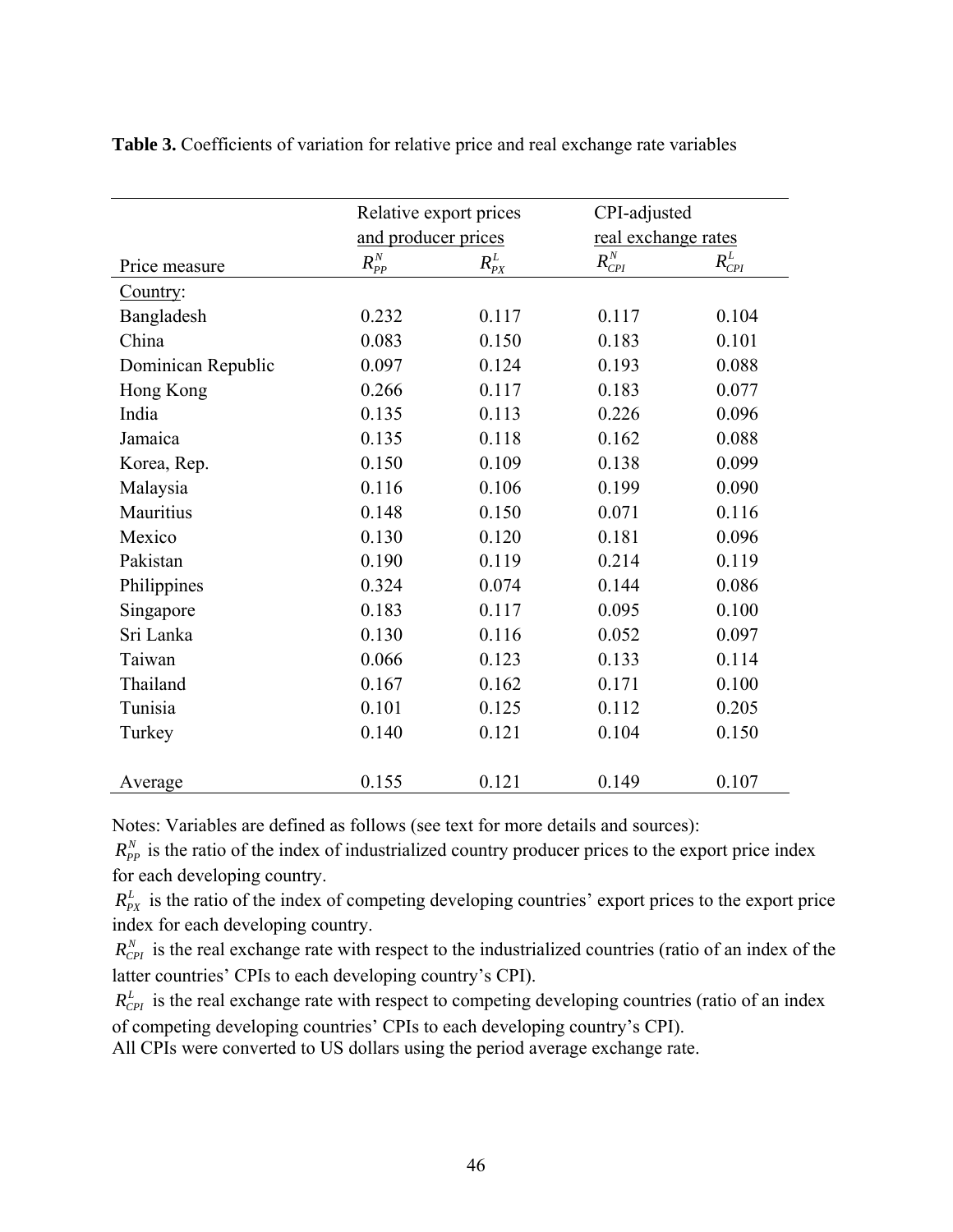| Dependent Variable: Growth rate (log difference) of real GDP, Y |          |                     |          |          |                          |               |           |          |               |
|-----------------------------------------------------------------|----------|---------------------|----------|----------|--------------------------|---------------|-----------|----------|---------------|
| Panel                                                           |          | ALL SMALLOPEN LARGE |          |          | <b>HIMFRGDP LOMFRGDP</b> | <b>HITECH</b> | LOTECH    |          | HIDEBT LODEBT |
| Cross-Sections Included                                         | 17       | 8                   | 9        | 7        | 10                       | 8             | 11        | 12       | 5             |
| Total panel observations                                        | 326      | 153                 | 173      | 133      | 194                      | 153           | 214       | 229      | 99            |
| Sum of coefficients on:                                         |          |                     |          |          |                          |               |           |          |               |
| $\hat{Z}^N$                                                     | 0.047    | 0.040               | 0.048    |          | 0.037                    | 0.088         | 0.030     | $0.008*$ | 0.095         |
|                                                                 | (0.011)  | (0.089)             | (0.029)  |          | (0.023)                  | (0.000)       | (0.036)   | (0.616)  | (0.003)       |
| $\hat{R}^N_{PP}$                                                | $-0.107$ | $-0.082$            | $-0.150$ | $-0.453$ | $-0.012*$                | $-0.230$      | $-0.013*$ |          | $-0.292$      |
|                                                                 | (0.003)  | (0.052)             | (0.005)  | (0.000)  | (0.237)                  | (0.000)       | (0.207)   |          | (0.004)       |
| $\hat{R}_{PX}^L$                                                |          |                     |          |          |                          |               |           |          |               |
|                                                                 |          |                     |          | 0.229    | $-0.052$                 |               | $-0.049$  | $-0.061$ | $-0.108$      |
|                                                                 |          |                     |          | (0.000)  | (0.063)                  |               | (0.067)   | (0.025)  | (0.000)       |
| $\hat{F}$                                                       | 0.450    | 0.177               | 0.712    | 0.469    | 0.303                    | 0.549         | 0.267     | 0.295    | 0.150         |
|                                                                 | (0.002)  | (0.000)             | (0.000)  | (0.002)  | (0.015)                  | (0.000)       | (0.017)   | (0.000)  | (0.002)       |
| Adjusted $R^2$                                                  | 0.350    | 0.223               | 0.456    | 0.346    | 0.416                    | 0.475         | 0.399     | 0.239    | 0.412         |
| S.E. of regression                                              | 0.029    | 0.030               | 0.028    | 0.032    | 0.026                    | 0.031         | 0.025     | 0.030    | 0.027         |
| Sum of squared residuals                                        | 0.264    | 0.128               | 0.125    | 0.125    | 0.119                    | 0.136         | 0.126     | 0.193    | 0.065         |
| Prob(F-statistic)                                               | 0.000    | 0.000               | 0.000    | 0.000    | 0.000                    | 0.000         | 0.000     | 0.000    | 0.000         |
| Durbin-Watson statistic                                         | 1.633    | 1.430               | 1.718    | 1.312    | 2.038                    | 1.320         | 2.043     | 1.762    | 1.684         |
| Redundant fixed effects (p-value)                               | 0.000    | 0.000               | 0.000    | 0.002    | 0.000                    | 0.000         | 0.000     | 0.000    | 0.001         |
| Wald test statistic (p-value)                                   | 0.749    | 0.199               | 0.575    | 0.580    | 0.428                    | 0.675         | 0.496     | 0.160    | 0.144         |

**Table 4.** *OLS estimates with country fixed effects using relative export prices and producer prices; sample period after lags and differences, 1985- 2004*

Notes: *p*-values in parentheses, based on White period standard errors and variance (degrees of freedom corrected). Constants and country fixed effects were included in all equations. Coefficients and p-values are for the sums of the current and one-year lagged variables, if both were

included by the GTS procedure (Wald tests); otherwise, whichever one (zero or one lag) was included is given. The relative prices  $R_{PP}^N$  and  $R_{PX}^L$ are defined as in Table 3. See text for definitions of  $Z^N$  and F.

\*Denotes variables that were not significant at the 10% level, but which were included based on Wald tests for joint exclusion. Blanks indicate that both the current and one-year lagged variables were excluded based on Wald tests.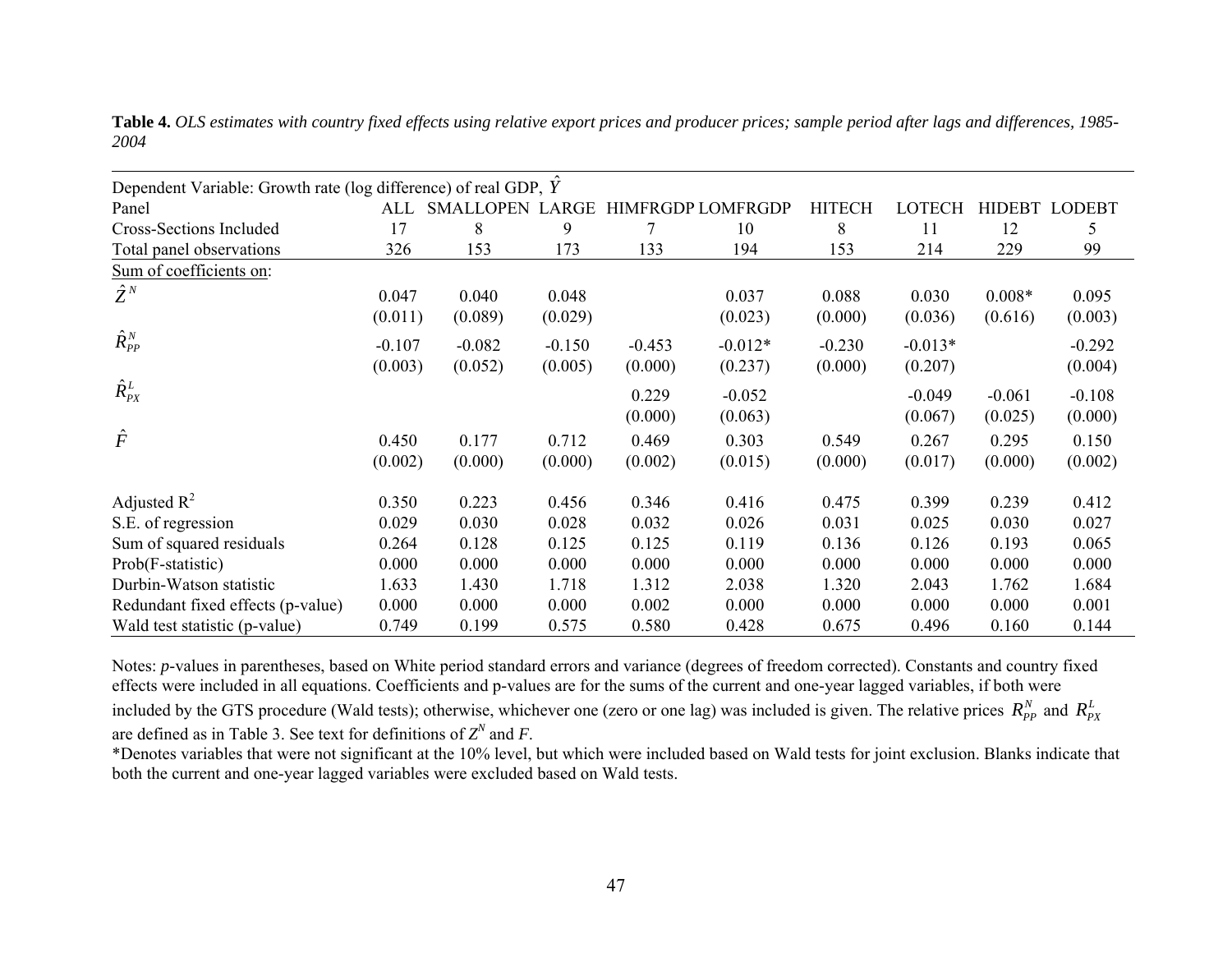| Dependent Variable: Growth rate (log difference) of real GDP, Y |                  |                     |                     |                     |                          |                  |                     |                  |                      |
|-----------------------------------------------------------------|------------------|---------------------|---------------------|---------------------|--------------------------|------------------|---------------------|------------------|----------------------|
| Panel                                                           |                  | ALL SMALLOPEN LARGE |                     |                     | <b>HIMFRGDP LOMFRGDP</b> | <b>HITECH</b>    | LOTECH              |                  | <b>HIDEBT LODEBT</b> |
| <b>Cross-Sections Included</b>                                  | 17               | 8                   | 9                   | 7                   | 10                       | 8                | 11                  | 12               | 5                    |
| Total panel observations                                        | 331              | 158                 | 173                 | 139                 | 194                      | 214              | 158                 | 234              | 99                   |
| Sum of coefficients on:                                         |                  |                     |                     |                     |                          |                  |                     |                  |                      |
| $\hat{Z}^N$                                                     | 0.056            | 0.074               | 0.053               | 0.061               | $0.020*$                 | 0.127            | 0.034               | $0.026*$         | 0.116                |
|                                                                 | (0.004)          | (0.019)             | (0.019)             | (0.013)             | (0.459)                  | (0.007)          | (0.047)             | (0.254)          | (0.002)              |
| $\hat{R}_{CPI}^N$                                               | $-0.126$         | $-0.164$            |                     | $-0.239$            | $-0.075$                 | $-0.157$         | $-0.055$            | $-0.179$         | $-0.161$             |
|                                                                 | (0.003)          | (0.044)             |                     | (0.001)             | (0.017)                  | (0.002)          | (0.075)             | (0.007)          | (0.044)              |
| $\hat{R}_{CPI}^L$                                               |                  | 0.076<br>(0.079)    | $-0.121$<br>(0.000) | $-0.092$<br>(0.006) | $0.024*$<br>(0.342)      |                  | $0.003*$<br>(0.915) | 0.068<br>(0.068) |                      |
| $\hat{F}$                                                       | 0.367<br>(0.002) | 0.152<br>(0.000)    | 0.613<br>(0.002)    | 0.117<br>(0.007)    | 0.273<br>(0.012)         | 0.434<br>(0.007) | 0.245<br>(0.013)    | 0.242<br>(0.002) | 0.159<br>(0.009)     |
| Adjusted $R^2$                                                  | 0.368            | 0.246               | 0.489               | 0.357               | 0.446                    | 0.467            | 0.421               | 0.274            | 0.341                |
| S.E. of regression                                              | 0.029            | 0.029               | 0.027               | 0.031               | 0.025                    | 0.031            | 0.025               | 0.029            | 0.028                |
| Sum of squared residuals                                        | 0.259            | 0.126               | 0.118               | 0.126               | 0.111                    | 0.142            | 0.120               | 0.185            | 0.073                |
| $Prob(F\text{-statistic})$                                      | 0.000            | 0.000               | 0.000               | 0.000               | 0.000                    | 0.000            | 0.000               | 0.000            | 0.000                |
| Durbin-Watson statistic                                         | 1.569            | 1.470               | 1.562               | 1.234               | 1.937                    | 1.261            | 1.925               | 1.688            | 1.341                |
| Redundant fixed effects ( <i>p</i> -value)                      | 0.000            | 0.000               | 0.000               | 0.010               | 0.000                    | 0.000            | 0.000               | 0.000            | 0.000                |
| Wald test statistic $(p$ -value)                                | 0.789            | 0.122               | 0.729               | 0.445               | 0.200                    | 0.402            | 0.179               | 0.259            | 0.908                |

**Table 5.** *OLS estimates with country fixed effects using CPI-adjusted real exchange rates; sample period after lags and differences, 1985-2004*

Notes: Same as for Table 4, except that the real exchange rates  $R_{\text{CP}I}^{N}$  and  $R_{\text{CP}I}^{L}$  are defined as in Table 3.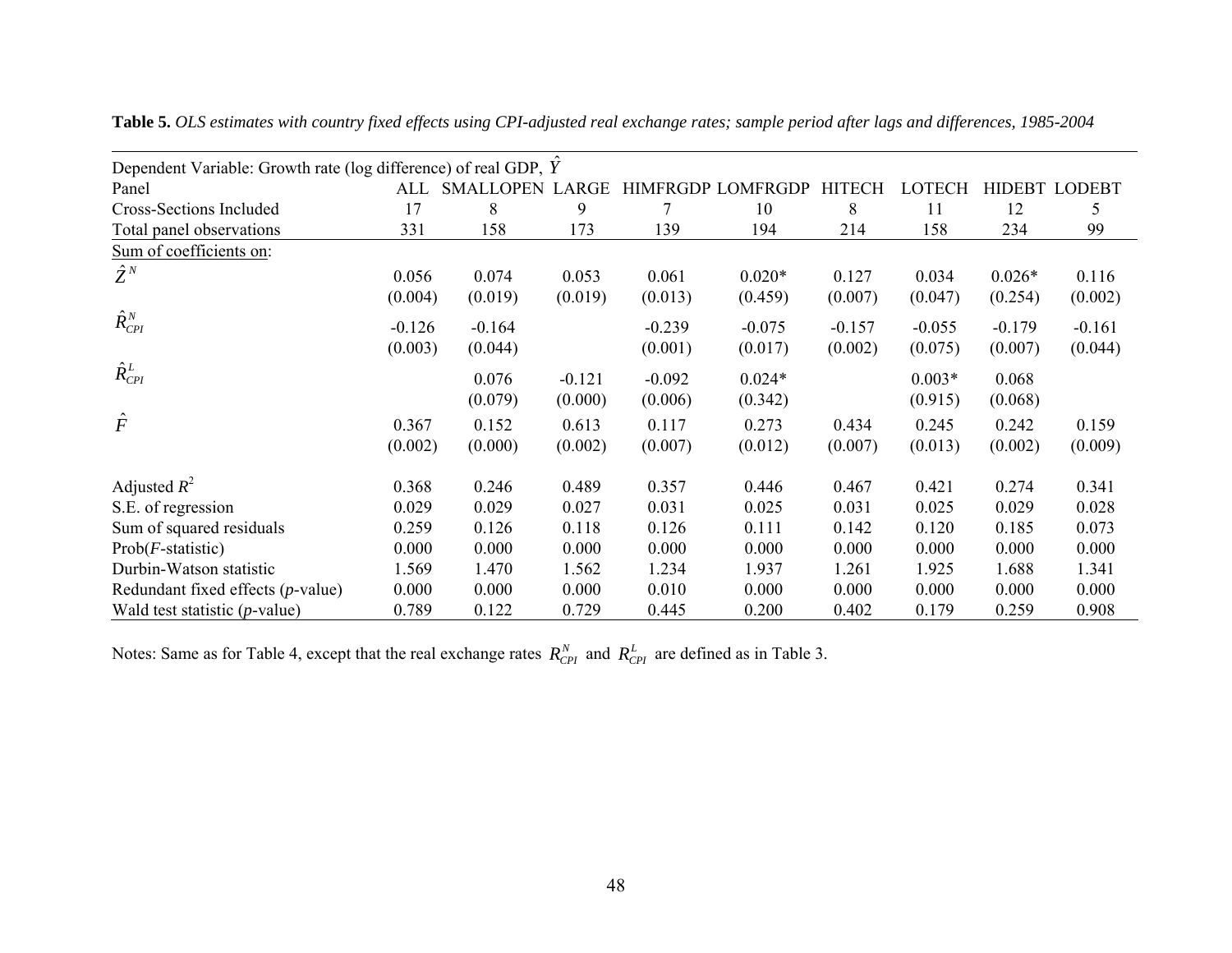| Dependent Variable: Growth rate (log difference) of real GDP, Y |          |                        |          |                 |                 |               |               |               |                     |
|-----------------------------------------------------------------|----------|------------------------|----------|-----------------|-----------------|---------------|---------------|---------------|---------------------|
| Panel                                                           | ALL      | <b>SMALLOPEN LARGE</b> |          | <b>HIMFRGDP</b> | <b>LOMFRGDP</b> | <b>HITECH</b> | <b>LOTECH</b> | <b>HIDEBT</b> | LODEBT <sup>a</sup> |
| Cross-Sections Included                                         | 17       | 8                      | 9        |                 | 10              | 8             | 11            | 12            | 5                   |
| Total panel observations                                        | 292      | 137                    | 155      | 119             | 173             | 191           | 137           | 204           | 88                  |
| "Long-run" coefficients on:                                     |          |                        |          |                 |                 |               |               |               |                     |
| $\hat{Z}^N$                                                     | 0.061    | 0.031                  | 0.107    | 0.140           | 0.063           | 0.290         | 0.041         | $0.018*$      |                     |
|                                                                 | (0.055)  | (0.291)                | (0.000)  | (0.000)         | (0.000)         | (0.000)       | (0.027)       | (0.549)       |                     |
| $\hat{R}^N_{PP}$                                                | $-0.205$ | $-0.306$               | $-0.179$ | $-0.347$        | $-0.030*$       | $-0.224$      | $-0.093$      | $-0.168$      |                     |
|                                                                 | (0.000)  | (0.000)                | (0.000)  | (0.000)         | (0.528)         | (0.000)       | (0.033)       | (0.000)       |                     |
| $\hat{R}_{PX}^L$                                                |          | 0.159                  | 0.042    | 0.106           | $-0.016*$       | 0.171         | 0.087         |               |                     |
|                                                                 |          | (0.000)                | (0.037)  | (0.000)         | (0779)          | (0.007)       | (0.019)       |               |                     |
| $\hat{F}$                                                       | 0.809    | 0.291                  | 1.174    | 0.985           | 0.427           | 1.148         | 0.380         | 0.773         |                     |
|                                                                 | (0.000)  | (0.000)                | (0.000)  | (0.000)         | (0.000)         | (0.000)       | (0.000)       | (0.000)       |                     |
| S.E. of regression                                              | 0.030    | 0.029                  | 0.028    | 0.030           | 0.026           | 0.031         | 0.026         | 0.031         |                     |
| Sum of squared residuals                                        | 0.262    | 0.109                  | 0.113    | 0.099           | 0.112           | 0.120         | 0.125         | 0.193         |                     |
| Wald test statistic (p-value)                                   | 0.784    | 0.252                  | 0.425    | 0.283           | <b>NA</b>       | NA.           | 0.879         | 0.263         |                     |
| Sargan test (p-value)                                           | 0.232    | 0.821                  | 0.800    | 0.837           | 0.337           | 0.391         | 0.265         | 0.518         |                     |

**Table 6.** *GMM estimates using relative export prices and producer prices; sample period after lags and differences, 1987-2004*

Notes: *p*-values in parentheses, based on White period standard errors and variance (degrees of freedom corrected). Constants and lagged dependent variables were included in all equations. The reported coefficients are the "long-run" coefficients, i.e., the sums of the current and oneyear lagged variables (or whichever one was included according to the Wald GTS tests) divided by one minus the coefficient of the dependent variable. Second and third lags of the dependent variable and lagged instances of the regressors were used as instruments. Period SUR weighted matrices were used to correct for both period heteroskedasticity and general correlation of observations within cross-sections. Orthogonal deviations were used to remove individual specific effects. The Sargan test is for the validity of overidentifying restrictions. \*Denotes variables that were not significant at the 10% level, but which were included based on Wald tests for joint exclusion. Blanks indicate that both the current and one-year lagged variables were excluded based on Wald tests. NA denotes "not applicable" (because no variables were excluded).

<sup>a</sup>Equation could not be estimated due to singularity-related problems.